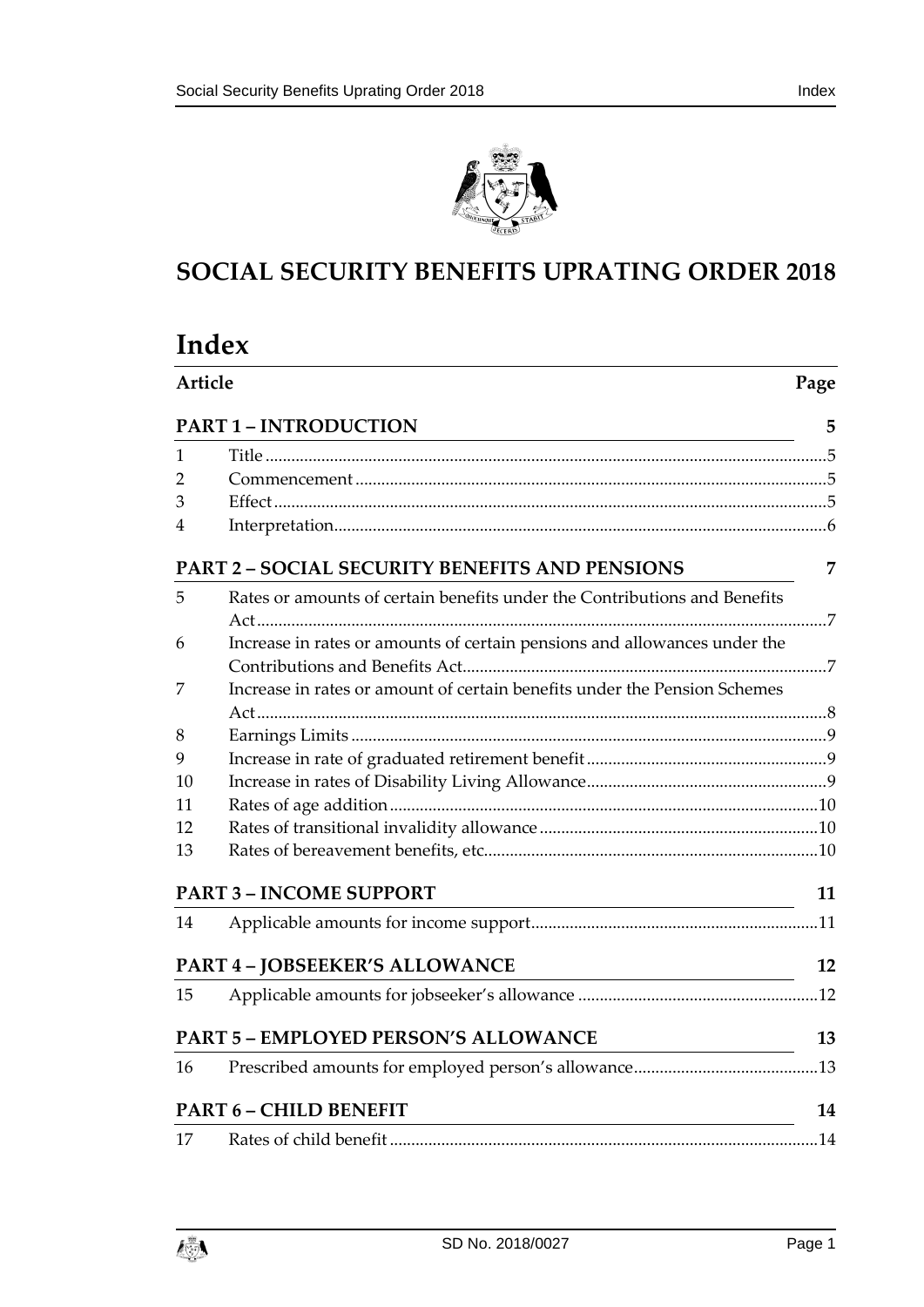| <b>PART 7 – NURSING CARE CONTRIBUTION</b>                                                         | 15 |
|---------------------------------------------------------------------------------------------------|----|
| 18                                                                                                |    |
| <b>PART 8 - REVOCATIONS</b>                                                                       | 15 |
| 19                                                                                                |    |
| <b>SCHEDULE 1</b>                                                                                 | 17 |
| PROVISIONS OF SCHEDULE 4 TO THE CONTRIBUTIONS AND BENEFITS<br><b>ACT AS AMENDED BY THIS ORDER</b> | 17 |
| <b>SCHEDULE 2</b>                                                                                 | 21 |
| PART I OF SCHEDULE 2 TO THE INCOME SUPPORT REGULATIONS AS<br>AMENDED BY THIS ORDER                | 21 |
| <b>SCHEDULE 3</b>                                                                                 | 23 |
| PART IV OF SCHEDULE 2 TO THE INCOME SUPPORT REGULATIONS AS<br><b>AMENDED BY THIS ORDER</b>        | 23 |
| <b>SCHEDULE 4</b>                                                                                 | 28 |
| PART II OF SCHEDULE 3 TO THE INCOME SUPPORT REGULATIONS AS<br><b>AMENDED BY THIS ORDER</b>        | 28 |
| <b>SCHEDULE 5</b>                                                                                 | 29 |
| SCHEDULE 4 TO THE INCOME SUPPORT REGULATIONS AS AMENDED<br><b>BY THIS ORDER</b>                   | 29 |
| <b>SCHEDULE 6</b>                                                                                 | 31 |
| SCHEDULE 4A TO THE INCOME SUPPORT REGULATIONS AS AMENDED<br><b>BY THIS ORDER</b>                  | 31 |
| <b>SCHEDULE 7</b>                                                                                 | 33 |
| SCHEDULE 4B TO THE INCOME SUPPORT REGULATIONS AS AMENDED<br><b>BY THIS ORDER</b>                  | 33 |
| <b>SCHEDULE 8</b>                                                                                 | 34 |
| PARTS 1 TO 1E OF SCHEDULE 1 TO THE JOBSEEKER'S ALLOWANCE<br>REGULATIONS AS AMENDED BY THIS ORDER  | 34 |
| <b>SCHEDULE 9</b>                                                                                 | 41 |
| PART II OF SCHEDULE 1 TO THE JOBSEEKER'S ALLOWANCE<br>REGULATIONS AS AMENDED BY THIS ORDER        | 41 |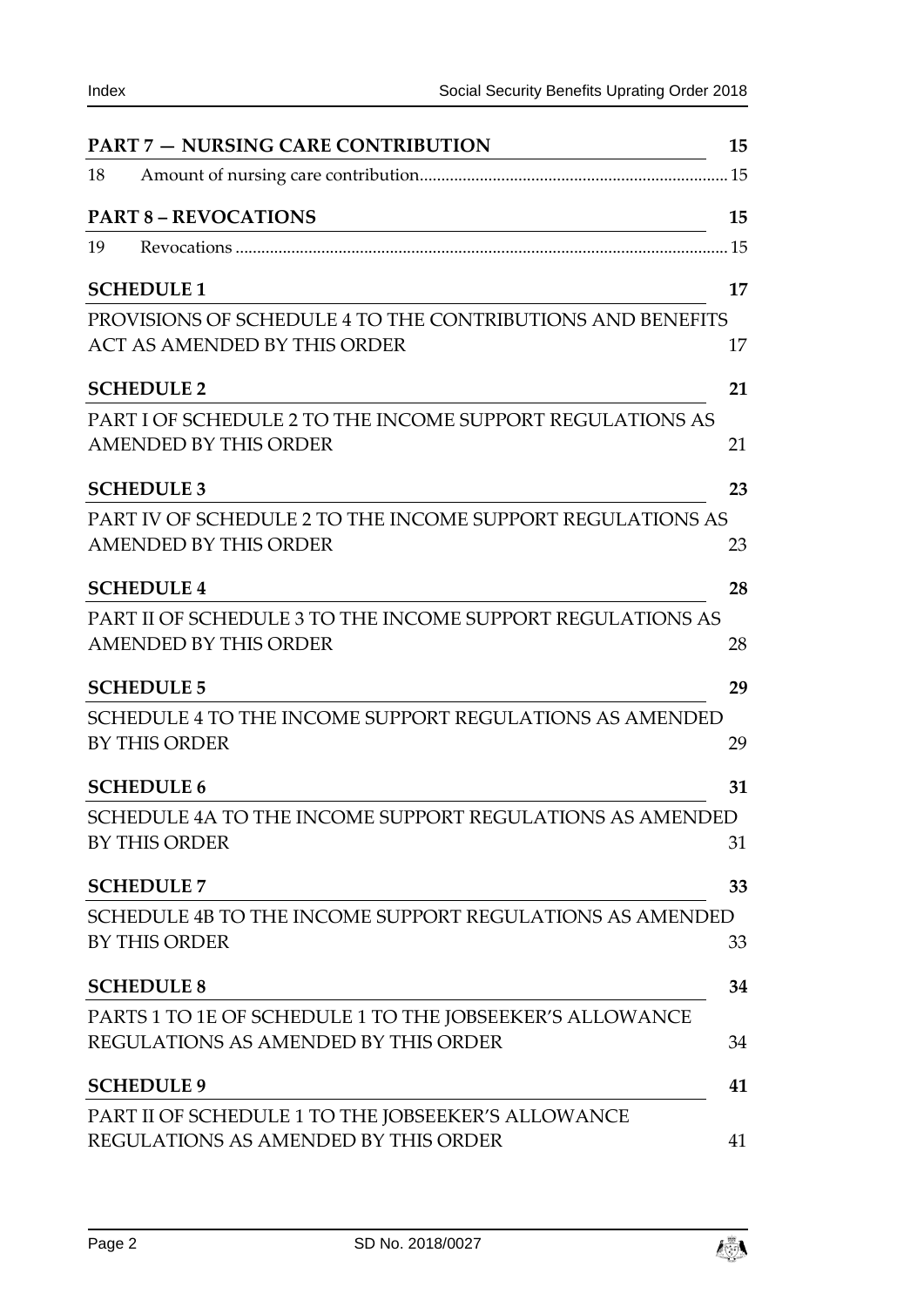| <b>SCHEDULE 10</b>                                      |
|---------------------------------------------------------|
| PART III OF SCHEDULE 2 TO THE JOBSEEKER'S ALLOWANCE     |
| REGULATIONS AS AMENDED BY THIS ORDER                    |
| <b>SCHEDULE 11</b>                                      |
| PART III OF SCHEDULE 3 TO THE JOBSEEKER'S ALLOWANCE     |
| REGULATIONS AS AMENDED BY THIS ORDER                    |
| <b>SCHEDULE 12</b>                                      |
| PART IIIB OF SCHEDULE 3 TO THE JOBSEEKER'S ALLOWANCE    |
| REGULATIONS AS AMENDED BY THIS ORDER                    |
| <b>SCHEDULE 13</b>                                      |
| SCHEDULE 4 TO THE JOBSEEKER'S ALLOWANCE REGULATIONS AS  |
| AMENDED BY THIS ORDER                                   |
| <b>SCHEDULE 14</b>                                      |
| SCHEDULE 4A TO THE JOBSEEKER'S ALLOWANCE REGULATIONS AS |
| <b>AMENDED BY THIS ORDER</b>                            |
| <b>SCHEDULE 15</b>                                      |
| SCHEDULE 4B TO THE JOBSEEKER'S ALLOWANCE REGULATIONS AS |
| <b>AMENDED BY THIS ORDER</b>                            |
| <b>SCHEDULE 16</b>                                      |
| PART 2 OF SCHEDULE 6 TO THE EMPLOYED PERSON'S ALLOWANCE |
| REGULATIONS AS AMENDED BY THIS ORDER                    |
| <b>SCHEDULE 17</b>                                      |
| SCHEDULE 7 TO THE EMPLOYED PERSON'S ALLOWANCE           |
| REGULATIONS AS AMENDED BY THIS ORDER                    |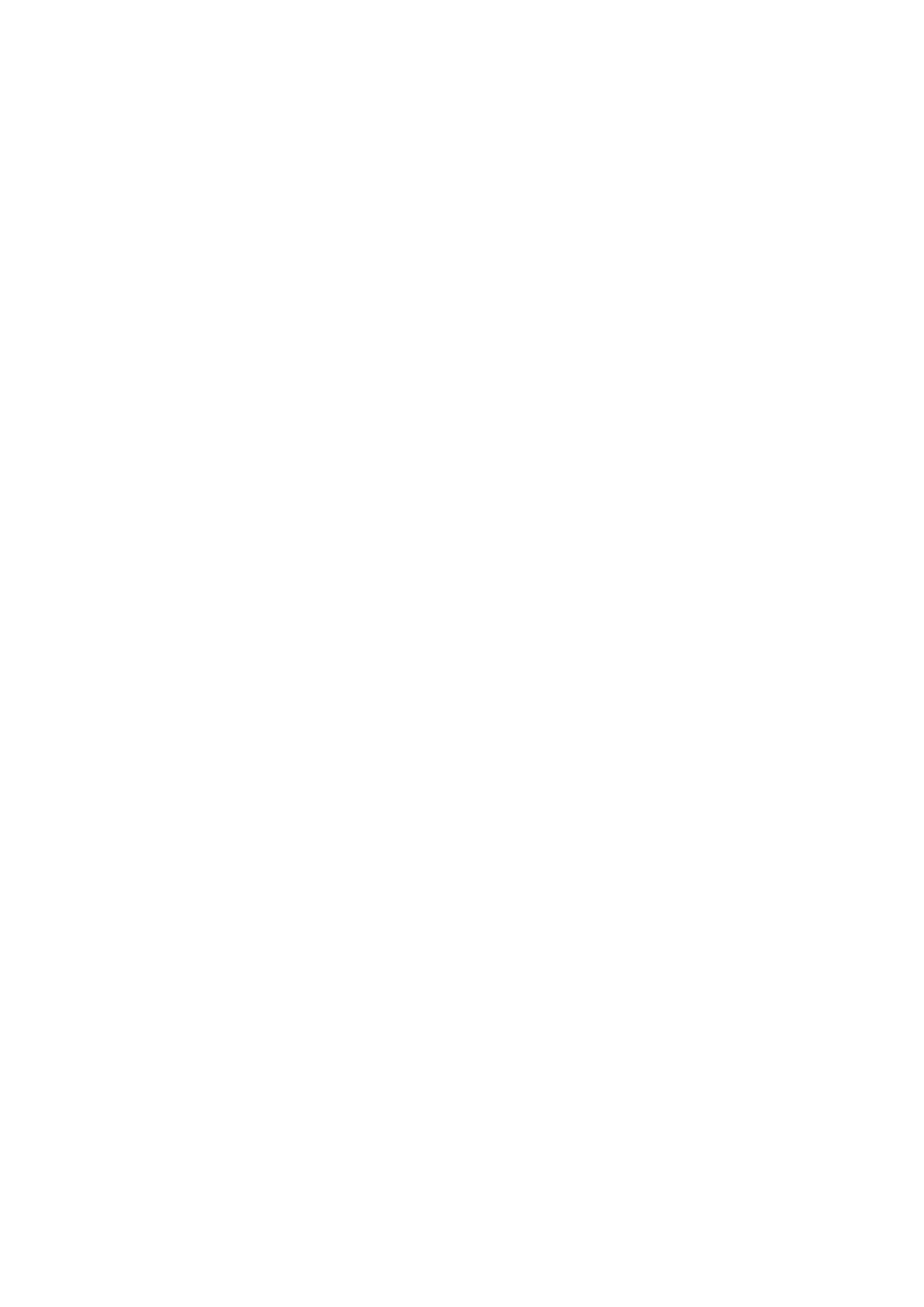Statutory Document No. 2018/0027



*Social Security Administration Act 1992*

# **SOCIAL SECURITY BENEFITS UPRATING ORDER 2018**

*Approved by Tynwald: 20th February 2018 Coming into Operation in accordance with article 2*

<span id="page-4-0"></span>The Treasury makes the following Order under sections 150<sup>1</sup> and 189 of, and paragraphs 1 to 3 of Schedule 4E<sup>2</sup> to, the Social Security Administration Act 1992<sup>3</sup> as it has effect in the Island<sup>4</sup>.

# **PART 1 – INTRODUCTION**

# <span id="page-4-1"></span>**1 Title**

This Order is the Social Security Benefits Uprating Order 2018.

# <span id="page-4-2"></span>**2 Commencement**

- (1) If approved by Tynwald, and subject to article 3, this Order comes into operation as follows<sup>5</sup>.
- (2) This Part comes into operation on the day after it is approved by Tynwald.
- (3) Parts 2 to 7 (including Schedules 1 to 17) come into operation on 9 April 2018.
- (4) Part 8 comes into operation on 8 May 2018.

# <span id="page-4-3"></span>**3 Effect**

The changes made in the sums specified for rates or amounts of benefit, earnings limits, additions and prescribed sums in Parts 2 to 7 (including

<sup>5</sup> Under section 190 of the Social Security Administration Act 1992 as it has effect in the Island, this Order shall not have effect unless it is approved by Tynwald.



<sup>1</sup> Section 150 substituted by SD 2017/0330.

<sup>2</sup> Schedule 4E inserted by SD 2017/0330.

<sup>3</sup> 1992 c.5.

<sup>4</sup> See SD 506/94.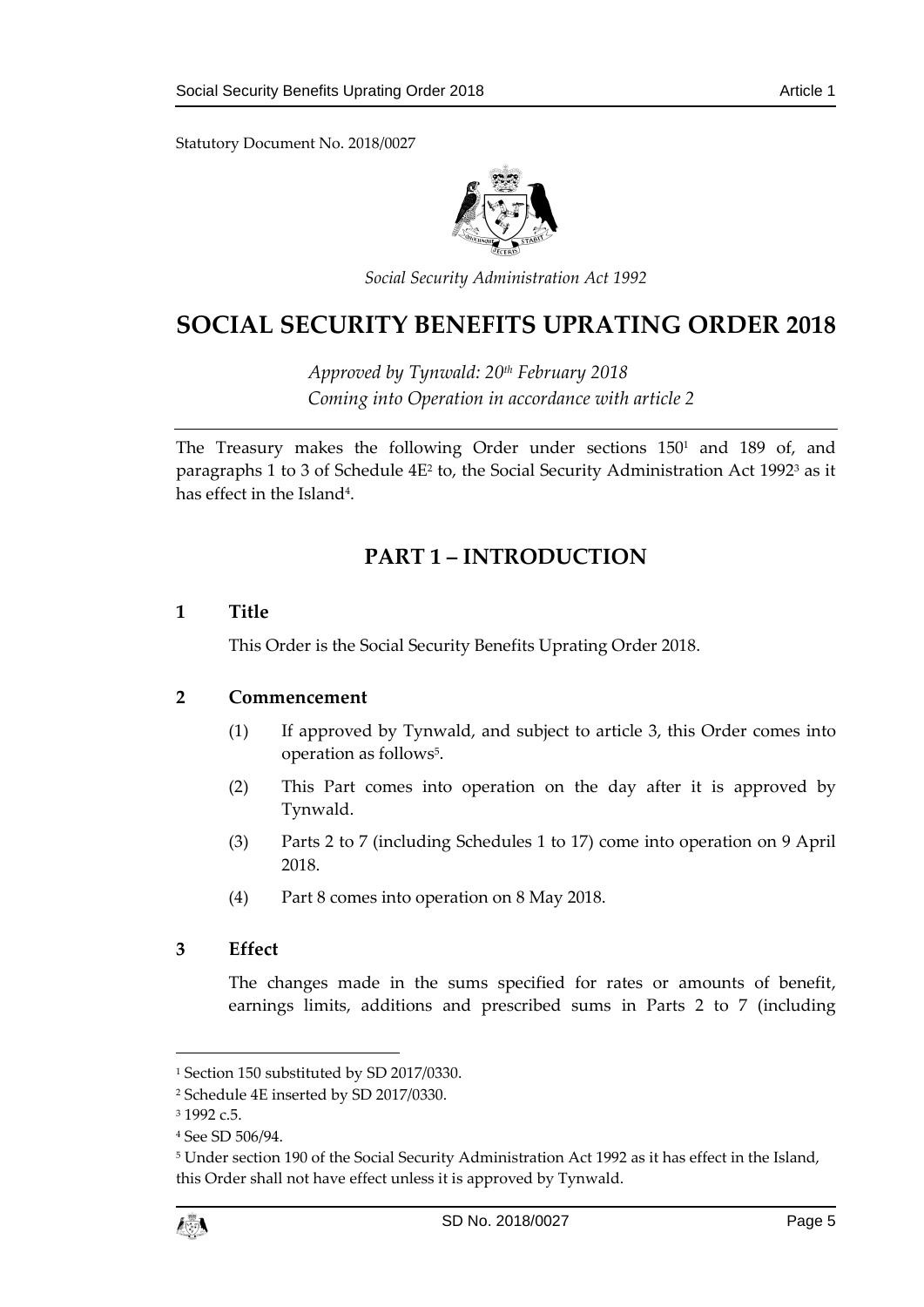Schedules 1 to 17), insofar as they relate to a particular beneficiary, shall take effect on the first day of the first benefit week to commence for that beneficiary on or after 9 April 2018.

### <span id="page-5-0"></span>**4 Interpretation**

(1) In this Order –

**"the Administration Act"** means the Social Security Administration Act 1992;

**"benefit week"** has the same meaning as in regulation 2(1) of the Computation of Earnings Regulations;

**"the Computation of Earnings Regulations"** means the Social Security Benefit (Computation of Earnings) Regulations 1996°;

**"the Contributions and Benefits Act"** means the Social Security Contributions and Benefits Act 1992<sup>7</sup> ;

**"Employed Person's Allowance Regulations"** means the Employed Person's Allowance (General) Regulations 2011<sup>8</sup>;

**"the Income Support Regulations"** means the Income Support (General) (Isle of Man) Regulations 2000<sup>9</sup>;

**"the Jobseeker's Allowance Regulations"** means the Jobseeker's Allowance Regulations 199610; and

**"the Pension Schemes Act"** means the Pension Schemes Act 1993<sup>11</sup> .

- (2) In this Order (unless the context otherwise requires or it is expressly provided)—
	- (a) a reference in this Order to a provision of any legislation applied to the Island by an order under section 1 or 1A of the Social Security Act 2000 or section 1 of the Pension Schemes Act 1995 is a reference to that legislation as it has effect in the Island; and
	- (b) words and expressions appearing in this Order are to be construed according to the Interpretation Act 1978 (of Parliament).



<sup>6</sup> S.I. 1996/2745 (see SD 123/00).

<sup>7</sup> 1992 c.4 (see SD 505/94).

<sup>8</sup> SD 431/11.

<sup>9</sup> SD 26/00.

<sup>10</sup> S.I. 1996/207 (see SD 634/96).

<sup>11</sup> 1993 c.48 (see SD 531/95).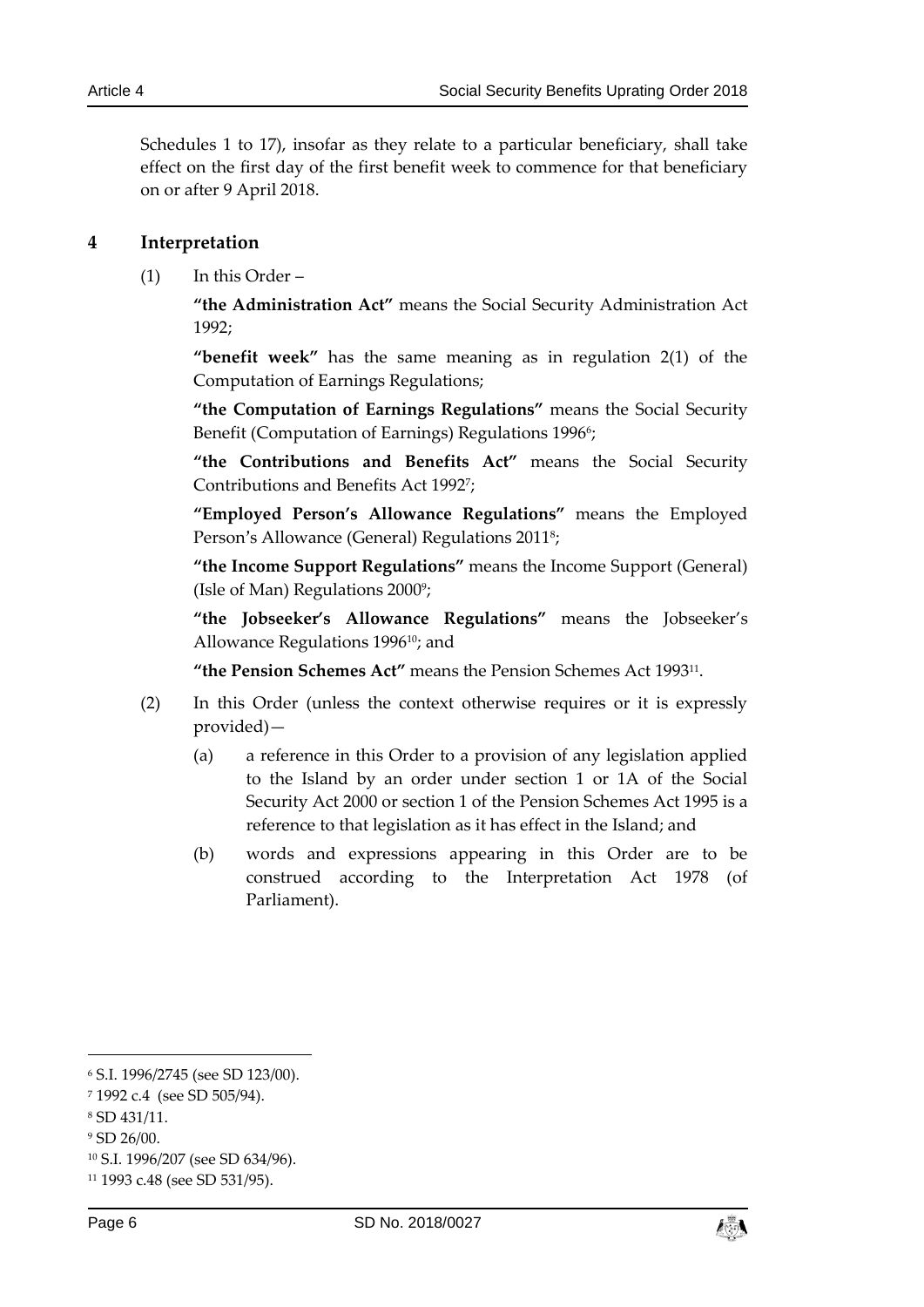# <span id="page-6-0"></span>**PART 2 – SOCIAL SECURITY BENEFITS AND PENSIONS**

# <span id="page-6-1"></span>**5 Rates or amounts of certain benefits under the Contributions and Benefits Act**

- (1) The sums specified in paragraph (2) shall be increased so that Schedule 4 to the Contributions and Benefits Act (contributory periodical benefits, non-contributory periodical benefits, increases for dependants and rates of industrial injuries benefit) has effect as set out in Schedule 1 to this Order.
- (2) The sums mentioned in paragraph (1) are the sums specified in Parts I, III, IV and V of Schedule 4 to the Contributions and Benefits Act except in—
	- (a) Part I, the sums specified against column  $(2)$  of  $-$ 
		- (i) paragraph 4(a) (maternity allowance: employed earners);
		- (ii) paragraph 4A (adoption allowance); and
		- (iii) paragraph 6 (child's special allowance);
	- (b) Part III, the sum specified against column (2) of paragraph 8 (age addition);
	- (c) Part IV, the sums specified in column (2) (increase for qualifying child); and
	- (d) Part  $V^{12}$ , the sums specified against column (2) of  $-$ 
		- (i) paragraph 7 (increase in disablement pension for dependent children); and
		- (ii) paragraph 12 (death benefit allowance in respect of children and qualifying young persons).

# <span id="page-6-2"></span>**6 Increase in rates or amounts of certain pensions and allowances under the Contributions and Benefits Act**

- (1) The sums falling to be calculated under paragraph 13(4) of Schedule 7 to the Contributions and Benefits Act (calculation of weekly rate of a beneficiary's retirement allowance) shall be increased by 3.0 per cent.
- (2) In section 44(4) of the Contributions and Benefits Act<sup>13</sup> (basic pension in a Category A retirement pension)—
	- (a) for "£102.10" substitute  $\mathbf{E}[105.15\mathbf{E}]$ ; and
	- (b) for "£122.30" substitute  $\mathbf{C1}$  £125.95 $\mathbf{\Sigma}$ .

<sup>13</sup> Section 44(4) was substituted by section 68 of the Social Security Act 1998 (c.14) ("the 1998 Act) (see SD 92/00).



<sup>&</sup>lt;sup>12</sup> Part V of Schedule 4 to the Contributions and Benefits Act was amended by Schedule 1 to the Child Benefit Act 2005 (c. 6) ("the 2005 Act") (see SD 29/07).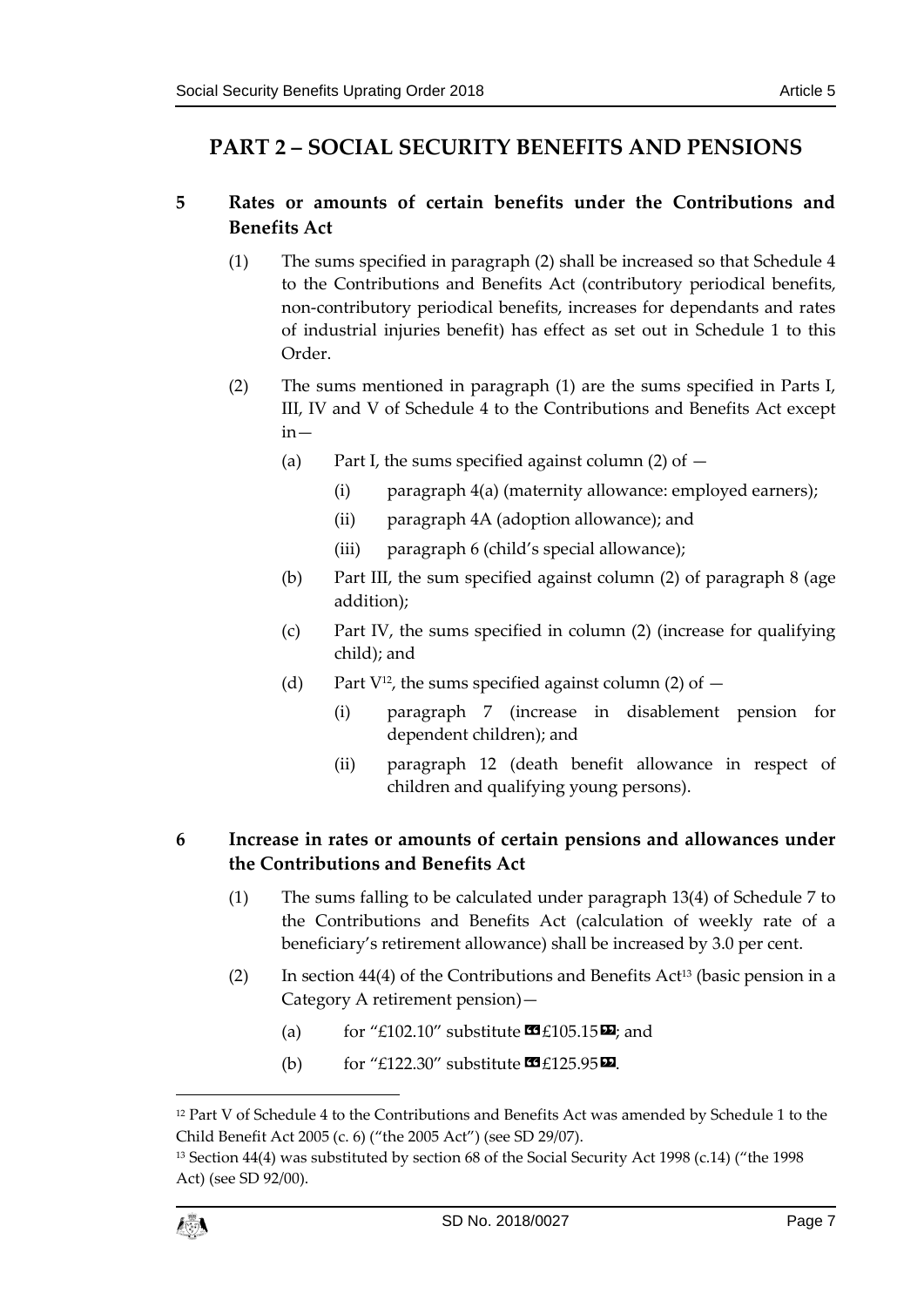- (3) The sums which are—
	- (a) additional pensions in long-term benefits calculated by reference to any final relevant year earlier than the tax year 2017-2018;
	- (b) increases in the rates of retirement pensions under Schedule 5 to the Contributions and Benefits Act<sup>14</sup> (pension increase or lump sum where entitlement to retirement pension is deferred);
	- (c) lump sums to which surviving spouses or civil partners will become entitled under paragraph 7A of that Schedule<sup>15</sup> on becoming entitled to a Category A or Category B retirement pension (entitlement to lump sum where pensioner's deceased spouse or civil partner has deferred entitlement); and
	- (d) payable to a pensioner as part of their Category A or Category B retirement pension by virtue of an order made under section 150(1)(e)(ii) of the Social Security Administration Act 1992 (as that section has effect in Great Britain) computed as if that person were in Great Britain,

shall in each case be increased by 3.0 per cent.

- (4) The sums which, under—
	- (a) section 55A of the Contributions and Benefits  $Act^{16}$ , are shared additional pensions; and
	- (b) paragraph 2 of Schedule 5A to the Contributions and Benefits Act<sup>17</sup>, are increases in the rates of such pensions,

shall in each case be increased by 3.0 per cent.

# <span id="page-7-0"></span>**7 Increase in rates or amount of certain benefits under the Pension Schemes Act**

Sums which are payable by virtue of section 15(1) of the Pension Schemes Act (which provides for increases in a person's guaranteed minimum pension if payment of their occupational pension is postponed after they attain pensionable age) to a person who is also entitled to a Category A or Category B retirement pension (including sums payable by virtue of section 17(2) and (3) of that Act) shall be increased by 3.0 per cent. where the increase under section



<sup>&</sup>lt;sup>14</sup> Schedule 5 was omitted by SD 2016/0011 in relation to persons reaching pensionable age on or after 6 April 2016.

<sup>&</sup>lt;sup>15</sup> Paragraph 7A was inserted by paragraph 11 of Schedule 11 to the Pensions Act 2004 (see SD 68/05).

<sup>&</sup>lt;sup>16</sup> Section 55A was inserted by paragraph 3 of Schedule 6 to the Welfare Reform and Pensions Act 1999 ("the 1999 Act") (see SD 291/01).

<sup>17</sup> Schedule 5A was inserted by paragraph 15 of Schedule 11 to the Pensions Act 2004 (see SD 68/05) and omitted by SD 2016/0011 in relation to persons reaching pensionable age on or after 6 April 2016.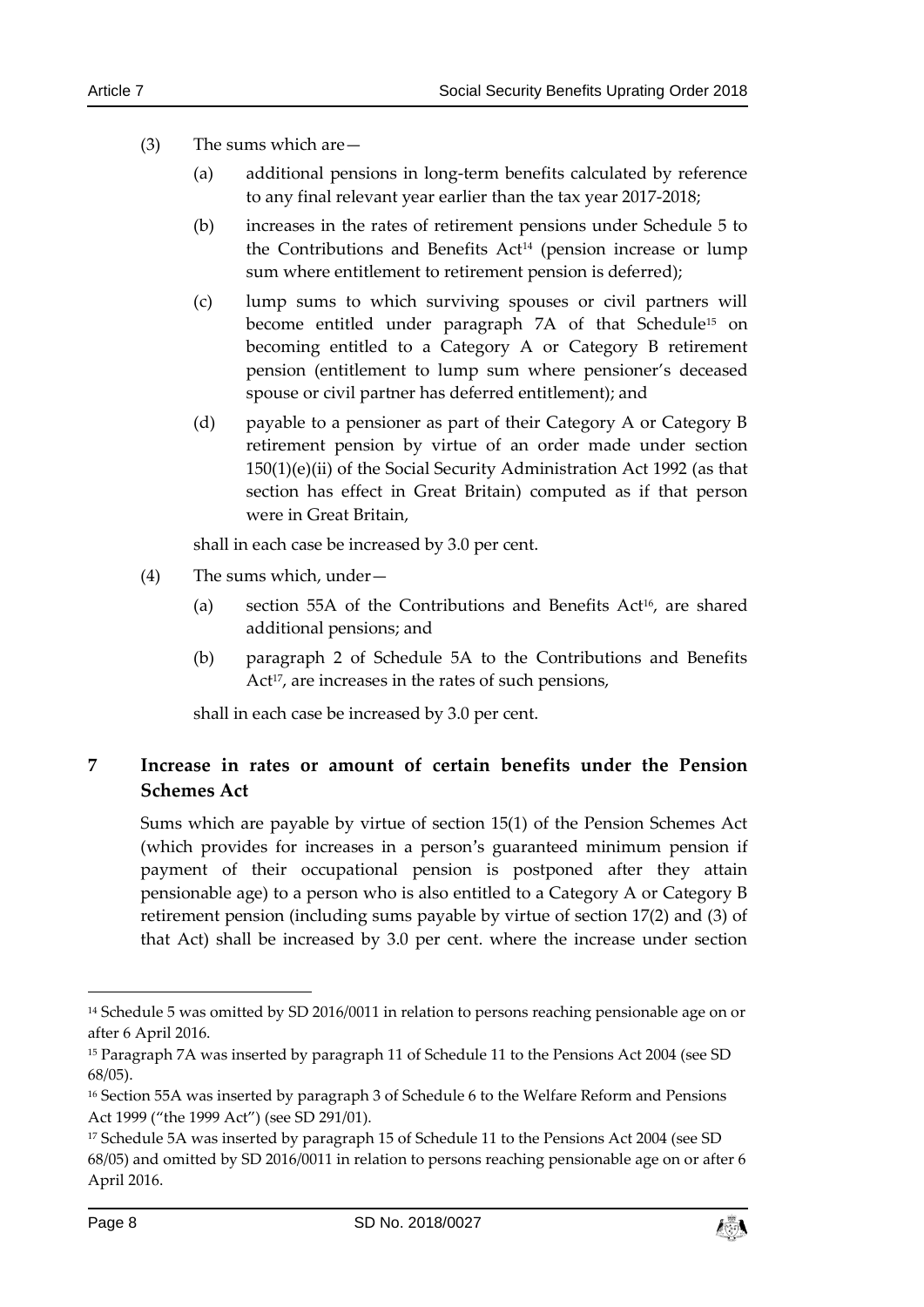15(1) is attributable to earnings factors for the tax year 1987-88 and earlier tax years.

# <span id="page-8-0"></span>**8 Earnings Limits**

In section  $80(4)$  of the Contributions and Benefits Act<sup>18</sup> (earnings limits in respect of child dependency increases)—

- (a) for "£230.00 substitute  $\mathbf{\Omega}$  £235.00 $\mathbf{\Sigma}$ ; and
- (b) for "£30.00" substitute  $\mathbf{C}$  £31.00 $\mathbf{D}$ .

# <span id="page-8-1"></span>**9 Increase in rate of graduated retirement benefit**

- (1) In section 35(1) of the National Insurance (Isle of Man) Act 1971<sup>19</sup> (graduated retirement benefit)—
	- (a) the sum of 13.43 pence shall be increased by 3.0 per cent.; and
	- (b) from and including 9 April 2018 the reference to that sum shall have effect as a reference to 13.83 pence.
- (2) The sums which are the increases of graduated retirement benefit under Schedule 2 to the Social Security (Graduated Retirement Benefit) (No. 2) Regulations 1978<sup>20</sup> (increases for deferred retirement) shall be increased by 3.0 per cent.
- (3) The sums which are lump sums to which surviving spouses or civil partners will become entitled under Schedule 1 to the Social Security (Graduated Retirement Benefit) Regulations 2005<sup>21</sup> (increases of graduated retirement benefit and lump sums) shall be increased by 3.0 per cent.
- (4) The sums which are the additions under section 36(1) of the National Insurance (Isle of Man) Act 1971 (additions for widows and widowers) shall be increased by 3.0 per cent.

# <span id="page-8-2"></span>**10 Increase in rates of Disability Living Allowance**

In regulation 4 of the Social Security (Disability Living Allowance) Regulations 1991<sup>22</sup> (rate of benefit)  $-$ 

<sup>&</sup>lt;sup>18</sup> Section 80 was repealed by Schedule 6 to the Tax Credits Act (see SD 120/03). Article 3 of S.I. 2003/938 (see SD 355/03) saves the repealed provision in certain circumstances.

<sup>19</sup> 1971 c.29. Sections 35 and 36 were repealed by the Social Security (Consequential Provisions) Act 1975 c.18 (see modified Schedule 1 to that Act as it has effect in the Island by virtue of GC154/75) but are continued in force by regulation 3 of the Social Security (Graduated Retirement Benefit) (No. 2) Regulations 1978 (SI 1978/393 see GC 17/79) in the modified form set out in Schedule 1 to those Regulations.

<sup>20</sup> S.I. 1978/393 (see GC 17/79).

<sup>21</sup> S.I. 2005/454 (see SD 438/05).

<sup>22</sup> S.I. 1991/2890 (see GC 129/92).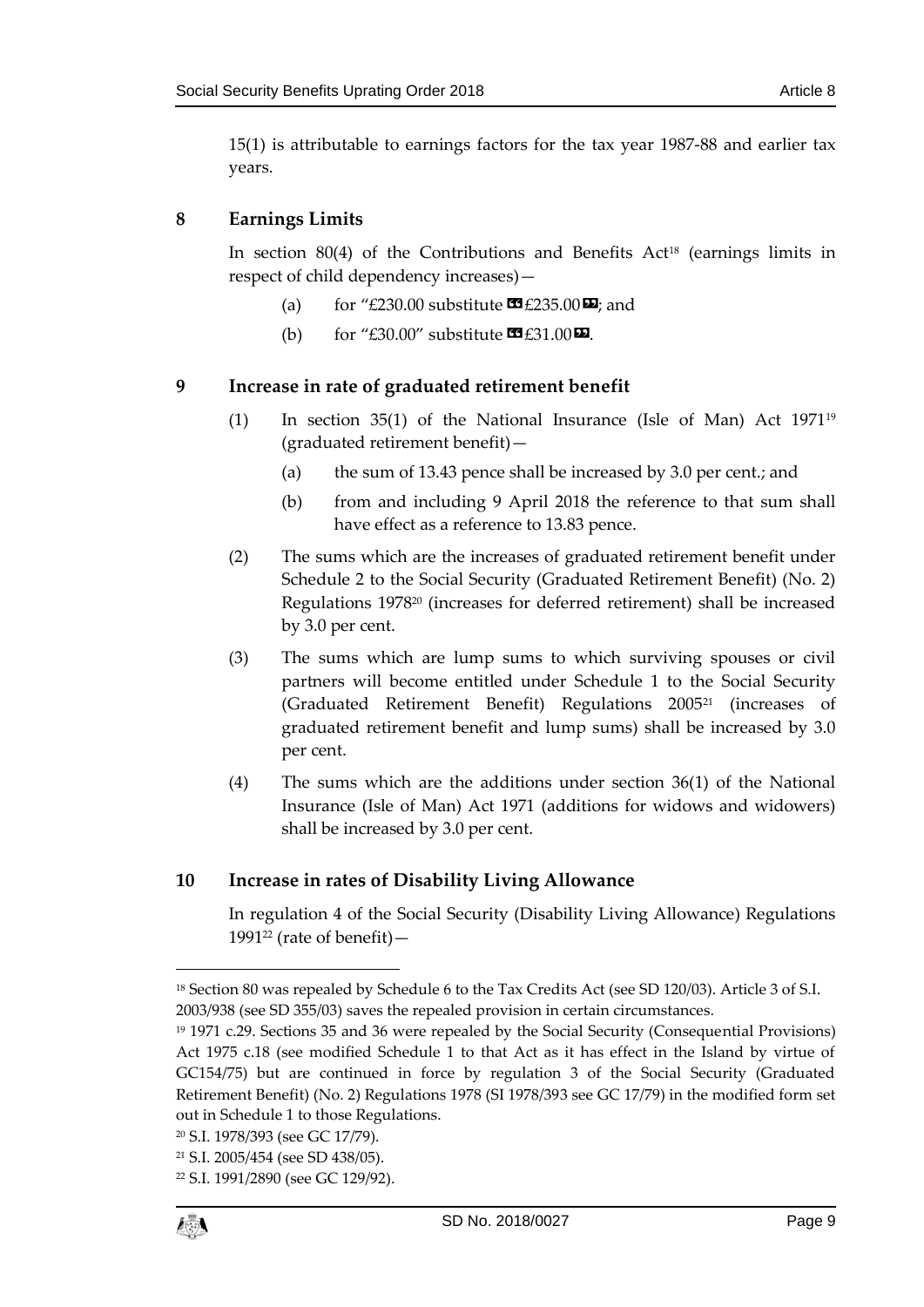- (a) in paragraph (1)(a) for "£76.40" substitute  $\mathbf{\mathfrak{m}}$  £78.90 $\mathbf{\mathfrak{m}}$ ;
- (b) in paragraph (1)(b) for "£51.20" substitute  $\mathbf{\mathfrak{m}}$  £52.90 $\mathbf{\mathfrak{m}}$ ;
- (c) in paragraph (1)(c) for "£20.30" substitute  $\mathbf{\mathfrak{m}}$  £20.95 $\mathbf{\mathfrak{m}}$ ;
- (d) in paragraph (2)(a) for "£58.00" substitute  $\mathbf{\Omega}$  £59.75 $\mathbf{\Sigma}$ ; and
- (e) in paragraph (2)(b) for "£20.30" substitute  $\mathbf{\mathfrak{m}}$  £20.95 $\mathbf{\mathfrak{D}}$ .

#### <span id="page-9-0"></span>**11 Rates of age addition**

- (1) Subject to paragraph (2), in regulation 10(2) of the Social Security (Incapacity Benefit) Regulations 1994<sup>23</sup> (increase in rate of incapacity benefit where beneficiary is under prescribed age on the qualifying date)—
	- (a) in sub-paragraph (a) for "£21.70" substitute  $\mathbf{C}$  £22.35 $\mathbf{E}$ ; and
	- (b) in sub-paragraph (b) for "£10.90" substitute  $\mathbf{E}[11.25\mathbf{E}]$ .
- (2) In the case of a claimant entitled to long-term incapacity benefit the sums specified in regulation 10(2)(a) and (b) of those Regulations shall be increased to  $\mathbf{C}$  £11.60 $\mathbf{D}$  and  $\mathbf{C}$  £6.45 $\mathbf{D}$  respectively.

#### <span id="page-9-1"></span>**12 Rates of transitional invalidity allowance**

- (1) Subject to paragraph (2), in regulation 18(2) of the Social Security (Incapacity Benefit) (Transitional) Regulations 1995<sup>24</sup> (rate of long-term incapacity benefit in transitional cases)—
	- (a) in sub-paragraph (a) for "£21.70" substitute  $\mathbf{C}$  £22.35 $\mathbf{E}$ ;
	- (b) in sub-paragraph (b) for "£14.00" substitute  $\mathbf{C}$  £14.40 $\mathbf{E}$ ; and
	- (c) in sub-paragraph (c) for "£7.00" substitute  $\mathbf{C}$  £7.20 $\mathbf{D}$ .
- (2) In the case of a claimant entitled to long-term incapacity benefit the sums specified in regulation 18(2)(a), (b) and (c) of those Regulations shall be increased to  $\mathbf{C}$   $\mathbf{f}$  11.60 $\mathbf{E}$ ,  $\mathbf{C}$   $\mathbf{f}$  6.45 $\mathbf{E}$  and  $\mathbf{C}$   $\mathbf{f}$   $\mathbf{f}$   $\mathbf{f}$  and  $\mathbf{F}$   $\mathbf{f}$  and  $\mathbf{f}$   $\mathbf{f}$  and  $\mathbf{f}$   $\mathbf{f}$  and  $\mathbf{f}$   $\mathbf{f}$  and  $\mathbf{f}$   $\math$

#### <span id="page-9-2"></span>**13 Rates of bereavement benefits, etc.**

- (1) In the Rate of Bereavement Benefits Regulations  $2010^{25} -$ 
	- (a) in regulation 2 (rate of widowed mother's allowance and widow's pension) for "£113.70" substitute  $\mathbf{\Omega}$ £117.10 $\mathbf{\Omega}$ ; and
	- (b) in regulation 3 (rate of widowed parent's allowance and bereavement allowance) for "£113.70" substitute  $\mathbf{E}[117.10\mathbf{E}]$ .



<sup>23</sup> S.I. 1994/2946 (see GC 123/95).

<sup>24</sup> S.I. 1995/310 (see SD 123/95).

<sup>25</sup> S.I. 2010/2818 (see SD 436/11).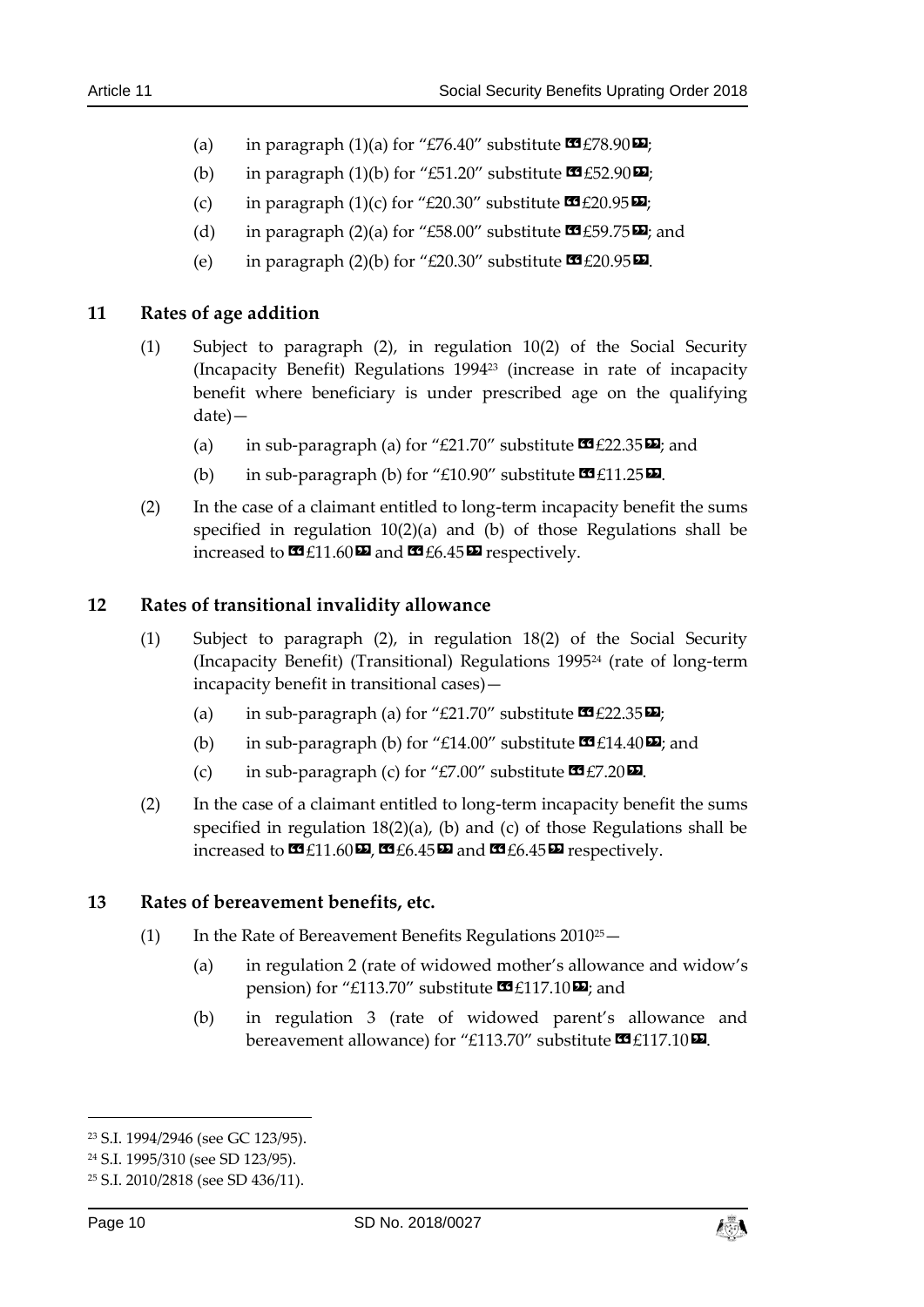<span id="page-10-0"></span>(2) In regulation 3(1) of the Bereavement Support Payment Regulations 2017<sup>26</sup> for "£113.70" substitute  $\mathbf{G}$ £117.10 $\mathbf{D}$ .

# **PART 3 – INCOME SUPPORT**

# <span id="page-10-1"></span>**14 Applicable amounts for income support**

- (1) The sums that are relevant to the calculation of an applicable amount as specified in the Income Support Regulations shall be the sums set out in this article and Schedules 2 to 7 to this Order; and unless stated otherwise, any reference in this article to a numbered Schedule is a reference to the Schedule to the Income Support Regulations bearing that number.
- (2) In regulation  $17ZA^{27}$  (applicable amounts for claimants residing in care accommodation provided or secured by the Department of Health and Social Care other than by reason of their age) in paragraph  $(3)$  -
	- (a) in sub-paragraph (a) for "£121.00"<sup>28</sup> substitute  $\mathbf{E}$ £125.01 $\mathbf{E}$ ; and
	- (b) in sub-paragraph (b) for "£242.00"<sup>29</sup> substitute  $\mathbf{\mathfrak{C}}$  £250.02 $\mathbf{\mathfrak{D}}$ .
- (3) In regulation 25 (maintenance and insurance) in paragraph  $(1)^{30}$ , for " $£13.40$ " substitute  $\mathbf{E}$ £13.85 $\mathbf{E}$ .
- (4) The sums specified in Part I of Schedule 2 (personal allowances) shall be as set out in Schedule 2 to this Order.
- (5) The sums specified in Part IV of Schedule 2 (weekly amounts of premiums specified in Part III) shall be as set out in Schedule 3 to this Order.
- (6) In Schedule 3, in Part I (maximum amount of housing costs under Part V), in paragraph 1 —
	- (a) in sub-paragraph (4) for "£160.00" substitute  $\mathbf{G}$  £165.50 $\mathbf{E}$ ;
	- (b) in sub-paragraph (5) for "£173.00" substitute  $\mathbf{C}$  £178.50 $\mathbf{E}$ ; and
	- (c) in sub-paragraph (6) for "£190.50" substitute  $\mathbf{\mathfrak{B}}$  £197.00 $\mathbf{\mathfrak{D}}$ .
- (7) The sums specified in Part II of Schedule 3 (weekly amount of deductions specified in Part V) shall be as set out in Schedule 4 to this Order.
- (8) The sums specified in Schedule 4 (applicable amounts for claimants in an adult care home) shall be as set out in Schedule 5 to this Order.

<sup>26</sup> S.I. 2017/410 (see SD 2017/0140).

<sup>27</sup> Regulation 17ZA substituted by SD 851/10.

<sup>28</sup> Amount substituted by SD 2017/0038.

<sup>29</sup> Amount substituted by SD 2017/0038.

<sup>30</sup> Paragraph (1) amended by SD 2015/044.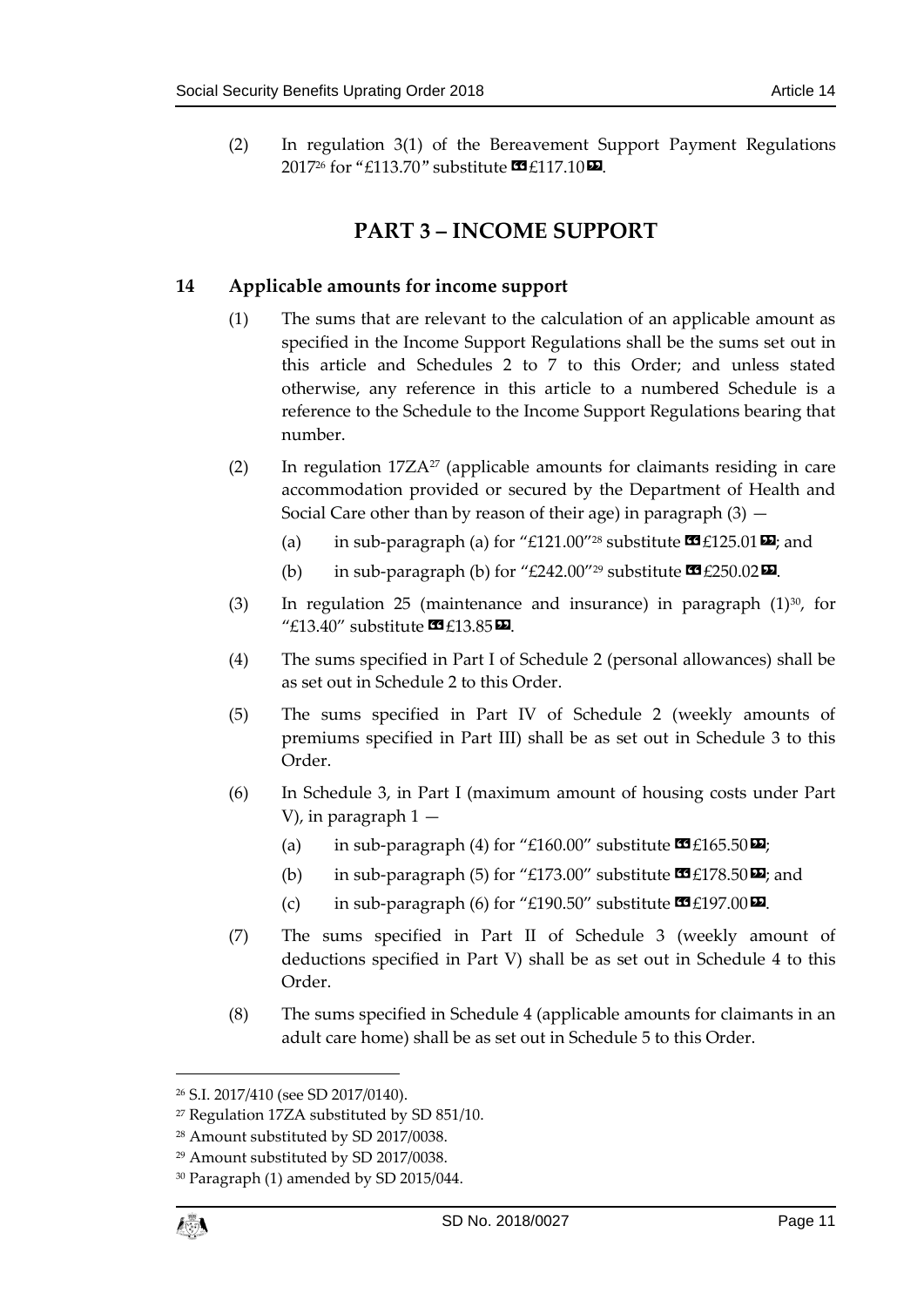- (9) The sums specified in Schedule 4A (weekly amounts of board and lodging specified in Part IV) shall be as set out in Schedule 6 to this Order.
- (10) The sums specified in Schedule 4B (applicable amounts for persons with a mental or physical disability or illness living in certain accommodation free of charge) shall be as set out in Schedule 7 to this Order.
- (11) In Schedule 5 (special cases), in paragraph 18, in column (2) in subparagraphs (a) and (b), for "£33.30" substitute  $\mathbf{\mathfrak{B}}$  £34.40 $\mathbf{\mathfrak{D}}$ .
- (12) In Schedule 7 (sums to be disregarded in the calculation of income other than earnings) in paragraph 27 —
	- (a) in sub-paragraph (a) for "£6.05" substitute  $\mathbf{C}$  £6.25 $\mathbf{E}$ ; and
	- (b) in sub-paragraph (b) for "£14.05" substitute  $\mathbf{\Omega}$  £14.50 $\mathbf{\Omega}$ .

# **PART 4 – JOBSEEKER'S ALLOWANCE**

#### <span id="page-11-1"></span><span id="page-11-0"></span>**15 Applicable amounts for jobseeker's allowance**

- (1) The sums that are relevant to the calculation of an applicable amount as specified in the Jobseeker's Allowance Regulations shall be the sums set out in this article and Schedules 8 to 15 to this Order; and unless stated otherwise, any reference in this article to a numbered Schedule is a reference to the Schedule to the Jobseeker's Allowance Regulations bearing that number.
- (2) In regulation 84A<sup>31</sup> (applicable amounts for boarders), in paragraph  $(1C)(b)(i)$ , for "£205.00" substitute  $\mathbb{Z}$  £212.50 $\mathbb{Z}$ .
- (3) In regulation  $86ZA^{32}$  (applicable amounts for claimants residing in care accommodation provided or secured by the Department of Health and Social Care other than by reason of their age), in paragraph  $(3)^{33}$  -
	- (a) in sub-paragraph (a) for "£121.00" substitute  $\mathbf{\mathfrak{B}}$  £125.01 $\mathbf{\mathfrak{D}}$ ; and
	- (b) in sub-paragraph (b) for "£242.00" substitute  $\mathbf{\mathcal{F}}$  £250.02 $\mathbf{\mathcal{F}}$ .
- (4) The sums specified in Parts I to 1E of Schedule 1 (personal allowances) shall be as set out in Schedule 8 to this Order.
- (5) The sums specified in Part II of Schedule 1 (personal allowances: child or young person) shall be as set out in Schedule 9 to this Order.
- (6) In Schedule 2 —



<sup>&</sup>lt;sup>31</sup> Regulation 84A substituted by SD 226/04.

<sup>32</sup> Regulation 86ZA inserted by SD 0082/12.

<sup>33</sup> Amounts in paragraph (3) amended by SD 2017/0038.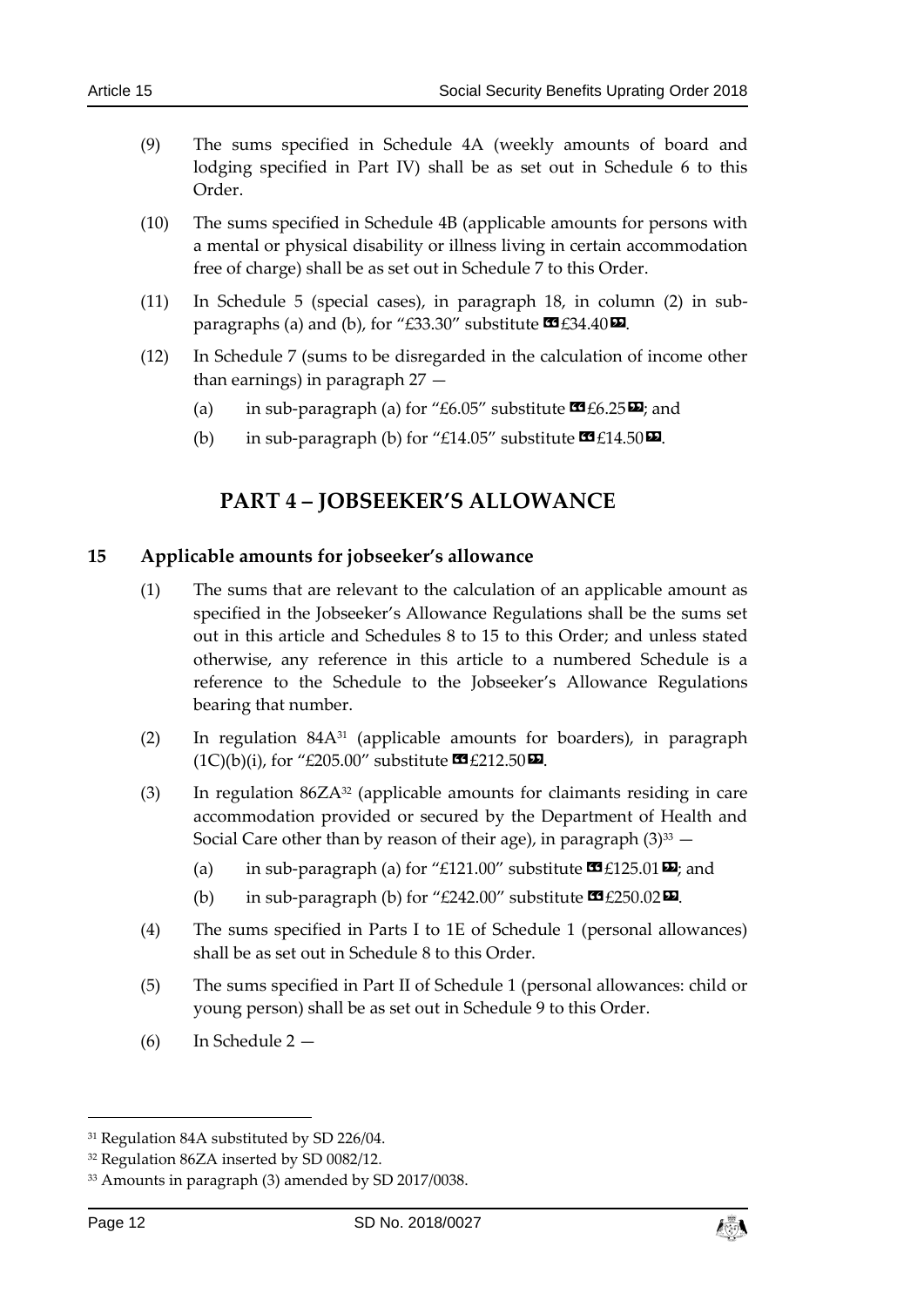- (a) in Part I (housing costs), in paragraph  $4(1)^{34}$  for "£13.40" substitute  $E13.85D$ ; and
- (b) in Part  $II^{35}$  (maximum amount of housing costs under Part I of Schedule 2), in paragraph 12 —
	- (i) in sub-paragraph (5) for "£160.00" substitute  $\mathbf{C}$  £165.50 $\mathbf{E}$ ;
	- (ii) in sub-paragraph (6) for "£173.00" substitute  $\mathbf{E}$ £178.50 $\mathbf{E}$ ; and
	- (iii) in sub-paragraph (7) for "£190.50" substitute  $\mathbb{Z}$  £197.00 $\mathbb{Z}$ .
- (7) The sums specified in Part III of Schedule 2 (weekly amounts of deductions specified in Part I) shall be as set out in Schedule 10 to this Order.
- (8) The sums specified in Part III of Schedule 3 (weekly amounts of premiums specified in Part II) shall be as set out in Schedule 11 to this Order.
- (9) The sums specified in Part IIIB of Schedule 3 (weekly amounts of premiums specified in Part IIIA) shall be as set out in Schedule 12 to this Order.
- (10) The sums specified in Schedule 4 (applicable amounts for claimants in an adult care home) shall be as set out in Schedule 13 to this Order.
- (11) The sums specified in Schedule 4A (weekly amounts of board and lodging specified in Part IV) shall be as set out in Schedule 14 to this Order.
- (12) The sums specified in Schedule 4B (applicable amounts for persons with a mental or physical disability or illness living in certain accommodation free of charge) shall be as set out in Schedule 15 to this Order.
- (13) In Schedule 7 (sums to be disregarded in the calculation of income other than earnings) in paragraph 26 —
	- (a) in sub-paragraph (a) for "£6.05" substitute  $\mathbf{C}$  £6.25 $\mathbf{E}$ ; and
	- (b) in sub-paragraph (b) for "£14.05" substitute  $\mathbf{G}$  £14.50 $\mathbf{D}$ .

# <span id="page-12-0"></span>**PART 5 – EMPLOYED PERSON'S ALLOWANCE**

# <span id="page-12-1"></span>**16 Prescribed amounts for employed person's allowance**

(1) The sums that are relevant to the calculation of an applicable amount as specified in the Employed Person's Allowance Regulations shall be the sums set out in this article and Schedules 16 and 17 to this Order; and

<sup>34</sup> Paragraph 4(1) amended by SD 2015/0045.

<sup>35</sup> Part II substituted by SD 2015/0045.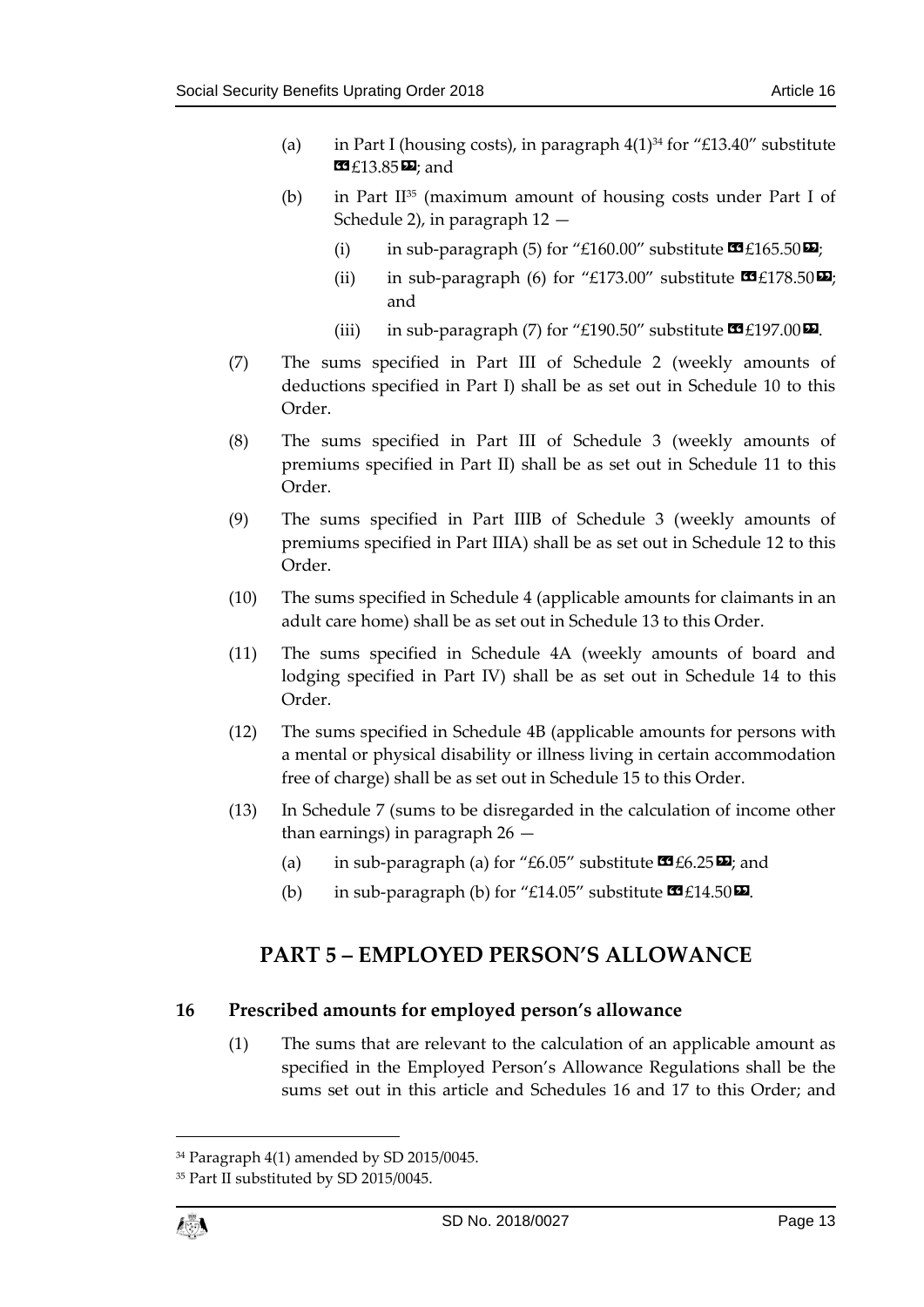unless stated otherwise, any reference in this article to a numbered Schedule is a reference to the Schedule to the Employed Person's Allowance Regulations bearing that number.

- (2) In regulation 80 (maintenance and insurance costs), in paragraph  $(1)^{36}$ , for "£13.40" substitute  $\mathbf{E}[13.85]$   $\mathbf{E}$ .
- (3) In regulation 85 (applicable amount for non-householder's contribution), in paragraph  $(1)^{37}$  for "£14.80" substitute  $\mathbb{E}[15.00]$ .
- (4) In regulation 86<sup>38</sup> (applicable amounts of housing costs of boarders) for " $£55.20$ " substitute  $\mathbf{\mathfrak{C}}$  £57.00 $\mathbf{\mathfrak{D}}$ .
- (5) In Schedule 3 (sums disregarded in the calculation of income other than earnings) —
	- (a) in paragraph 22(1) for "£24.20" substitute  $\mathbf{\Omega}$  £25.00 $\mathbf{\Sigma}$ ; and
	- (b) in paragraph  $33(a)$ 
		- (i) for "£6.05" substitute  $\mathbf{C1}$  £6.25 $\mathbf{E}$ ; and
		- (ii) for "£14.05" substitute  $\mathbf{G}$ £14.50 $\mathbf{E}$ .
- (6) In Schedule 6 in Part  $1^{39}$  (maximum amount of housing costs applicable under Part 7), in paragraph 1 —
	- (a) in sub-paragraph (4) for "£160.00" substitute  $\mathbf{\mathcal{F}}$  £165.50 $\mathbf{\mathcal{F}}$ ;
	- (b) in sub-paragraph (5) for "£173.00" substitute  $\mathbf{C}$  £178.50 $\mathbf{E}$ ; and
	- (c) in sub-paragraph (6) for "£190.50" substitute  $\mathbf{C}$  £197.00 $\mathbf{D}$ .
- (7) The sums specified in Part 2 of Schedule 6 (weekly applicable amounts of deductions specified in Part 7) shall be as set out in Schedule 16 to this Order.
- <span id="page-13-0"></span>(8) The sums specified in Schedule 7 (applicable amounts for adults, children and young persons) shall be as set out in Schedule 17 to this Order.

# **PART 6 – CHILD BENEFIT**

#### <span id="page-13-1"></span>**17 Rates of child benefit**

- (1) The Child Benefit (Rates) Regulations 2013<sup>40</sup> are amended as follows.
- (2) In regulation 8 (enhanced rate) in paragraph  $(2)$  -
	- (a) in sub-paragraph (a) for "£20.80" substitute  $\mathbf{C}$  £21.50 $\mathbf{E}$ ;



<sup>36</sup> Paragraph (1) amended by SD 2015/0043.

<sup>37</sup> Paragraph (1) amended by SD 2015/0043.

<sup>38</sup> Regulation 86 amended by SD 2015/0043.

<sup>39</sup> Part 1 substituted by SD 2015/0043. Amounts in Part 1 amended by SD 2016/0010.

<sup>40</sup> SD 0421/13.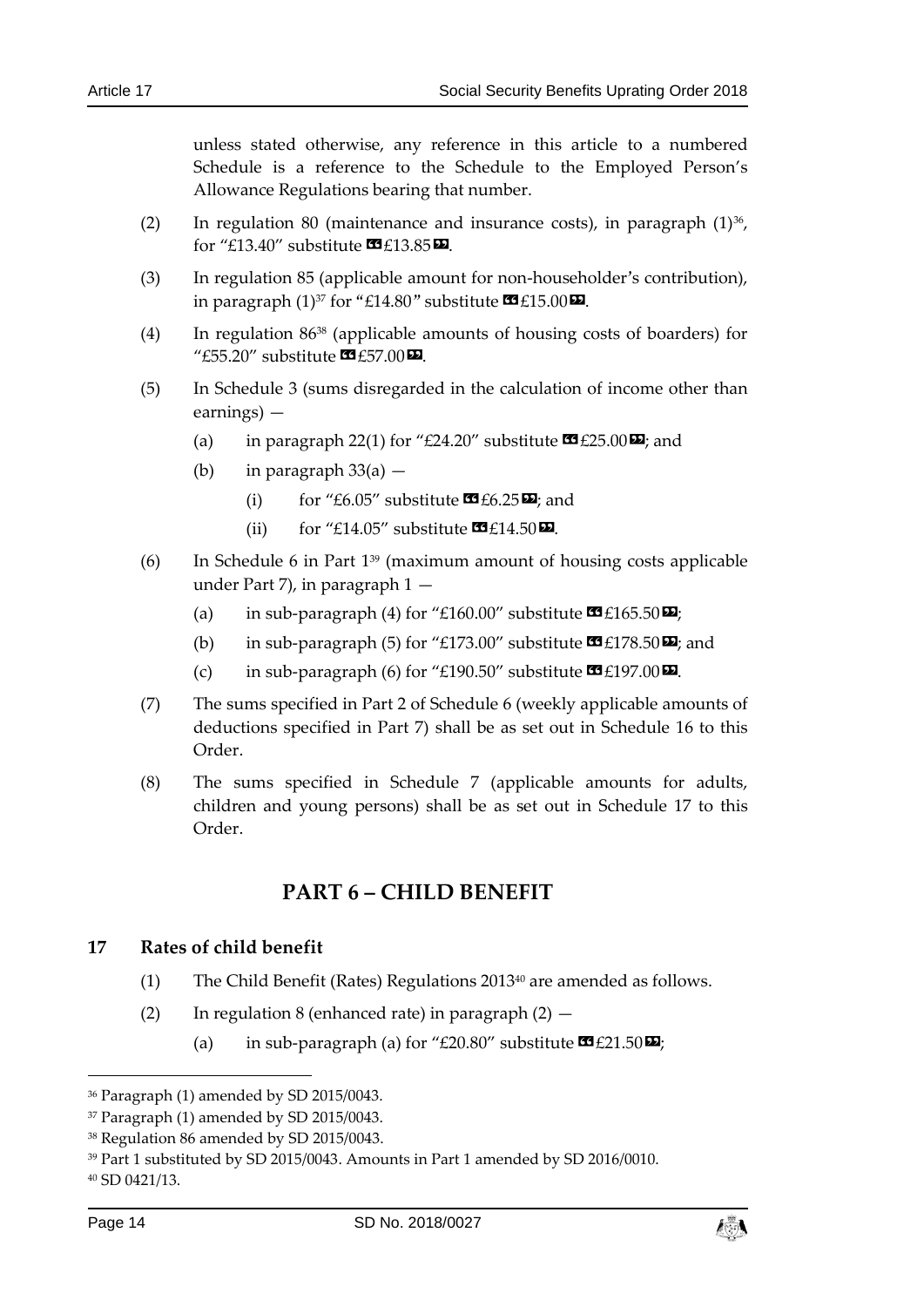- (b) in sub-paragraph (b) for "£15.60" substitute  $\mathbf{C}$ £16.13 $\mathbf{D}$ ;
- (c) in sub-paragraph (c) for "£10.40" substitute  $\mathbf{\mathcal{F}}$  £10.75 $\mathbf{\mathcal{D}}$ ; and
- (d) in sub-paragraph (d) for "£5.20" substitute  $\mathbf{C}$  £5.38 $\mathbf{D}$ .
- (3) In regulation 10 (rate for any other child or qualifying young persons) in paragraph (2) —
	- (a) in sub-paragraph (a) for "£13.75" substitute  $\mathbf{C}$ £14.20 $\mathbf{D}$ ;
	- (b) in sub-paragraph (b) for "£10.32" substitute  $\mathbf{E}[10.65\mathbf{E}]$ ;
	- (c) in sub-paragraph (c) for "£6.88" substitute  $\mathbf{C}$  £7.10 $\mathbf{E}$ ; and
	- (d) in sub-paragraph (d) for "£3.44" substitute  $\mathbf{C}$  £3.55 $\mathbf{D}$ .

# **PART 7 — NURSING CARE CONTRIBUTION**

#### <span id="page-14-1"></span><span id="page-14-0"></span>**18 Amount of nursing care contribution**

In paragraph  $741$  of the Nursing Care Contribution Scheme 2008<sup>42</sup> (amount of nursing care contribution) —

- (a) in sub-paragraph (a) for "£137.10" substitute  $\mathbf{\mathcal{F}}$  £150.80 $\mathbf{\mathcal{F}}$ ; and
- (b) in sub-paragraph (b) for "£19.59" substitute  $\mathbf{C}$  £21.55 $\mathbf{\Sigma}$ .

# **PART 8 – REVOCATIONS**

# <span id="page-14-3"></span><span id="page-14-2"></span>**19 Revocations**

The following are revoked —

- (a) the Social Security Benefits Uprating Order 2017 <sup>43</sup>; and
- (b) the Social Security Legislation (Benefits) (Application) (No. 2) Order 2017<sup>44</sup> .

# **MADE 25TH JANUARY 2018**

**A L CANNAN** *Minister for the Treasury*

<sup>44</sup> SD 2017/0166.



<sup>41</sup> Paragraph 7 substituted by SD347/10.

<sup>42</sup> GC 30/08.

<sup>43</sup> SD 2017/0038.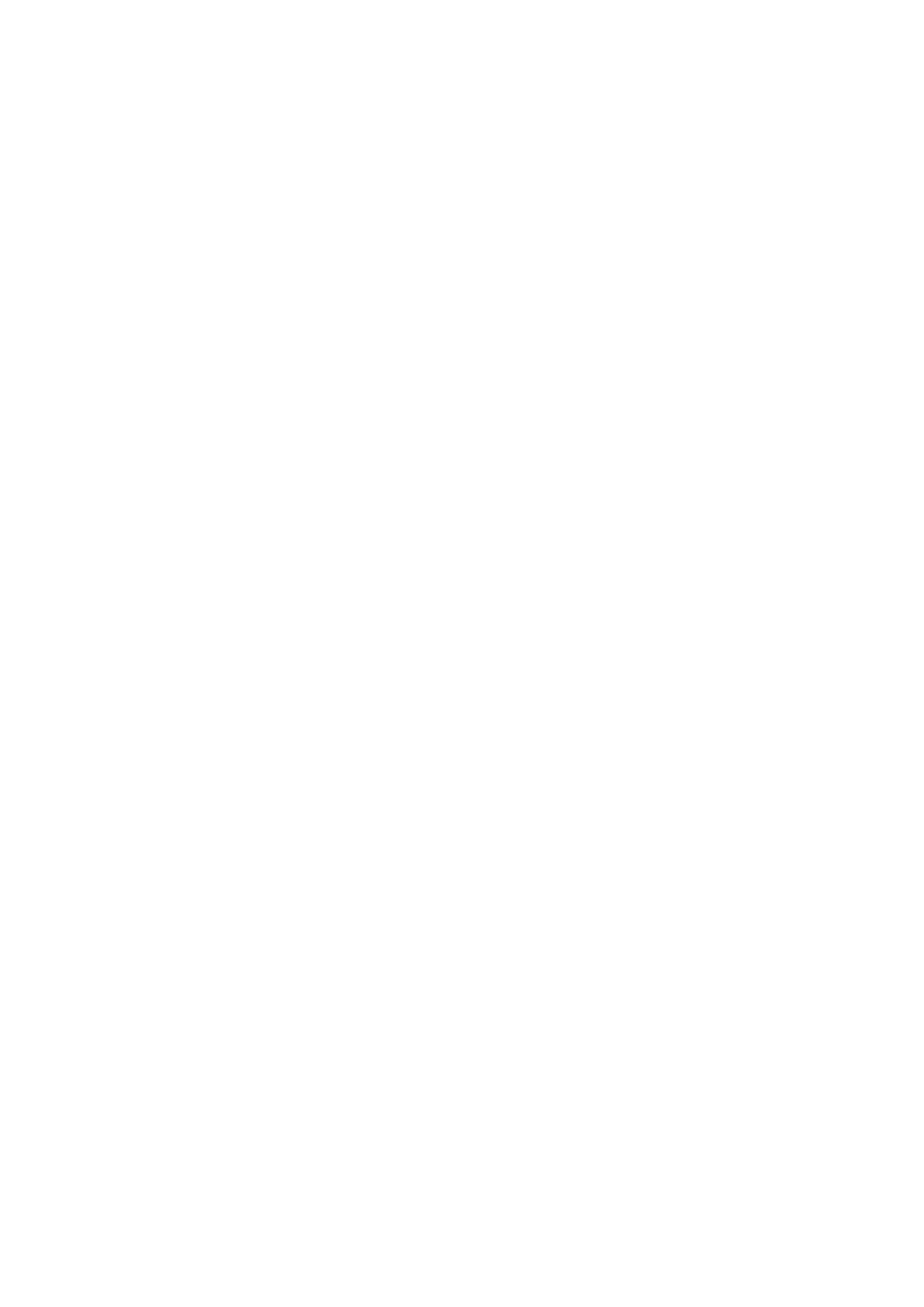# <span id="page-16-1"></span><span id="page-16-0"></span>PROVISIONS OF SCHEDULE 4 TO THE CONTRIBUTIONS AND BENEFITS ACT AS AMENDED BY THIS ORDER

### [Article 5(1)]

#### PART I - CONTRIBUTORY PERIODICAL BENEFITS

| Description of benefit |                                     |                               | Weekly rate |             |         |
|------------------------|-------------------------------------|-------------------------------|-------------|-------------|---------|
| 452.                   |                                     | Short-term incapacity benefit | (a)         | lower rate  | £82.65  |
|                        |                                     |                               | (b)         | higher rate | £97.85  |
| 2A.                    | Long-term incapacity benefit.       |                               |             |             | £109.60 |
| 4.                     |                                     | Maternity Allowance:          |             |             |         |
|                        | (a)                                 | Employed earners              |             |             | £179.85 |
|                        | (b)                                 | Self-employed earners         |             |             | £145.18 |
| 464A.                  | Adoption allowance                  |                               |             |             | £179.85 |
| 5.                     | Category B retirement pension where |                               |             |             | £75.50  |
|                        | section 48A(4) applies.             |                               |             |             |         |
| 6.                     |                                     | Child's special allowance.    |             |             | £11.35  |

#### PART II - BEREAVEMENT PAYMENT

| $\mathbf{r}$<br><br>ereavement pavment <sup>47</sup> .<br>-be* | ( )( |
|----------------------------------------------------------------|------|
|                                                                |      |

# PART III - NON-CONTRIBUTORY PERIODICAL BENEFITS

| Description of benefit |                                  | Weekly rate                            |                                        |  |
|------------------------|----------------------------------|----------------------------------------|----------------------------------------|--|
| 1.                     | Attendance allowance.            | (a) higher rate                        | £78.90                                 |  |
|                        |                                  | (b) lower rate                         | £52.90                                 |  |
|                        |                                  | (the appropriate rate being determined |                                        |  |
|                        |                                  | in accordance with section 65(3)).     |                                        |  |
| 2.                     | Severe disablement allowance.    |                                        | £77.65                                 |  |
| 3.                     | Age related addition.            | (a) higher rate                        | £11.60                                 |  |
|                        |                                  | (b) middle rate                        | £6.45                                  |  |
|                        |                                  | (c) lower rate                         | £6.45                                  |  |
|                        |                                  |                                        | (the appropriate rate being determined |  |
|                        |                                  | in accordance with section $69(1)$ ).  |                                        |  |
| $\overline{4}$ .       | <sup>48</sup> Carer's allowance. |                                        | £116.60                                |  |
| 5.                     | Guardian's allowance.            |                                        | £17.20                                 |  |

<sup>45</sup> Paragraph 2 substituted and paragraph 2A inserted by section 2(2) of the Social Security (Incapacity for Work) Act 1994 ("1994 Act").

<sup>48</sup> Words substituted by paragraph 2(f) of the Schedule to S.I. 2002/1457 (see SD 623/02).



 $\overline{a}$ 

<sup>46</sup> Paragraph 4A inserted by SD 377/04.

<sup>47</sup> Part II substituted by section 54(2) of the Welfare Reform and Pensions Act 1999 (see SD 600/00) ("1999 Act").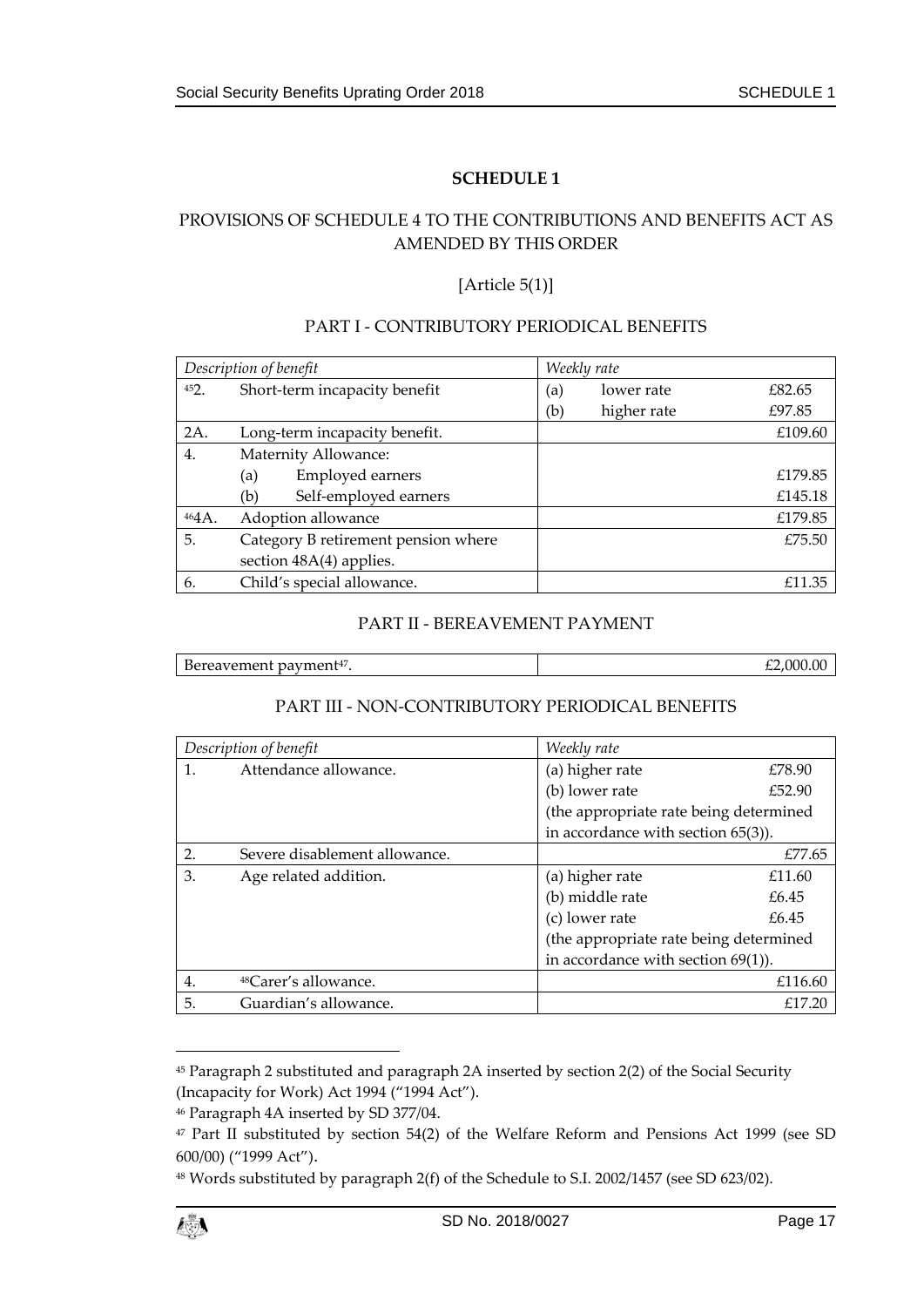| Category D retirement pension <sup>49</sup> . | £75.50 |
|-----------------------------------------------|--------|
| Age addition (to a pension of any             |        |
| category, and otherwise under section         |        |
| 79).                                          |        |

# PART IV - INCREASES FOR DEPENDANTS

| Benefit to which increase applies $(1)^{50}$ |     |                                               | Increase for qualifying<br>child(2) | Increase for adult<br>dependant (3) |  |
|----------------------------------------------|-----|-----------------------------------------------|-------------------------------------|-------------------------------------|--|
|                                              |     |                                               | £                                   | £                                   |  |
| 1A.                                          |     | Short-term incapacity benefit <sup>51</sup> - |                                     |                                     |  |
|                                              | (a) | where the beneficiary is                      | 11.35                               | 49.60                               |  |
|                                              |     | under pensionable age;                        |                                     |                                     |  |
|                                              | (b) | where the beneficiary is over                 | 11.35                               | 61.30                               |  |
|                                              |     | pensionable age.                              |                                     |                                     |  |
| 2.                                           |     | Long-term incapacity benefit.                 | 11.35                               | 63.65                               |  |
| 4.                                           |     | Widowed mother's allowance.                   | 11.35                               |                                     |  |
| 4A.                                          |     | Widowed parent's allowance <sup>52</sup> .    | 11.35                               |                                     |  |
| 5.                                           |     | Category A or B retirement pension.           | 11.35                               | 68.35                               |  |
| 8.                                           |     | Severe disablement allowance.                 | 11.35                               | 38.20                               |  |
| 9.                                           |     | Carer's allowance.                            | 11.35                               | 38.00                               |  |

#### PART V - RATES OF INDUSTRIAL INJURIES BENEFIT

| Description of benefit, etc. |                                     | Rate                                          |        |  |
|------------------------------|-------------------------------------|-----------------------------------------------|--------|--|
| 1.                           | Disablement pension (weekly rates). | For the several degrees of disablement set    |        |  |
|                              |                                     | out in column (1) of the following Table, the |        |  |
|                              |                                     | respective amounts in column (2) of that      |        |  |
|                              |                                     | Table.                                        |        |  |
|                              |                                     | <b>TABLE</b>                                  |        |  |
|                              |                                     | Degree of Disablement                         | Amount |  |
|                              |                                     | (1)                                           | (2)    |  |
|                              |                                     | Per cent.                                     | £      |  |
|                              |                                     | 100                                           | 174.80 |  |
|                              |                                     | 90                                            | 157.32 |  |
|                              |                                     | 80                                            | 139.84 |  |
|                              |                                     | 70                                            | 122.36 |  |
|                              |                                     | 60                                            | 104.88 |  |
|                              |                                     | 50                                            | 87.40  |  |
|                              |                                     | 40                                            | 69.92  |  |
|                              |                                     | 30                                            | 52.44  |  |

<sup>50</sup> The entries relating to widowed mother's allowance and widowed parent's allowance in column (1) and the increase for a qualifying child in column (2) were repealed by section 60 of, and Schedule 6 to, the Tax Credits Act 2002 (see SD 120/03). See also SD 355/03.



<sup>51</sup> Paragraph 1A was inserted, and paragraph 2 substituted, by section 2(6) of the 1994 Act (see SD 505/94).

<sup>52</sup> Paragraph 4A was inserted by paragraph 14 of Schedule 8 to the 1999 Act (see SD 92/00).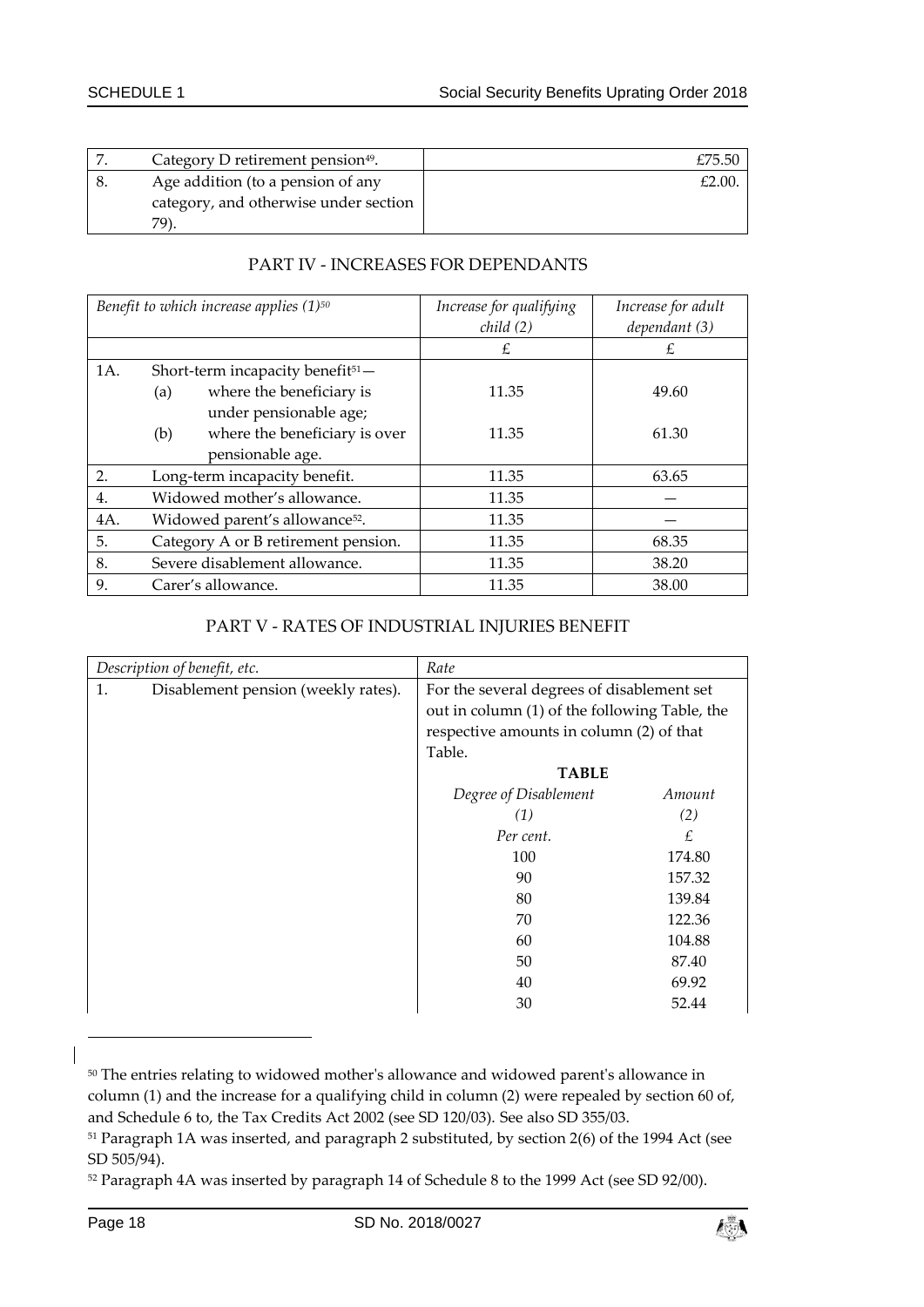|    |                                                                                              |     | 20                                                                                                                                                                                           | 34.96       |
|----|----------------------------------------------------------------------------------------------|-----|----------------------------------------------------------------------------------------------------------------------------------------------------------------------------------------------|-------------|
| 2. | Maximum increase of weekly rate of<br>disablement pension where constant                     | (a) | except in cases of<br>exceptionally severe                                                                                                                                                   | £69.90;     |
|    | attendance needed.                                                                           | (b) | disablement<br>in any case                                                                                                                                                                   | £139.80.    |
| 3. | Increase of weekly rate of<br>disablement pension (exceptionally<br>severe disablement).     |     |                                                                                                                                                                                              | £69.90.     |
| 4. | Maximum of aggregate of weekly<br>benefit payable for successive<br>accidents.               |     |                                                                                                                                                                                              | £174.80.    |
| 5. | Unemployability supplement under<br>paragraph 2 of Schedule 7.                               |     |                                                                                                                                                                                              | £108.05.    |
| 6. | Increase under paragraph 3 of<br>Schedule 7 of weekly rate of<br>unemployability supplement. | (a) | if on the qualifying date<br>the beneficiary was under<br>the age of 35 or if that<br>date fell before 5th July<br>1948                                                                      | £22.35;     |
|    |                                                                                              | (b) | if head (a) above does not<br>apply and on the<br>qualifying date the<br>beneficiary was under the<br>age of 40 and he had not<br>attained pensionable age<br>before 6th April 1979          | £22.35;     |
|    |                                                                                              | (c) | if heads (a) and (b) above<br>do not apply and on the<br>qualifying date the<br>beneficiary was under the<br>age of 45                                                                       | £14.40;     |
|    |                                                                                              | (d) | if heads (a), (b) and (c)<br>above do not apply and<br>on the qualifying date the<br>beneficiary was under the<br>age of 50 and had not<br>attained pensionable age<br>before 6th April 1979 | £14.40;     |
|    |                                                                                              | (e) | in any other case                                                                                                                                                                            | £7.20.      |
| 7. | Increase under paragraph 4 of<br>Schedule 7 of weekly rate of<br>disablement pension.        |     |                                                                                                                                                                                              | £11.35.     |
| 8. | Increase under paragraph 6 of<br>Schedule 7 of weekly rate of<br>disablement pension.        |     |                                                                                                                                                                                              | £64.60.     |
| 9. | Maximum disablement gratuity<br>under paragraph 9 of Schedule 7.                             |     |                                                                                                                                                                                              | £11,600.00. |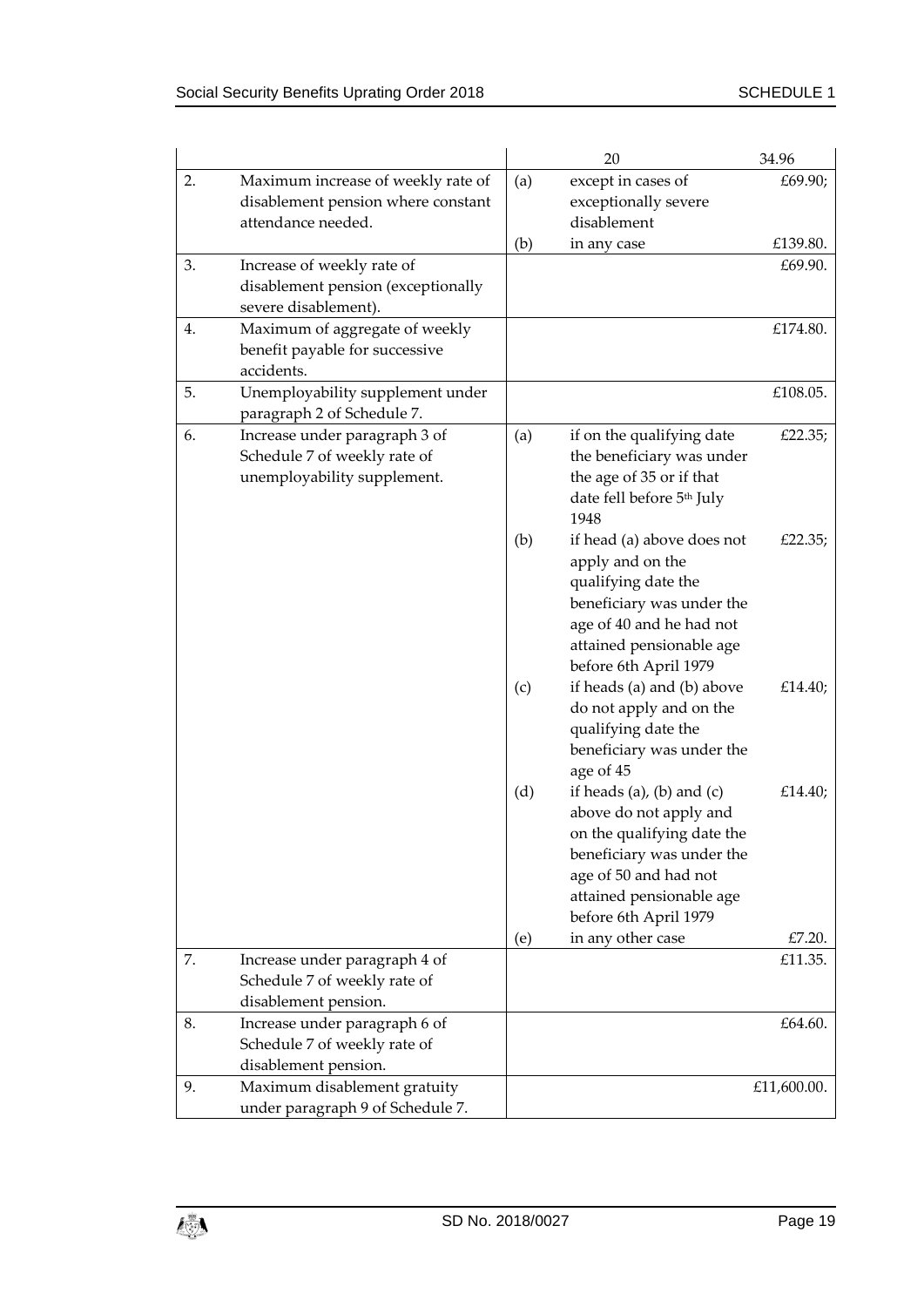| 10. | Widow's pension (weekly rates) <sup>53</sup> .                                                 | (a) | initial rate <sup>54</sup>                                                                                                                                                                                                       | £57.65;  |
|-----|------------------------------------------------------------------------------------------------|-----|----------------------------------------------------------------------------------------------------------------------------------------------------------------------------------------------------------------------------------|----------|
|     |                                                                                                | (b) | higher permanent rate                                                                                                                                                                                                            | £125.95; |
|     |                                                                                                | (c) | lower permanent rate 30<br>per cent of the first sum<br>specified in section 44(4)<br>(Category A basic<br>retirement pension) (the<br>appropriate rate being<br>determined in accordance<br>with paragraph 16 of<br>Schedule 7) |          |
| 11. | Widower's pension (weekly rate).                                                               |     |                                                                                                                                                                                                                                  | £125.95. |
| 12. | Weekly rate of allowance in respect                                                            |     | In respect of each child or                                                                                                                                                                                                      | £11.35.  |
|     | of children and qualifying young<br>persons <sup>55</sup> under paragraph 18 of<br>Schedule 7. |     | qualifying young person                                                                                                                                                                                                          |          |



<sup>53</sup> Widow's and widower's pension are payable in relation only to deaths occurring before 11 April 1988 (paragraph 14(1) of Schedule 7 to the Contributions and Benefits Act).

<sup>&</sup>lt;sup>54</sup> The initial rate relates only to the period of 26 weeks following the date of the deceased's death (paragraph 16(1) of Schedule 7). The rate stated is therefore the rate applicable for the 26 weeks following 10 April 1988.

<sup>55</sup> Paragraph 12 amended by paragraph 15(3) of Schedule 1 to the 2005 Act (see SD 29/07) which inserted the words "and qualifying young persons" and substituted the words "child or qualifying young person".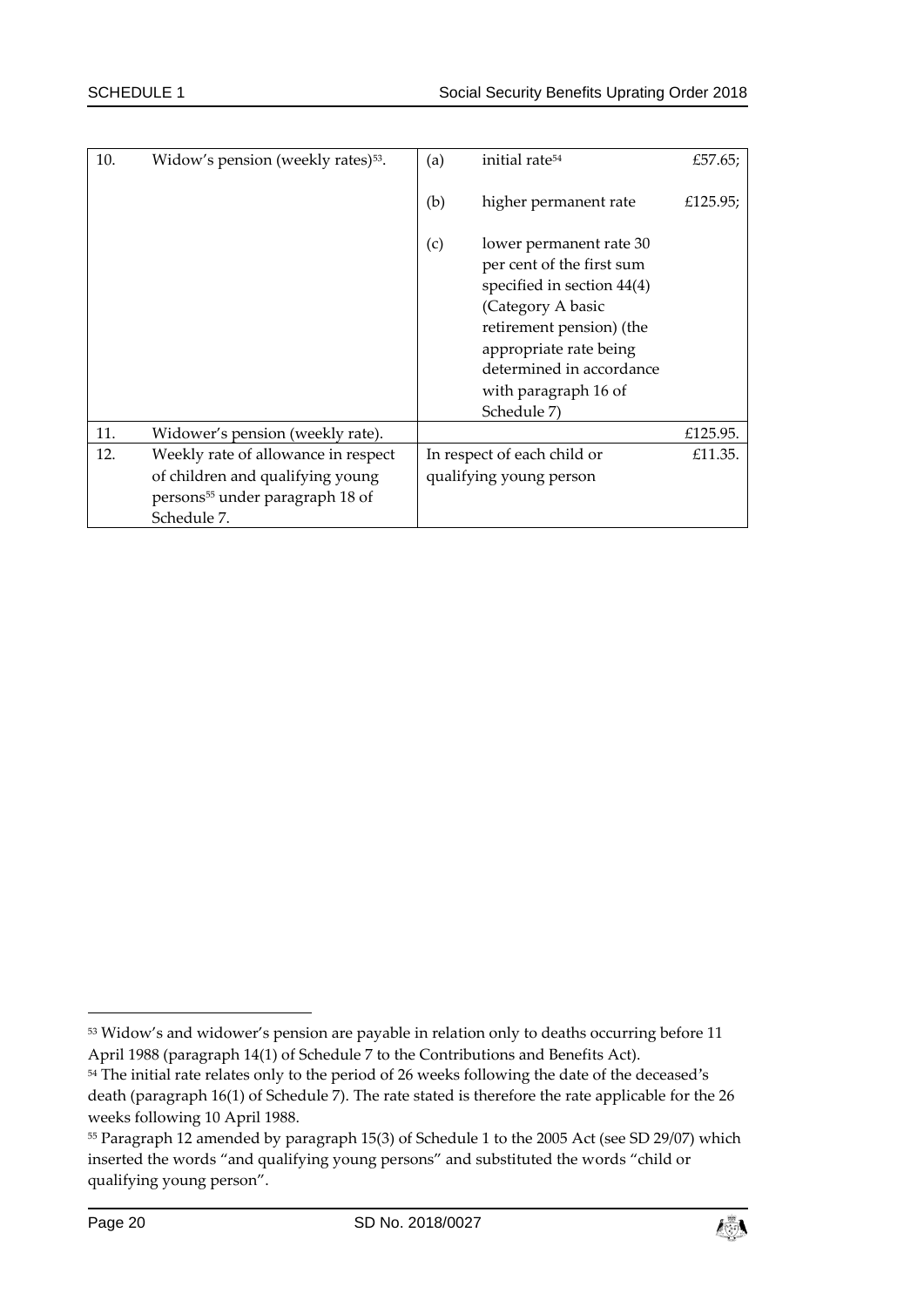# <span id="page-20-1"></span><span id="page-20-0"></span>PART I OF SCHEDULE 2 TO THE INCOME SUPPORT REGULATIONS AS AMENDED BY THIS ORDER

### [Article 14(4)]

# Part I - Personal allowances

|     |          | (1)                                 |     | (2)      |  |
|-----|----------|-------------------------------------|-----|----------|--|
|     |          | Person or couple                    |     | Amount   |  |
| 1.  |          |                                     |     |          |  |
| (1) |          | Single claimant -                   |     |          |  |
|     | (a)      | aged less than 18 in respect of     | (a) | £62.05;  |  |
|     |          | whom housing costs are not          |     |          |  |
|     |          | applicable:                         |     |          |  |
|     | (b)      | aged less than 18 in respect of     | (b) | £82.65;  |  |
|     |          | whom housing costs are              |     |          |  |
|     |          | applicable:                         |     |          |  |
|     | (c)      | aged not less than 18 but less than | (c) | £82.65;  |  |
|     |          | 25:                                 |     |          |  |
|     | (d)      | aged not less than 25:              | (d) | £103.35. |  |
| (2) |          | Lone parent -                       |     |          |  |
|     | (a)      | aged less than 18:                  | (a) | £82.65;  |  |
|     | (b)      | aged not less than 18:              | (b) | £103.35. |  |
| (3) | Couple - |                                     |     |          |  |
|     | (a)      | where both members are aged         | (a) | £94.60;  |  |
|     |          | less than 18 in respect of whom     |     |          |  |
|     |          | housing costs are not applicable:   |     |          |  |
|     | (b)      | where both members are aged         | (b) | £126.10; |  |
|     |          | less than 18 in respect of whom     |     |          |  |
|     |          | housing costs are applicable:       |     |          |  |
|     | (c)      | where one member is aged not        | (c) | £126.10; |  |
|     |          | less than 18 and the other          |     |          |  |
|     |          | member is aged less than 18:        |     |          |  |
|     | (d)      | where both members are aged not     | (d) | £157.65. |  |
|     |          | less than 18:                       |     |          |  |
| 2.  |          | Child or young person -             |     |          |  |
|     | (a)      | in respect of whom child benefit    | (a) | £34.45;  |  |
|     |          | is payable at the rate specified in |     |          |  |
|     |          | regulation 8 of the Child Benefit   |     |          |  |
|     |          | (Rates) Regulations 2013            |     |          |  |
|     |          | (enhanced rate) or, in the opinion  |     |          |  |
|     |          | of an adjudication officer, would   |     |          |  |
|     |          | be but for section 141(2) of the    |     |          |  |
|     |          | Contributions and Benefits Act:     |     |          |  |
|     | (b)      | in respect of whom child benefit    | (b) | £41.75;  |  |
|     |          | is payable at the rate specified in |     |          |  |
|     |          | regulation 10 of those Regulations  |     |          |  |

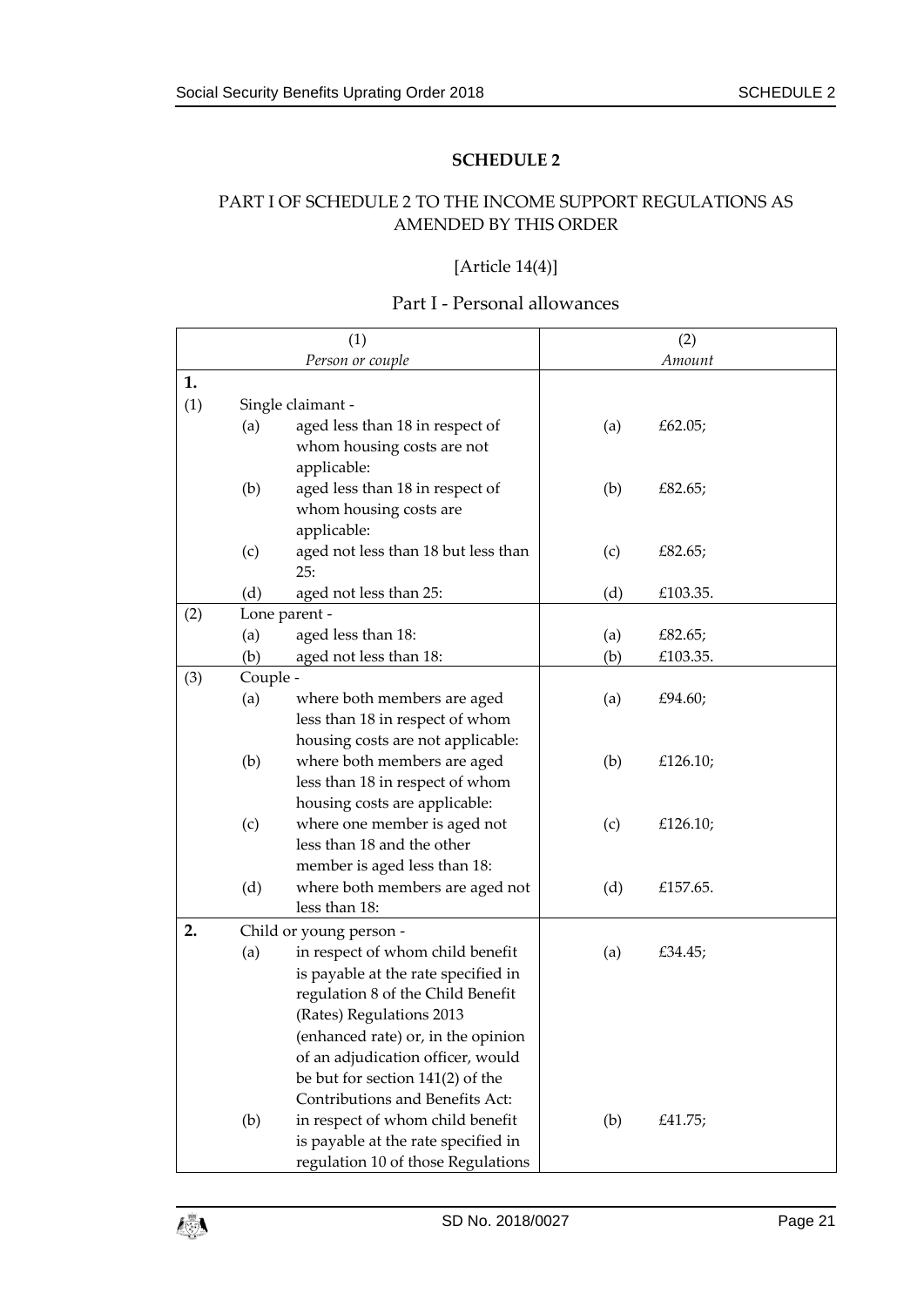| (rate for any other child or      |
|-----------------------------------|
| qualifying young person) or, in   |
| the opinion of an adjudication    |
| officer, would be but for section |
| $141(2)$ of that Act:             |

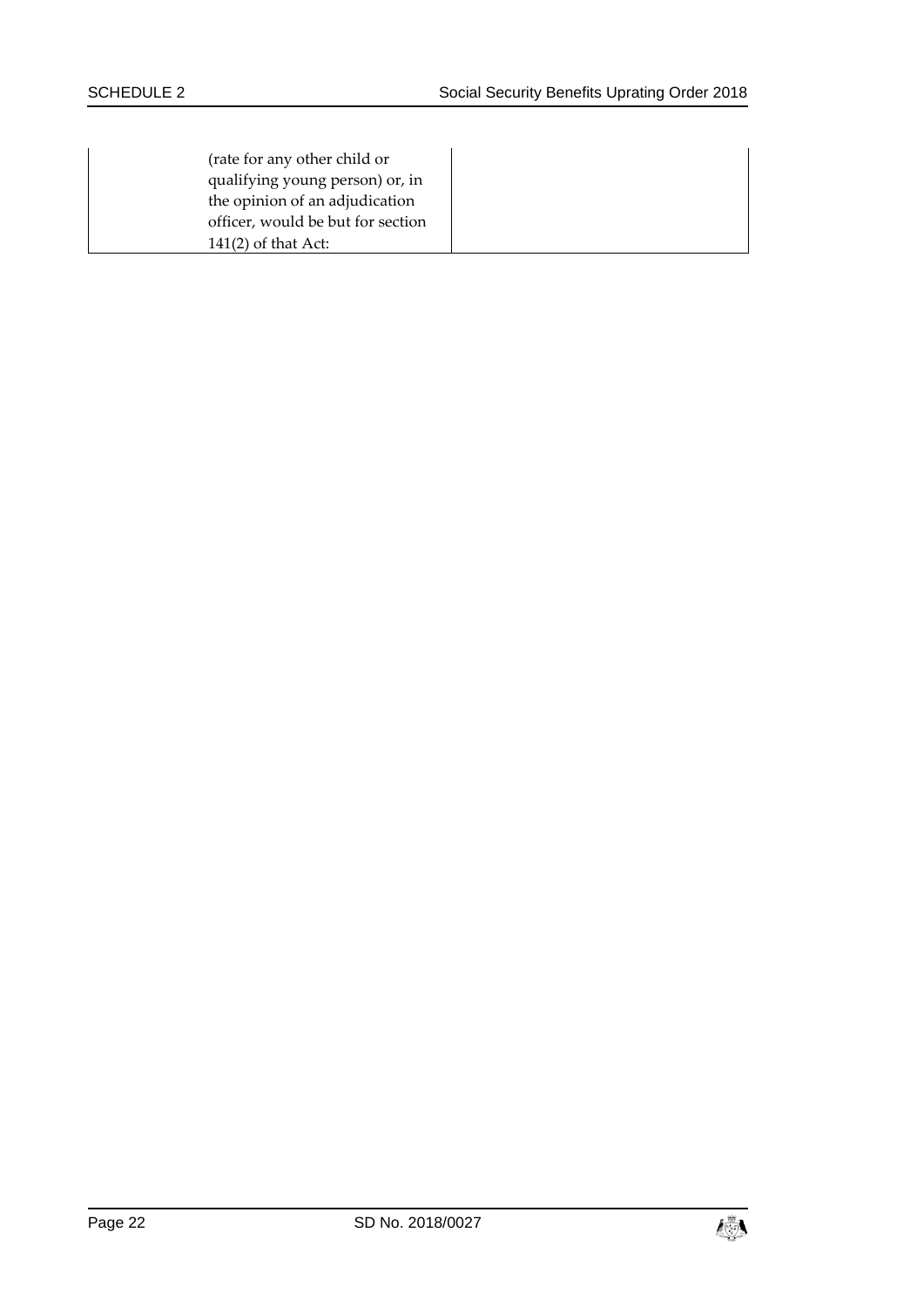#### [Article 14(5)]

### <span id="page-22-1"></span><span id="page-22-0"></span>PART IV OF SCHEDULE 2 TO THE INCOME SUPPORT REGULATIONS AS AMENDED BY THIS ORDER

# Weekly amounts of premiums specified in Part III

| Premium |     |                                                        | Amount |              |                                                                          |
|---------|-----|--------------------------------------------------------|--------|--------------|--------------------------------------------------------------------------|
| 20.     |     |                                                        |        |              |                                                                          |
| (1)     |     | Pensioner premium -                                    | (1)    |              |                                                                          |
|         | (a) | if the condition in paragraph 8(a)                     |        | (a)          | £72.95;                                                                  |
|         |     | is satisfied;                                          |        |              |                                                                          |
|         | (b) | if the condition in paragraph in                       |        | (b)          | £115.45.                                                                 |
|         |     | paragraph 8(b) is satisfied;                           |        |              |                                                                          |
| 56(3)   |     | Incapacity premium -                                   | (3)    |              |                                                                          |
|         | (a) | if the condition in paragraph                          |        | (a)          | £25.50;                                                                  |
|         | (b) | $10(a)$ is satisfied;<br>if the condition in paragraph |        | (b)          | £38.25.                                                                  |
|         |     | 10(b) is satisfied;                                    |        |              |                                                                          |
| 57(4)   |     | Disability premium -                                   | (4)    |              |                                                                          |
|         | (a) | if the condition in paragraph                          |        | (a)          | £56.30;                                                                  |
|         |     | $11(a)$ is satisfied;                                  |        |              |                                                                          |
|         | (b) | if the condition in paragraph                          |        | (b)          | £84.45.                                                                  |
|         |     | 11(b) is satisfied;                                    |        |              |                                                                          |
| (6)     |     | Disabled child premium -                               | (6)    |              | £42.95 in respect of each child or                                       |
|         |     |                                                        |        |              | young person in respect of                                               |
|         |     |                                                        |        |              | whom the condition specified in                                          |
|         |     |                                                        |        |              | paragraph 13 is satisfied.                                               |
| 58(6A)  |     | Shared care premium -                                  | (6A)   |              | £24.70 in respect of each child or                                       |
|         |     |                                                        |        |              | young person in respect of<br>whom the condition specified in            |
|         |     |                                                        |        |              | paragraph 13A is satisfied.                                              |
| 59(6B)  |     | Higher child benefit premium -                         | (6B)   |              | For each child or young person                                           |
|         |     |                                                        |        |              | (C) in respect of whom the                                               |
|         |     |                                                        |        |              | condition in paragraph 13B is                                            |
|         |     |                                                        |        |              | satisfied an amount equal to the                                         |
|         |     |                                                        |        |              | rate of child benefit that would,                                        |
|         |     |                                                        |        |              | in the opinion of an adjudication                                        |
|         |     |                                                        |        |              | officer, be payable in respect of                                        |
|         |     |                                                        |        | $\mathsf{C}$ | specified<br>regulation<br>in                                            |
|         |     |                                                        |        |              | $8(2)(a)^{60}$ or $10(2)(a)$ (as the case                                |
|         |     |                                                        |        |              | may be) of the Child Benefit                                             |
|         |     |                                                        |        |              | (Rates) Regulations 2013 but for<br>the operation of section $141(2)$ of |
|         |     |                                                        |        |              | the Contributions and Benefits                                           |
|         |     |                                                        |        |              |                                                                          |

<sup>56</sup> Sub-paragraph (3) substituted by SD 0054/13.

<sup>57</sup> Sub-paragraph (4) substituted by SD 0054/13.

<sup>58</sup> Sub-paragraph (6A) inserted by SD 495/06 and amended by SD 0609/12.

<sup>59</sup> Sub-paragraphs (6B) and (6C) inserted by SD 2014/0037.

<sup>60</sup> Reference omitted by SD 2017/0041.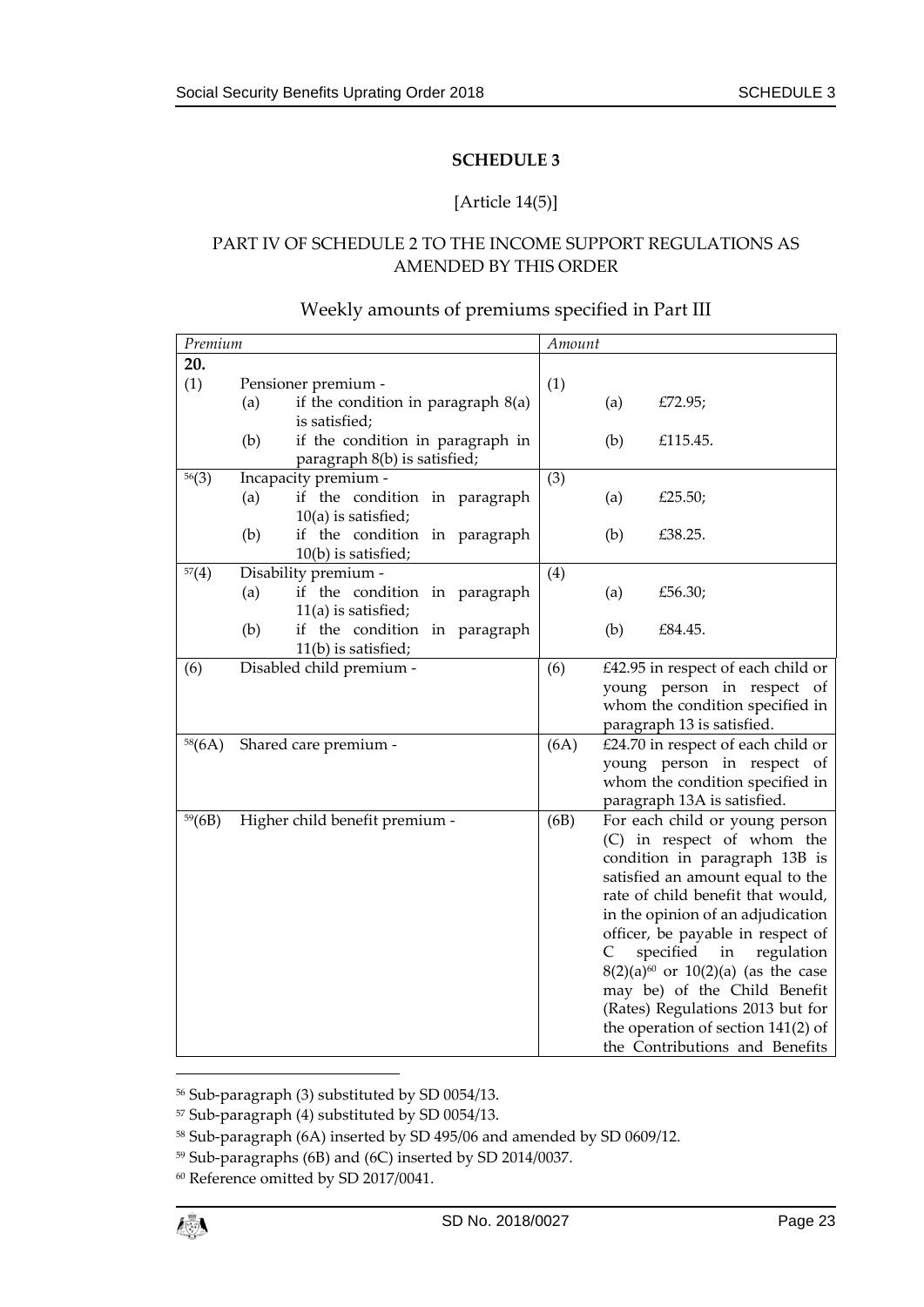|            |     |                                                                                                      |                  | Act.                           |                                                                                                                                                                                                                                                                                                                                                                                                                                                                                                                                                                                                                                                                                                                                                                                                                                                                                                                                                                                                           |
|------------|-----|------------------------------------------------------------------------------------------------------|------------------|--------------------------------|-----------------------------------------------------------------------------------------------------------------------------------------------------------------------------------------------------------------------------------------------------------------------------------------------------------------------------------------------------------------------------------------------------------------------------------------------------------------------------------------------------------------------------------------------------------------------------------------------------------------------------------------------------------------------------------------------------------------------------------------------------------------------------------------------------------------------------------------------------------------------------------------------------------------------------------------------------------------------------------------------------------|
| (6C)       |     | Lower child benefit premium -                                                                        | (6C)<br>Here $-$ | В.<br>(a)<br>(b)<br>(c)<br>(d) | For each child or young person<br>(C) in respect of whom the<br>condition in paragraph 13C is<br>satisfied an amount equal to $A -$<br>"A" means an amount<br>equal to the rate of child<br>benefit that would, in<br>opinion<br>of<br>the<br>an<br>adjudication officer, be<br>payable in respect of C<br>specified in regulation<br>$8(2)(a)^{61}$ or $10(2)(a)$ (as<br>the case may be) of the<br>Child Benefit (Rates)<br>Regulations 2013 were<br>the<br>claimant's<br>reckonable income not<br>more than the lower<br>income threshold;<br>"B" means the rate of<br>child benefit which is<br>payable in respect of C<br>specified in regulation<br>8(2)(b), (c) or $(d)^{62}$ or<br>$10(2)(b)$ , (c) or (d) (as<br>the case may be) of the<br>Child Benefit (Rates)<br>Regulations 2013;<br>"lower<br>income<br>threshold"<br>has<br>the<br>meaning<br>given<br>ın<br>regulation $4(1)$ of those<br>Regulations; and<br>"reckonable<br>income"<br>the<br>has<br>meaning<br>prescribed in Part 3 of |
|            |     |                                                                                                      |                  |                                | those Regulations.                                                                                                                                                                                                                                                                                                                                                                                                                                                                                                                                                                                                                                                                                                                                                                                                                                                                                                                                                                                        |
| $^{63}(7)$ | (a) | Carer premium -<br>if the condition in paragraph<br>$14(1)(a)$ is satisfied;                         | (7)              | (a)                            | £66.25;                                                                                                                                                                                                                                                                                                                                                                                                                                                                                                                                                                                                                                                                                                                                                                                                                                                                                                                                                                                                   |
|            | (b) | if the condition in paragraph<br>$14(1)(b)$ is satisfied;                                            |                  | (b)                            | £101.40.                                                                                                                                                                                                                                                                                                                                                                                                                                                                                                                                                                                                                                                                                                                                                                                                                                                                                                                                                                                                  |
| 64(9)      |     | Attendance premium -                                                                                 | (9)              |                                |                                                                                                                                                                                                                                                                                                                                                                                                                                                                                                                                                                                                                                                                                                                                                                                                                                                                                                                                                                                                           |
|            | (a) | where the claimant or his partner<br>satisfies condition A in paragraph<br>16 or both of them do so: |                  | (a)                            | an amount equivalent to<br>the rate of attendance<br>allowance<br>which<br>to                                                                                                                                                                                                                                                                                                                                                                                                                                                                                                                                                                                                                                                                                                                                                                                                                                                                                                                             |

<sup>61</sup> Reference omitted by SD 2017/0041.

<sup>64</sup> Subparagraph (9) substituted by SD 138/04.



<sup>62</sup> References omitted by SD 2017/0041.

<sup>63</sup> Subparagraph (7) substituted by SD 0054/13.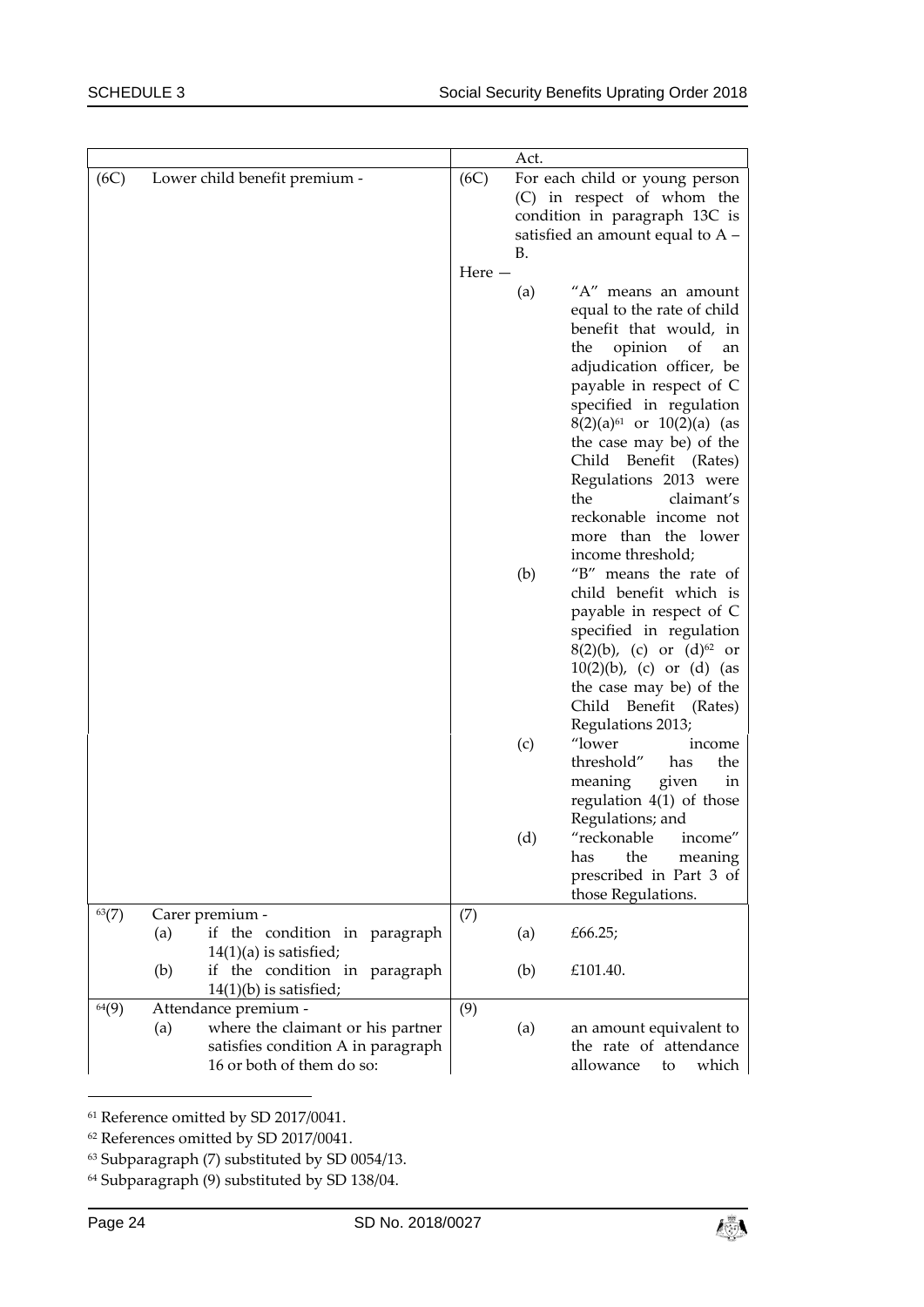|     |                                                                                                      |     | either or both of them<br>would be entitled were<br>section $65(1)(b)$ not to<br>apply;                                                                                                                                                                                                                                              |
|-----|------------------------------------------------------------------------------------------------------|-----|--------------------------------------------------------------------------------------------------------------------------------------------------------------------------------------------------------------------------------------------------------------------------------------------------------------------------------------|
| (b) | where the claimant or his partner<br>satisfies condition B in paragraph<br>16 or both of them do so: | (b) | an amount equivalent to<br>the rate of the care<br>component of disability<br>living<br>allowance<br>to<br>which either or both of<br>them would be entitled<br>were section $72(2)(a)$ not<br>to apply;                                                                                                                             |
| (c) | where the claimant or his partner<br>satisfies condition C in paragraph<br>16 or both of them do so: | (c) | an amount equivalent to<br>the difference between -                                                                                                                                                                                                                                                                                  |
|     |                                                                                                      |     | the<br>(i)<br>rate<br>of<br>attendance<br>allowance<br>to<br>which either or<br>both of<br>them<br>would<br>be<br>entitled<br>were<br>section $65(1)(b)$<br>not<br>to<br>apply,<br>and<br>(ii)<br>the<br>rate<br>of<br>attendance<br>allowance<br>to<br>which either or<br>both of them is<br>entitled;                              |
| (d) | where the claimant or his partner<br>satisfies condition D in paragraph<br>16 or both of them do so: | (d) | an amount equivalent to<br>the difference between -                                                                                                                                                                                                                                                                                  |
|     |                                                                                                      |     | (i)<br>the rate of the<br>care component<br>of<br>disability<br>living<br>allowance<br>to<br>which either or<br>both of<br>them<br>would<br>be<br>entitled<br>were<br>section $72(2)(a)$<br>not to<br>apply,<br>and<br>the rate of the<br>(ii)<br>care component<br>of<br>disability<br>living<br>allowance<br>to<br>which either or |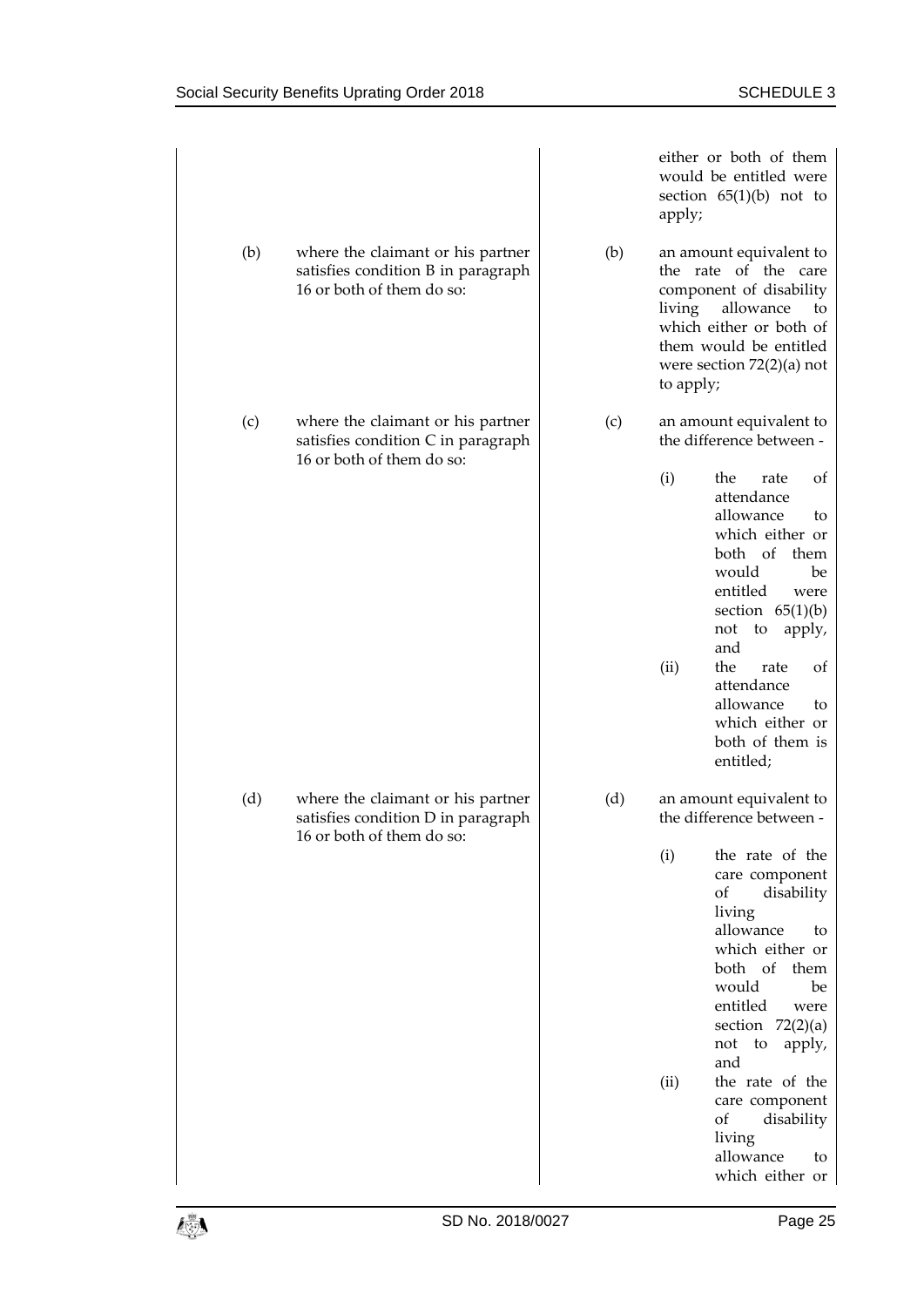|      |     |                                                                                                                                |      |     |                                 | both of them is<br>entitled;                                                                                                                                                                                                                                                                                                                                                                   |
|------|-----|--------------------------------------------------------------------------------------------------------------------------------|------|-----|---------------------------------|------------------------------------------------------------------------------------------------------------------------------------------------------------------------------------------------------------------------------------------------------------------------------------------------------------------------------------------------------------------------------------------------|
|      | (e) | where the claimant or his partner<br>satisfies condition E in paragraph<br>16 or both of them do so:                           |      | (e) | the<br>between –<br>(i)<br>(ii) | an amount equivalent to<br>difference<br>the rate of the<br>care component<br>of<br>disability<br>living<br>allowance<br>to<br>which either or<br>both of them<br>would<br>be<br>entitled<br>were<br>section $72(2)(a)$<br>not<br>to<br>apply,<br>and<br>the rate of the<br>care component<br>of<br>disability<br>living<br>allowance<br>to<br>which either or<br>both of them is<br>entitled. |
|      | (f) | where the claimant or his partner<br>satisfies<br><sup>65</sup> condition<br>F<br>in<br>paragraph 16 or both of them do<br>SO: |      | (f) | the<br>between -<br>(i)<br>(ii) | an amount equivalent to<br>difference<br>the rate of the<br>care component<br>disability<br>of<br>living<br>allowance<br>to<br>which either or<br>both of them<br>would<br>be<br>entitled<br>were<br>section $72(2)(a)$<br>not<br>to<br>apply,<br>and<br>the rate of the<br>care component<br>of<br>disability<br>living<br>allowance<br>to<br>which either or<br>both of them is<br>entitled. |
| (10) |     | Mobility premium -                                                                                                             | (10) |     | £27.30;                         |                                                                                                                                                                                                                                                                                                                                                                                                |
|      | (a) | if the condition in paragraph                                                                                                  |      | (a) |                                 |                                                                                                                                                                                                                                                                                                                                                                                                |

 $65$  Words substituted by regulation 19 of SD 828/05.

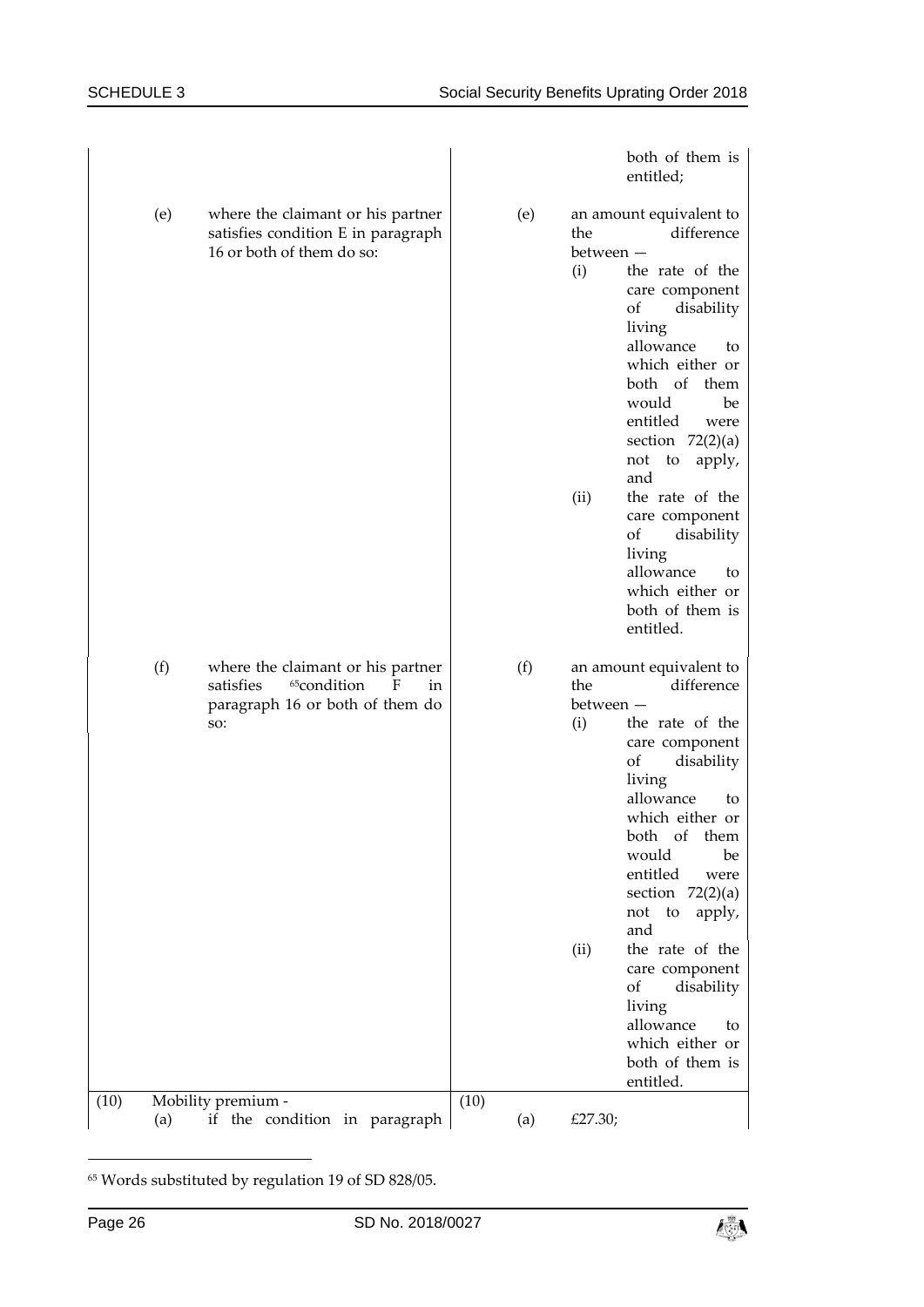| (b) | $17(a)(i)$ is satisfied;<br>if the condition in paragraph  | (b) | £6.35;  |
|-----|------------------------------------------------------------|-----|---------|
| (c) | $17(a)(ii)$ is satisfied;<br>if the condition in paragraph | (C) | £41.00. |
|     | 17(b) is satisfied;                                        |     |         |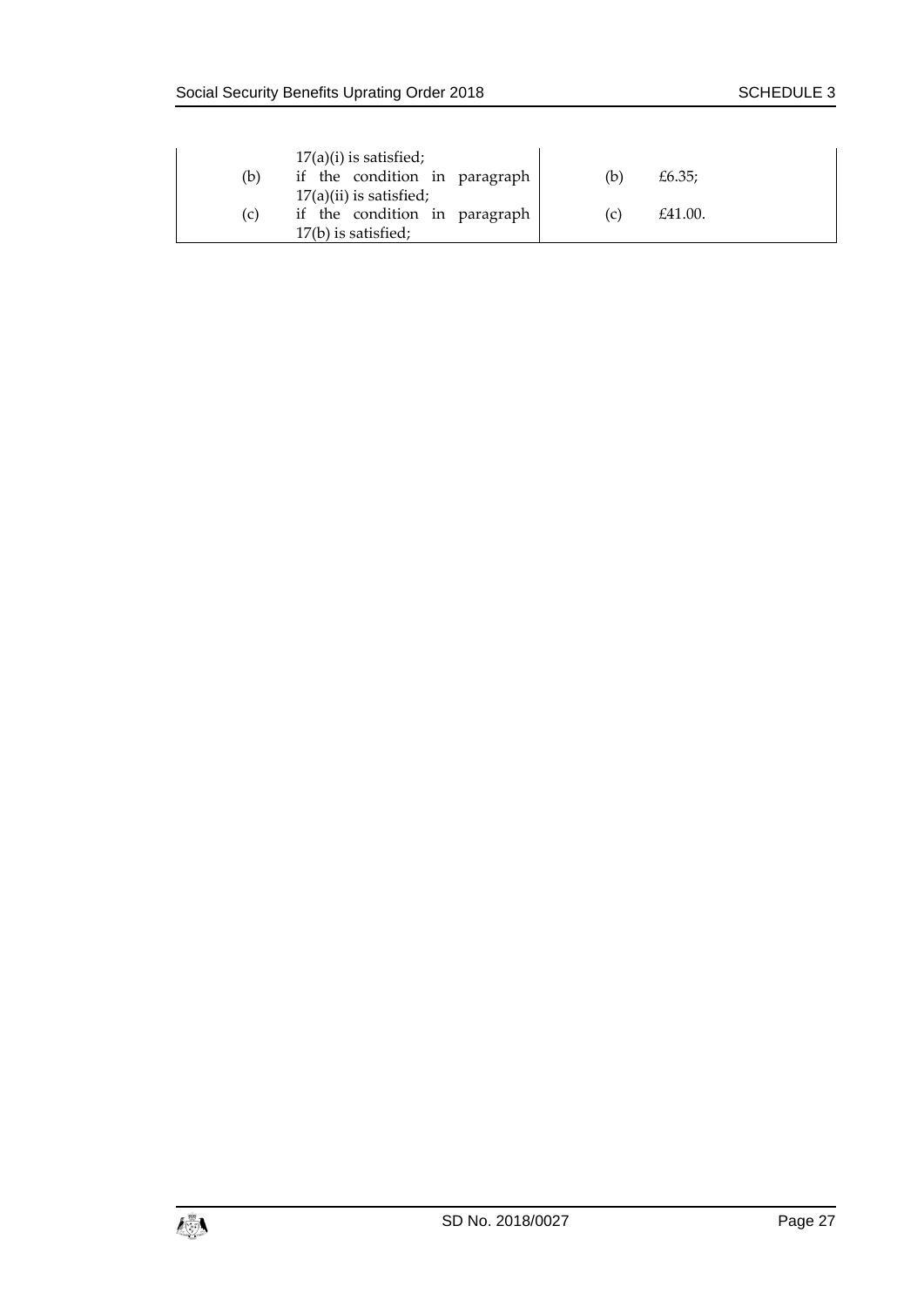# <span id="page-27-1"></span><span id="page-27-0"></span>PART II OF SCHEDULE 3 TO THE INCOME SUPPORT REGULATIONS AS AMENDED BY THIS ORDER

# [Article 14(7)]

# PART II - WEEKLY AMOUNT OF DEDUCTIONS SPECIFIED IN PART V

**2.**

(1) The weekly amounts of deductions specified in column (2) below shall be the weekly amounts for the purposes of Part V of these Regulations.

|                                                       | Column (1)                                    |                                          |     |         | Column (2) |
|-------------------------------------------------------|-----------------------------------------------|------------------------------------------|-----|---------|------------|
|                                                       | Items in respect of which deductions are made |                                          |     |         | Amount     |
| (2)                                                   |                                               |                                          | (2) |         |            |
|                                                       | (a)                                           | for heating;                             |     | (a)     | £19.25;    |
|                                                       | (b)                                           | for lighting;                            |     | (b)     | £1.60;     |
|                                                       | (c)                                           | for cooking;                             |     | (c)     | £2.40;     |
|                                                       | (d)                                           | for hot water;                           |     | (d)     | £2.40.     |
| Reduction in amounts applicable for certain occupants |                                               |                                          |     |         |            |
|                                                       |                                               | of the home                              |     |         |            |
| (4)                                                   | The amount specified for the purposes of      |                                          | (4) | £14.80. |            |
|                                                       |                                               | regulation $31(4)(c)$ ;                  |     |         |            |
| (5)                                                   |                                               | The amount specified for the purposes of | (5) | £52.10. |            |
|                                                       |                                               | regulation $31(4)(d)$ ;                  |     |         |            |

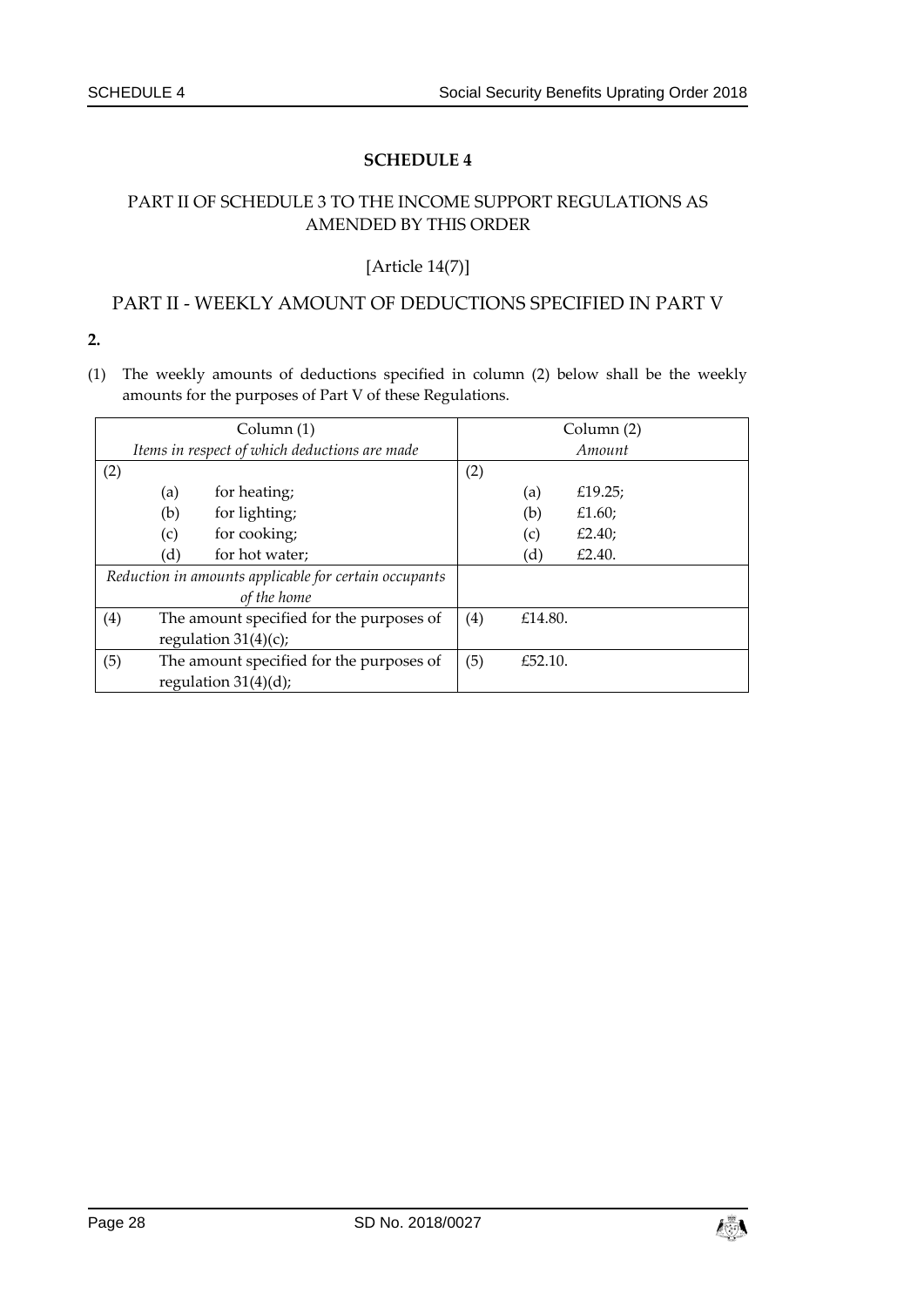### <span id="page-28-1"></span><span id="page-28-0"></span>SCHEDULE 4 TO THE INCOME SUPPORT REGULATIONS AS AMENDED BY THIS ORDER

#### [Article 14(8)]

# SCHEDULE 4 - APPLICABLE AMOUNTS FOR CLAIMANTS IN AN ADULT CARE HOME

- **1.** The weekly applicable amount of a claimant to whom regulation 17 applies (<sup>66</sup>applicable amounts for claimants in an adult care home) shall be the aggregate of such of the amounts —
	- (a) specified in any of paragraphs 1 to 7 in the table below (personal allowances); and
	- (b) under paragraph 2 (personal expenses),

as apply in his case.

#### *Table*

*Personal allowances for 67claimants in an adult care home*

| Column (1)                                                   |    | Column (2)                |
|--------------------------------------------------------------|----|---------------------------|
| Person                                                       |    | Amount                    |
| $^{68}$ Person in an adult care home which is not an         |    |                           |
| independent care service but not a person to whom any        |    |                           |
| of regulation $17(4)$ to $(7)$ applies                       |    |                           |
| 1.<br>Person to whom regulation 17(3) applies:               | 1. | The weekly charge for the |
|                                                              |    | home but not more than    |
|                                                              |    | £464.66 per week.         |
| Person in Sweetbriar Unit of Thie Meanagh or                 |    |                           |
| Langness Unit of Southlands but not immediately              |    |                           |
| before 8th April 2013                                        |    |                           |
| 3.<br>Person to whom regulation 17(5) applies:               | 3. | The weekly charge for the |
|                                                              |    | home but not more than    |
|                                                              |    | £647.78 per week.         |
| Person in Unit 1 of Thie Meanagh or Reayrt Skyal or          |    |                           |
| Gansey Unit of Southlands but not immediately before         |    |                           |
| 8th April 2013                                               |    |                           |
| 5.<br>Person to whom regulation 17(7) applies:               | 5. | The weekly charge for the |
|                                                              |    | home but not more than    |
|                                                              |    | £749.35 per week.         |
| $^{69}$ Person in an adult care home which is an independent |    |                           |
| care service but not a nursing home                          |    |                           |

<sup>66</sup> Words substituted by SD 2015/0393.

<sup>67</sup> Words substituted by SD 2015/0393.

<sup>68</sup> Heading substituted by SD 2015/0393.

<sup>69</sup> Heading substituted by SD 2015/0393.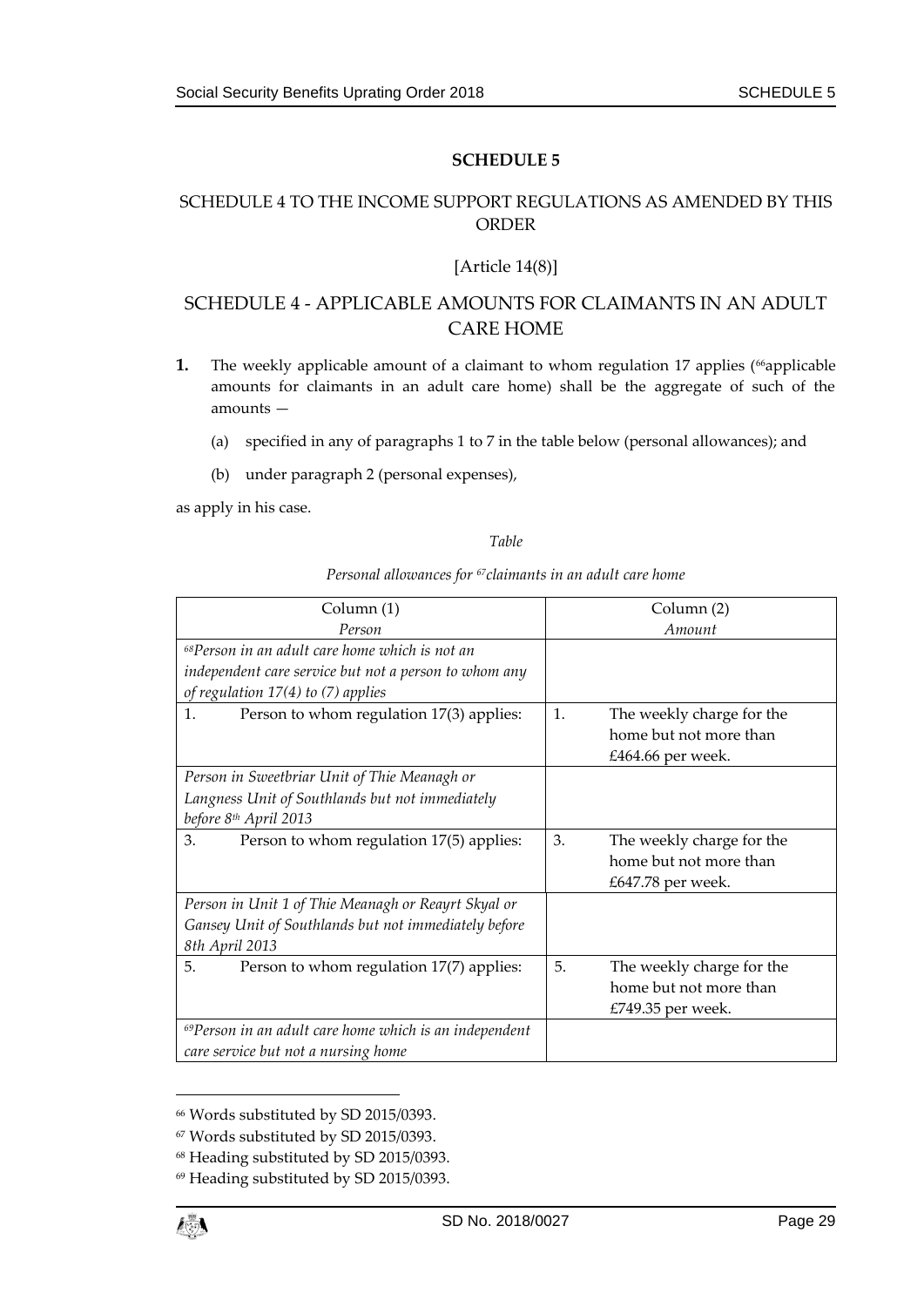| 6. | Person to whom regulation 17(8) applies: | 6. | The weekly charge for the<br>home but not more than<br>£464.66 per week.                |
|----|------------------------------------------|----|-----------------------------------------------------------------------------------------|
|    | Person in nursing home                   |    |                                                                                         |
| 7. | Person to whom regulation 17(9) applies: | 7. | The weekly charge for the<br>home, but not more than<br><sup>70</sup> £773.71 per week. |

#### **2. Personal expenses**

The claimant's weekly applicable amount shall include an amount in respect of personal expenses for the claimant and each member of his family living with him made up of the sum of the following amounts —

- (a) for the claimant,  $£34.40$  and (if he has a partner) for his partner,  $£34.40$ ; and
- (b) for any child or young person in respect of whom child benefit is payable or, in the opinion of an adjudication officer, would be payable but for the operation of section 141(2) of the Contributions and Benefits Act, at the rate specified in  $-$ 
	- (i) regulation 8 of the Child Benefit (Rates) Regulations 2013 (enhanced rate), £34.45;
	- (ii) regulation 10 of those Regulations (rate for any other qualifying young person), £41.75.



<sup>70</sup> Amount substituted by SD 2017/0038.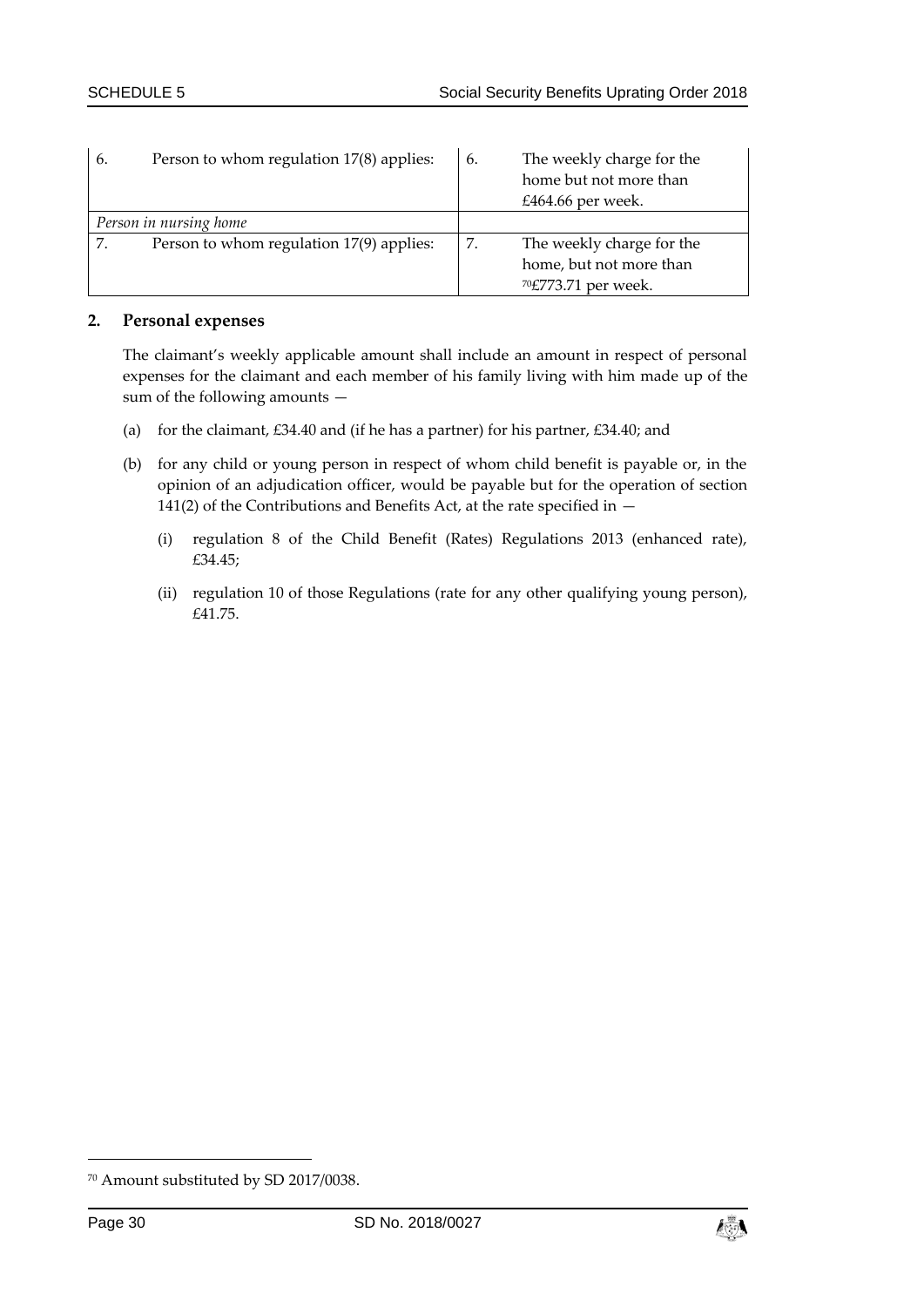# <span id="page-30-1"></span><span id="page-30-0"></span>SCHEDULE 4A TO THE INCOME SUPPORT REGULATIONS AS AMENDED BY THIS ORDER

### [Article 14(9)]

# SCHEDULE 4A - WEEKLY AMOUNTS OF BOARD AND LODGING SPECIFIED IN PART IV<sup>71</sup>

**1.** Subject to paragraph 6, the weekly amounts specified in column (2) of the tables below in respect of each person, couple or other member of the claimant's family specified in column (1) shall be the weekly amounts for the purposes of regulation 17A (the applicable amounts for boarders).

*Tables*

|    |     | Column (1)                                                                                                                                                                                                                                                          |     | Column (2) |  |
|----|-----|---------------------------------------------------------------------------------------------------------------------------------------------------------------------------------------------------------------------------------------------------------------------|-----|------------|--|
|    |     | Person or couple                                                                                                                                                                                                                                                    |     | Amount     |  |
| 2. |     |                                                                                                                                                                                                                                                                     |     |            |  |
|    | (a) | couple:                                                                                                                                                                                                                                                             | (a) | £68.10;    |  |
|    | (b) | single claimant or lone parent:                                                                                                                                                                                                                                     | (b) | £34.05.    |  |
| 3. |     | Child or young person $-$                                                                                                                                                                                                                                           |     |            |  |
|    | (a) | in respect of whom child benefit<br>is payable at the rate specified in<br>regulation 8 of the Child Benefit<br>(Rates) Regulations 2013 or, in the<br>opinion of an adjudication officer,<br>would be but for section 141(2) of<br>Contributions and Benefits Act: | (a) | £34.45;    |  |
|    | (c) | in respect of whom child benefit<br>is payable at the rate specified in<br>regulation 10 of those Regulations<br>or, in the opinion of an<br>adjudication officer, would be but<br>for section $141(2)$ of that Act:                                                | (c) | £41.75.    |  |

#### Part I - Personal allowances

Part II - Amounts in respect of board and lodging or lodging only (as the case may be)

| Column $(1)$     | Column (2) |
|------------------|------------|
| Person or couple | Amount     |
| т.               | ±.         |

<sup>71</sup> Schedule 4A substituted by SD 227/04.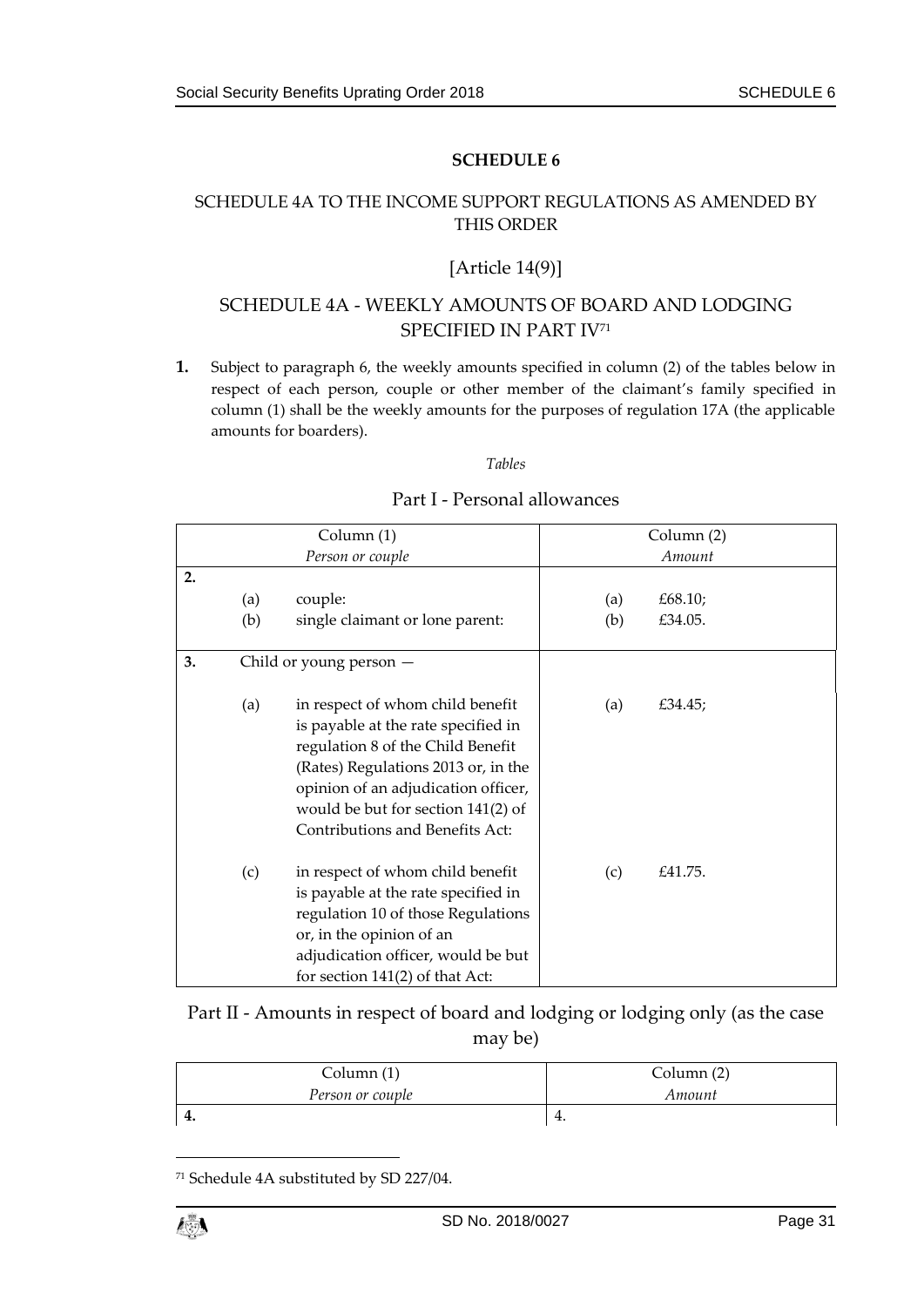| (a) | couple:                         | (a) | the full weekly amount<br>of the charge for board<br>and lodging or lodging<br>only (as the case may<br>be), subject to a<br>maximum of $£238.05;$  |
|-----|---------------------------------|-----|-----------------------------------------------------------------------------------------------------------------------------------------------------|
| (b) | single claimant or lone parent: | (b) | the full weekly amount<br>of the charge for board<br>and lodging or lodging<br>only (as the case may<br>be), subject to a<br>maximum of $£178.45$ . |

# Part III - Amounts in respect of the cost of any meals not included in the cost of board and lodging

|    |     |                     | Column (1)                            |              |     | Column (2) |                         |
|----|-----|---------------------|---------------------------------------|--------------|-----|------------|-------------------------|
|    |     |                     | Meals                                 |              |     | Amount     |                         |
| 5. |     |                     | Meal allowance for each member of the | 5.           |     |            |                         |
|    |     | claimant's family - |                                       |              |     |            |                         |
|    | (a) |                     | where meals can be obtained           |              | (a) |            | the actual cost of such |
|    |     |                     | within the board and lodging          |              |     |            | meals, calculated on a  |
|    |     |                     | establishment:                        | daily basis; |     |            |                         |
|    | (b) |                     | where meals cannot be obtained<br>(b) |              |     |            |                         |
|    |     |                     | within the board and lodging          |              |     |            |                         |
|    |     |                     | establishment, for each day -         |              |     |            |                         |
|    |     | (i)                 | for breakfast:                        |              |     | (i)        | £2.75;                  |
|    |     | (ii)                | for midday meals:                     |              |     | (ii)       | £3.95;                  |
|    |     | (iii)               | for evening meals:                    |              |     | (iii)      | £3.95.                  |

- **6.** The amounts specified in paragraphs 2, 4 and 5 above, when aggregated, are subject to an overall maximum of —
	- (a) £212.50 for a single claimant or lone parent; and
	- (b) £300.90 for a claimant who is a member of a couple.

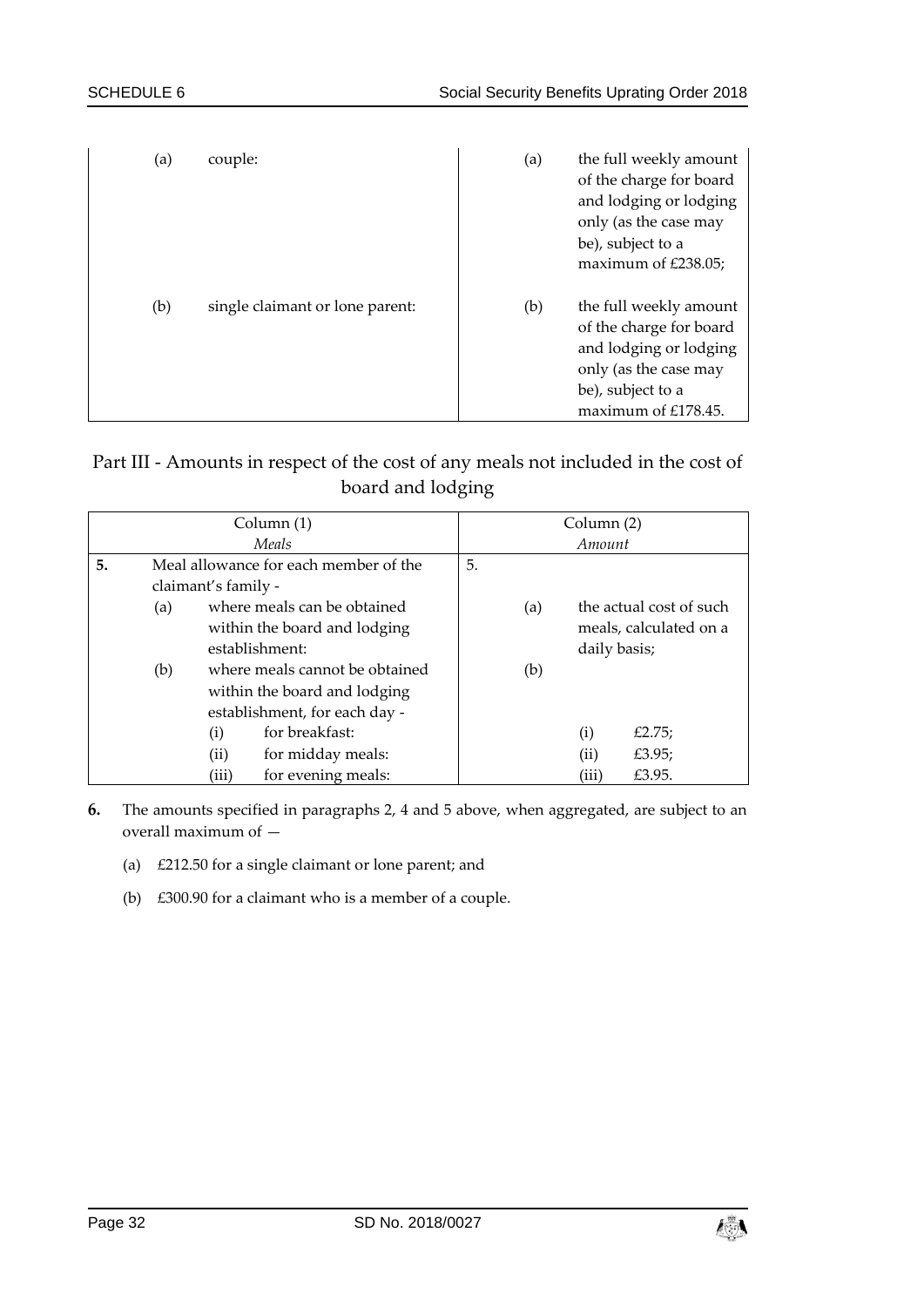# <span id="page-32-1"></span><span id="page-32-0"></span>SCHEDULE 4B TO THE INCOME SUPPORT REGULATIONS AS AMENDED BY THIS ORDER

#### [Article 14(10)]

# <sup>72</sup>SCHEDULE 4B - APPLICABLE AMOUNTS FOR PERSONS WITH A MENTAL OR PHYSICAL DISABILITY OR ILLNESS LIVING IN CERTAIN ACCOMMODATION FREE OF CHARGE

Regulation 17AB

The amounts of personal expenses for a claimant to whom regulation 17AB applies shall be  $-$ 

- (a) in respect of a claimant who is  $-$ 
	- (i) a single claimant or lone parent, £34.40;
	- (ii) a member of a couple and whose partner either
		- (aa) lives in the same accommodation as the claimant; or
		- (bb) lives elsewhere but to whom regulation 17AB also applies,

£68.80; and

- $73(b)$  in respect of every child or young person who is a member of the claimant's family and who is also living in the same accommodation as the claimant —
	- (i) in respect of whom child benefit is payable at the rate specified in regulation 8 of the Child Benefit (Rates) Regulations 2013 or, in the opinion of an adjudication officer, would be but for section 141(2) of the Contributions and Benefits Act, a further £34.45;
	- (ii) in respect of whom child benefit is payable at the rate specified in regulation 10 of those Regulations or, in the opinion of an adjudication officer, would be but for section 141(2) of that Act, a further £41.75.

<sup>73</sup> Subparagraph (b) substituted by SD 0081/12.



<sup>72</sup> Schedule 4B inserted by SD 448/03.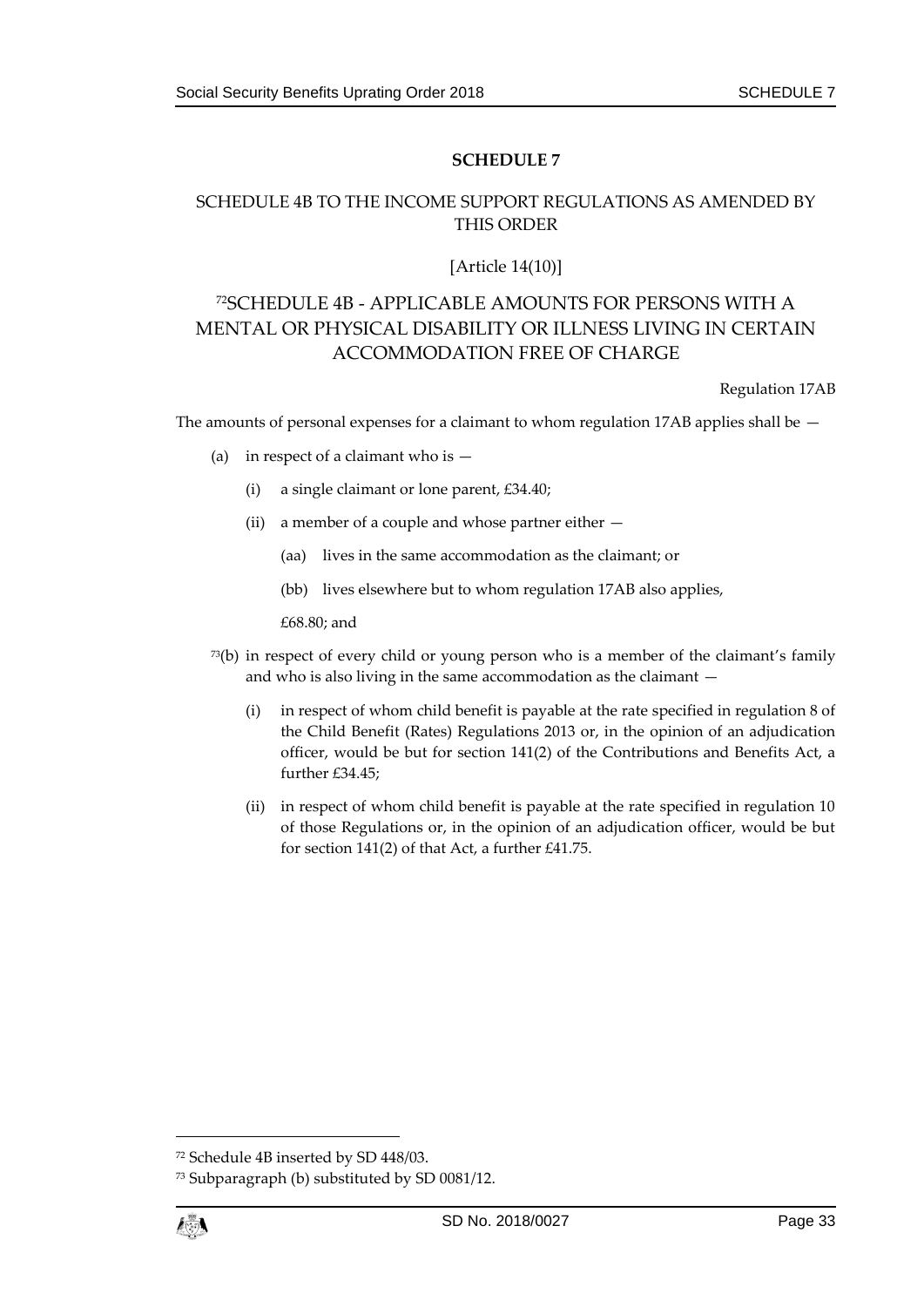### <span id="page-33-1"></span><span id="page-33-0"></span>PARTS 1 TO 1E OF SCHEDULE 1 TO THE JOBSEEKER'S ALLOWANCE REGULATIONS AS AMENDED BY THIS ORDER

### [Article 15(4)]

#### <sup>74</sup>Part I - Persons to whom housing costs are applicable

- **A1.** For the purposes of regulation 83(3)(a), the applicable amount of a claimant (C) to whom regulation 83 applies shall include the amount specified in whichever of Columns (2) to (5) in the table below applies in C's case shown opposite in Column (1) of that table.
- **A2.** For the purposes of regulation 86A(3)(a), the applicable amount of a joint-claim couple (JCC) to whom regulation 86A applies shall include the amount specified in whichever of Columns (2) to (5) in the table below applies in JCC's case shown opposite in Column (1) of that table.
- **A3.** In calculating the length of the periods referred to in Columns (2) to (5) in the table below, any period of 56 days or fewer separating two periods of entitlement to a jobseeker's allowance are to be disregarded.

|                      |                  | Column <sub>1</sub> | Column <sub>2</sub>                                   | Column <sub>3</sub> | Column 4                                               | Column <sub>5</sub> |  |
|----------------------|------------------|---------------------|-------------------------------------------------------|---------------------|--------------------------------------------------------|---------------------|--|
|                      |                  |                     | Number of consecutive days comprising the immediately |                     |                                                        |                     |  |
|                      |                  |                     |                                                       |                     | preceding period in respect of which C or JCC has been |                     |  |
|                      |                  |                     |                                                       |                     | entitled to a jobseeker's allowance                    |                     |  |
|                      |                  | Case                | Less than                                             | More than           | More than                                              | More than           |  |
|                      |                  |                     | 183 days                                              | 182 days but        | 273 days but                                           | 364 days            |  |
|                      |                  |                     |                                                       | less than 274       | less than 365                                          |                     |  |
|                      |                  |                     |                                                       | days                | days                                                   |                     |  |
|                      | Person or couple |                     |                                                       |                     | Amount                                                 |                     |  |
| 1.                   |                  |                     |                                                       |                     |                                                        |                     |  |
| (1)                  |                  | Single claimant -   |                                                       |                     |                                                        |                     |  |
|                      | (a)              | aged less than      | £82.65                                                | £66.10              | £57.85                                                 | £49.60              |  |
|                      |                  | 18:                 |                                                       |                     |                                                        |                     |  |
|                      | (b)              | aged not less       | £82.65                                                | £66.10              | £57.85                                                 | £49.60              |  |
|                      |                  | than 18 but less    |                                                       |                     |                                                        |                     |  |
|                      |                  | than $25$ :         |                                                       |                     |                                                        |                     |  |
|                      | (c)              | aged not less       | £103.35                                               | £80.05              | £72.35                                                 | £62.00              |  |
|                      |                  | than 25:            |                                                       |                     |                                                        |                     |  |
| (2)<br>Lone parent - |                  |                     |                                                       |                     |                                                        |                     |  |
|                      | (a)              | aged less than      | £82.65                                                | £66.10              | £57.85                                                 | £49.60              |  |
|                      |                  | 18:                 |                                                       |                     |                                                        |                     |  |
|                      | (b)              | aged not less       | £103.35                                               | £82.70              | £72.35                                                 | £62.00              |  |
|                      |                  | than 18:            |                                                       |                     |                                                        |                     |  |
| (3)                  | Couple-          |                     |                                                       |                     |                                                        |                     |  |

*Table*

<sup>74</sup> Parts I and IA substituted for Part I by SD 2015/0223.

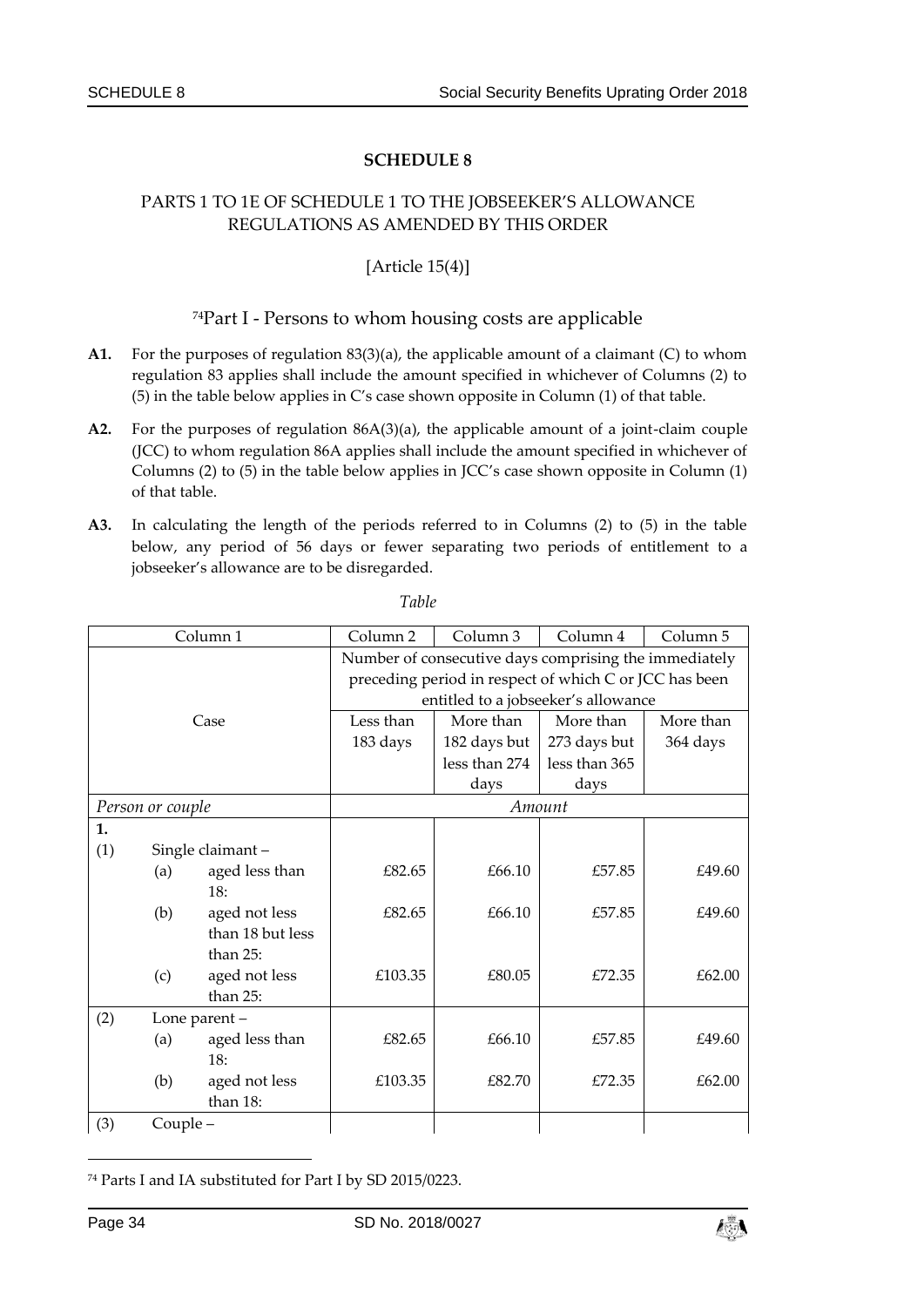| (a) | where both<br>members are<br>aged less than<br>18:                                        | £126.10 | £100.90 | £88.25  | £75.65 |
|-----|-------------------------------------------------------------------------------------------|---------|---------|---------|--------|
| (b) | where one<br>member is aged<br>not less than 18<br>and the other                          | £126.10 | £100.90 | £88.25  | £75.65 |
| (c) | member is aged<br>less than 18:<br>where both<br>members are<br>aged not less<br>than 18: | £157.65 | £126.10 | £110.35 | £94.60 |

Part IA - Persons to whom housing costs are not applicable

- **A1.** For the purposes of regulation 83A(3)(a), the applicable amount of a claimant (C) to whom regulation 83A applies shall include the amount specified in whichever of Columns (2) to (5) in the table below applies in C's case shown opposite in Column (1) of that table.
- **A2.** For the purposes of regulation 86AB(3)(a), the applicable amount of a joint-claim couple (JCC) to whom regulation 86A applies shall include the amount specified in whichever of Columns (2) to (5) in the table below applies in JCC's case shown opposite in Column (1) of that table.
- **A3.** In calculating the length of the periods referred to in Columns (2) to (5) in the table below, any period of 56 days or fewer separating two periods of entitlement to a jobseeker's allowance are to be disregarded.

| Column <sub>1</sub> |     | Column 2         | Column 3                                              | Column 4      | Column 5                                               |           |  |
|---------------------|-----|------------------|-------------------------------------------------------|---------------|--------------------------------------------------------|-----------|--|
|                     |     |                  | Number of consecutive days comprising the immediately |               |                                                        |           |  |
|                     |     |                  |                                                       |               | preceding period in respect of which C or JCC has been |           |  |
|                     |     |                  |                                                       |               | entitled to a jobseeker's allowance                    |           |  |
|                     |     | Case             | Less than                                             | More than     | More than                                              | More than |  |
|                     |     |                  | 183 days                                              | 182 days but  | 273 days but                                           | 364 days  |  |
|                     |     |                  |                                                       | less than 274 | less than 365                                          |           |  |
|                     |     |                  |                                                       | days          | days                                                   |           |  |
| Person or couple    |     | Amount           |                                                       |               |                                                        |           |  |
| 1.                  |     |                  |                                                       |               |                                                        |           |  |
| (1)                 |     | Single claimant- |                                                       |               |                                                        |           |  |
|                     | (a) | aged less than   | £59.80                                                | £47.85        | £41.85                                                 | £35.90    |  |
|                     |     | 18:              |                                                       |               |                                                        |           |  |
|                     | (b) | aged not less    | £59.80                                                | £47.85        | £41.85                                                 | £35.90    |  |
|                     |     | than 18 but less |                                                       |               |                                                        |           |  |
|                     |     | than $25$ :      |                                                       |               |                                                        |           |  |
|                     | (c) | aged not less    | £75.50                                                | £60.40        | £52.85                                                 | £45.30    |  |
|                     |     | than 25:         |                                                       |               |                                                        |           |  |

*Table*

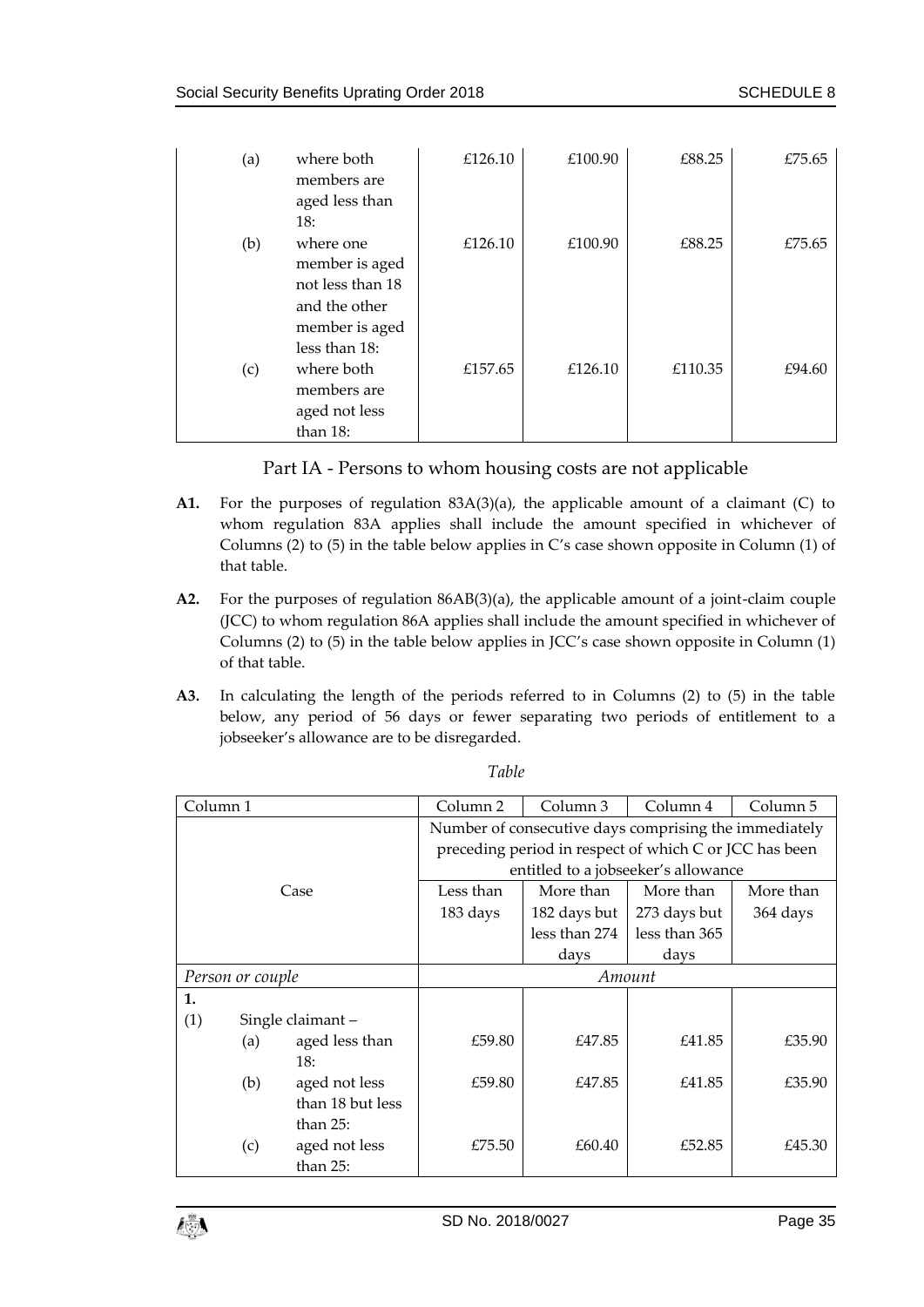| (2) | Lone parent - |                  |         |        |        |        |
|-----|---------------|------------------|---------|--------|--------|--------|
|     | (a)           | aged less than   | £59.80  | £47.85 | £41.85 | £35.90 |
|     |               | 18:              |         |        |        |        |
|     | (b)           | aged not less    | £75.50  | £60.40 | £52.85 | £45.30 |
|     |               | than 18:         |         |        |        |        |
| (3) | Couple -      |                  |         |        |        |        |
|     | (a)           | where both       | £92.05  | £73.65 | £64.45 | £55.25 |
|     |               | members are      |         |        |        |        |
|     |               | aged less than   |         |        |        |        |
|     |               | 18:              |         |        |        |        |
|     | (b)           | where one        | £92.05  | £73.65 | £64.45 | £55.25 |
|     |               | member is aged   |         |        |        |        |
|     |               | not less than 18 |         |        |        |        |
|     |               | and the other    |         |        |        |        |
|     |               | member is aged   |         |        |        |        |
|     |               | less than 18:    |         |        |        |        |
|     | (c)           | where both       | £115.10 | £92.10 | £80.55 | £69.05 |
|     |               | members are      |         |        |        |        |
|     |               | aged not less    |         |        |        |        |
|     |               | than 18:         |         |        |        |        |

<sup>75</sup>Part IB - Persons to whom regulations 83AA or 86AC apply

- **A1.** For the purposes of regulation 83AA(3)(a), the applicable amount of a claimant (C) to whom regulation 83AA applies shall include the amount specified in whichever of Columns 2 to 5 in the table below applies in C's case shown opposite in Column 1 of that table.
- **A2.** For the purposes of regulation 86AC(3)(a), the applicable amount of a joint-claim couple (JCC) to whom regulation 86AC applies shall include the amount specified in whichever of Columns 2 to 5 in the table below applies in JCC's case shown opposite in Column 1 of that table.
- **A3.** In calculating the length of the periods referred to in Columns 2 to 5 in the table below, any period of 56 days or fewer separating two periods of entitlement to a jobseeker's allowance are to be disregarded.

|--|

| Column 1         | Column 2  | Column 3                                               | Column 4      | Column 5  |
|------------------|-----------|--------------------------------------------------------|---------------|-----------|
|                  |           | Number of consecutive days comprising the immediately  |               |           |
|                  |           | preceding period in respect of which C or JCC has been |               |           |
|                  |           | entitled to a jobseeker's allowance                    |               |           |
| Case             | Less than | More than                                              | More than     | More than |
|                  | 365 days  | 364 days but                                           | 455 days but  | 546 days  |
|                  |           | less than 456                                          | less than 547 |           |
|                  |           | days                                                   | days          |           |
| Person or couple |           |                                                        | Amount        |           |
|                  |           |                                                        |               |           |

<sup>75</sup> Parts IB to IE inserted by SD 2016/0196.

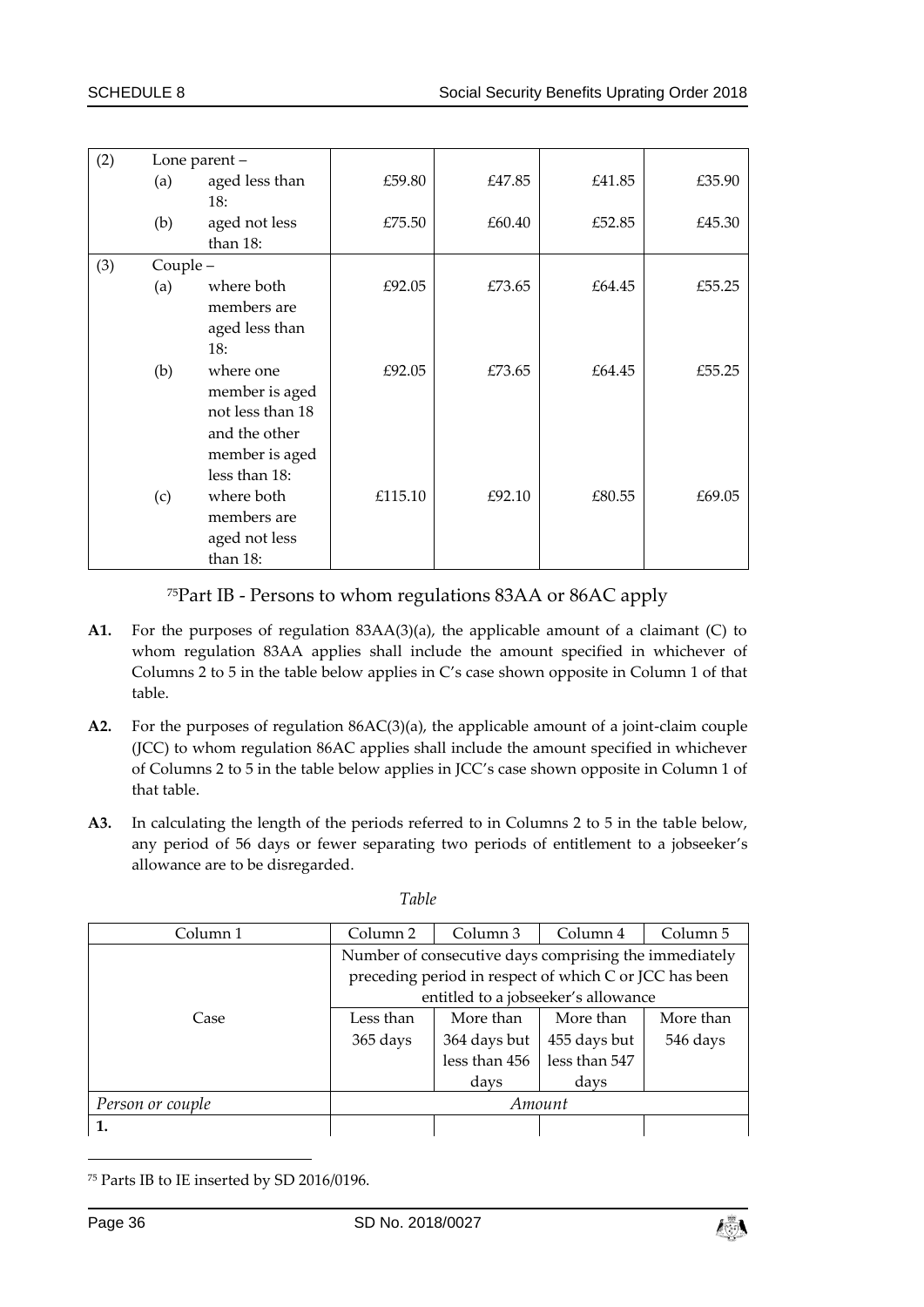| (1) |         | Single claimant-                                       |         |         |         |        |
|-----|---------|--------------------------------------------------------|---------|---------|---------|--------|
|     | (a)     | aged less than<br>18:                                  | £82.65  | £66.10  | £57.85  | £49.60 |
|     | (b)     | aged not less<br>than 18 but less                      | £82.65  | £66.10  | £57.85  | £49.60 |
|     | (c)     | than 25:<br>aged not less<br>than 25:                  | £103.35 | £82.70  | £72.35  | £62.00 |
| (2) |         | Lone parent -                                          |         |         |         |        |
|     | (a)     | aged less than<br>18:                                  | £82.65  | £66.10  | £57.85  | £49.60 |
|     | (b)     | aged not less<br>than 18:                              | £103.35 | £82.70  | £72.35  | £62.00 |
| (3) | Couple- |                                                        |         |         |         |        |
|     | (a)     | where both<br>members are<br>aged less than            | £126.10 | £100.90 | £88.25  | £75.65 |
|     |         | 18:                                                    |         |         |         |        |
|     | (b)     | where one<br>member is aged<br>not less than 18        | £126.10 | £100.90 | £88.25  | £75.65 |
|     |         | and the other<br>member is aged<br>less than 18:       |         |         |         |        |
|     | (c)     | where both<br>members are<br>aged not less<br>than 18: | £157.65 | £126.10 | £110.35 | £94.60 |

Part IC – Persons to whom regulations 83AB or 86AD apply

- **A1.** For the purposes of regulation 83AB(3)(a), the applicable amount of a claimant (C) to whom regulation 83A applies shall include the amount specified in whichever of Columns 2 to 5 in the table below applies in C's case shown opposite in Column 1 of that table.
- **A2.** For the purposes of regulation 86AD(3)(a), the applicable amount of a joint-claim couple (JCC) to whom regulation 86AD applies shall include the amount specified in whichever of Columns 2 to 5 in the table below applies in JCC's case shown opposite in Column 1 of that table.
- **A3.** In calculating the length of the periods referred to in Columns 2 to 5 in the table below, any period of 56 days or fewer separating two periods of entitlement to a jobseeker's allowance are to be disregarded.

| Column 1 | Column 2                                               | Column 3 | Column 4 | Column 5 |
|----------|--------------------------------------------------------|----------|----------|----------|
|          | Number of consecutive days comprising the immediately  |          |          |          |
|          | preceding period in respect of which C or JCC has been |          |          |          |
|          | entitled to a jobseeker's allowance                    |          |          |          |

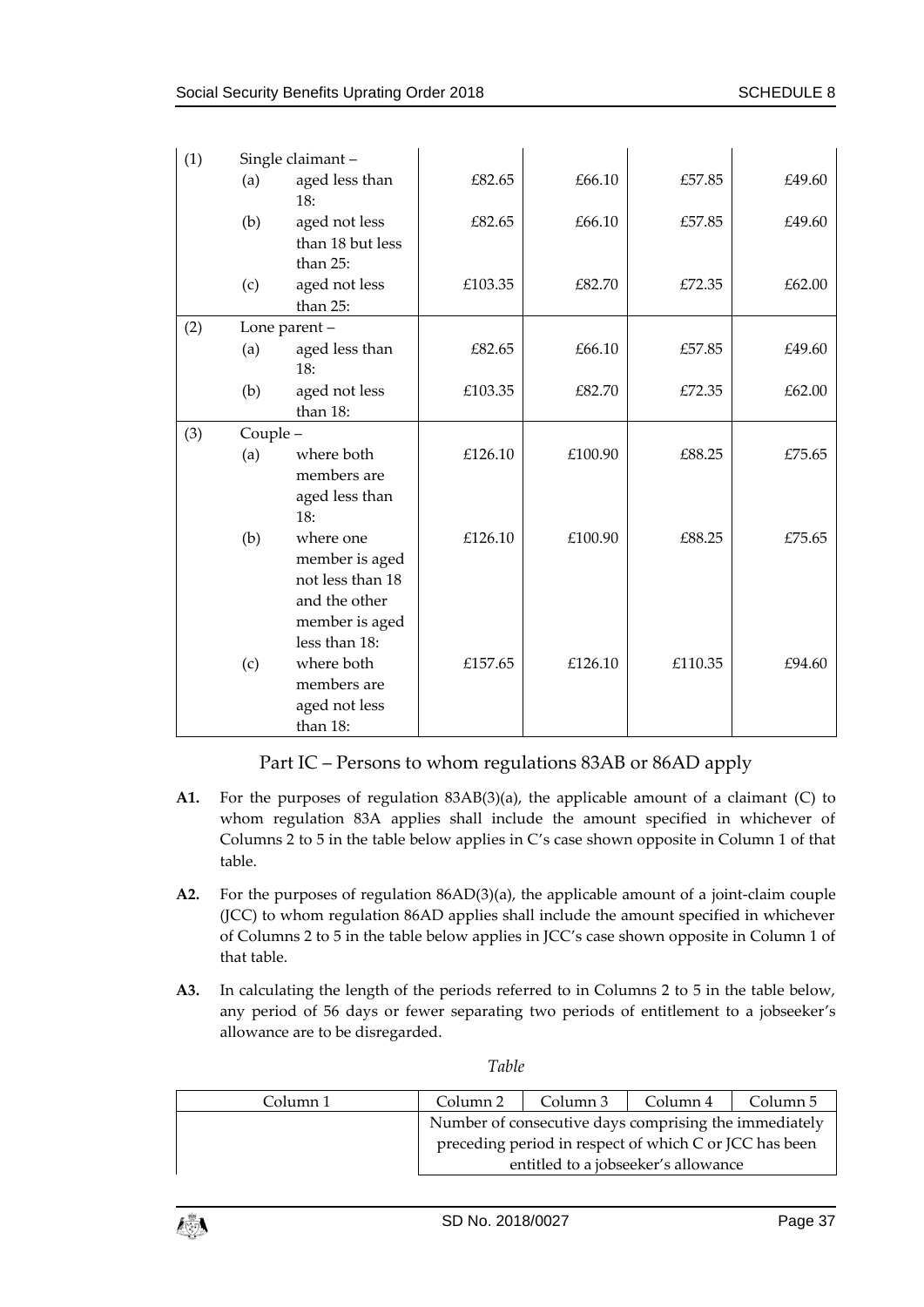|     |                  | Case                                                                                      | Less than<br>365 days | More than<br>364 days but<br>less than 456<br>days | More than<br>455 days but<br>less than 547<br>days | More than<br>546 days |
|-----|------------------|-------------------------------------------------------------------------------------------|-----------------------|----------------------------------------------------|----------------------------------------------------|-----------------------|
|     | Person or couple |                                                                                           |                       |                                                    | Amount                                             |                       |
| 1.  |                  |                                                                                           |                       |                                                    |                                                    |                       |
| (1) |                  | Single claimant-                                                                          |                       |                                                    |                                                    |                       |
|     | (a)              | aged less than<br>18:                                                                     | £59.80                | £47.85                                             | £41.85                                             | £35.90                |
|     | (b)              | aged not less<br>than 18 but less<br>than 25:                                             | £59.80                | £47.85                                             | £41.85                                             | £35.90                |
|     | (c)              | aged not less<br>than 25:                                                                 | £75.50                | £60.40                                             | £52.85                                             | £45.30                |
| (2) |                  | Lone parent -                                                                             |                       |                                                    |                                                    |                       |
|     | (a)              | aged less than<br>18:                                                                     | £59.80                | £47.85                                             | £41.85                                             | £35.90                |
|     | (b)              | aged not less<br>than 18:                                                                 | £75.50                | £60.40                                             | £52.85                                             | £45.30                |
| (3) | Couple-          |                                                                                           |                       |                                                    |                                                    |                       |
|     | (a)              | where both<br>members are<br>aged less than<br>18:                                        | £92.05                | £73.65                                             | £64.45                                             | £55.25                |
|     | (b)              | where one<br>member is aged<br>not less than 18<br>and the other                          | £92.05                | £73.65                                             | £64.45                                             | £55.25                |
|     | (c)              | member is aged<br>less than 18:<br>where both<br>members are<br>aged not less<br>than 18: | £115.10               | £92.10                                             | £80.55                                             | £69.05                |

Part ID - Persons to whom regulations 83AD or 86AE apply

- **A1.** For the purposes of regulation 83AD(3)(a), the applicable amount of a claimant (C) to whom regulation 83AD applies shall include the amount specified in Column (2) in the table below as applies in C's case shown opposite in Column 1 of that table.
- **A2.** For the purposes of regulation 86AE(3)(a), the applicable amount of a joint-claim couple (JCC) to whom regulation 86AE applies shall include the amount specified in whichever of Columns 2 to 5 in the table below applies in JCC's case shown opposite in Column 1 of that table.

*Table*

| Column 1         | Column <sub>2</sub> |  |
|------------------|---------------------|--|
| Case :           | Amount              |  |
| Person or couple |                     |  |

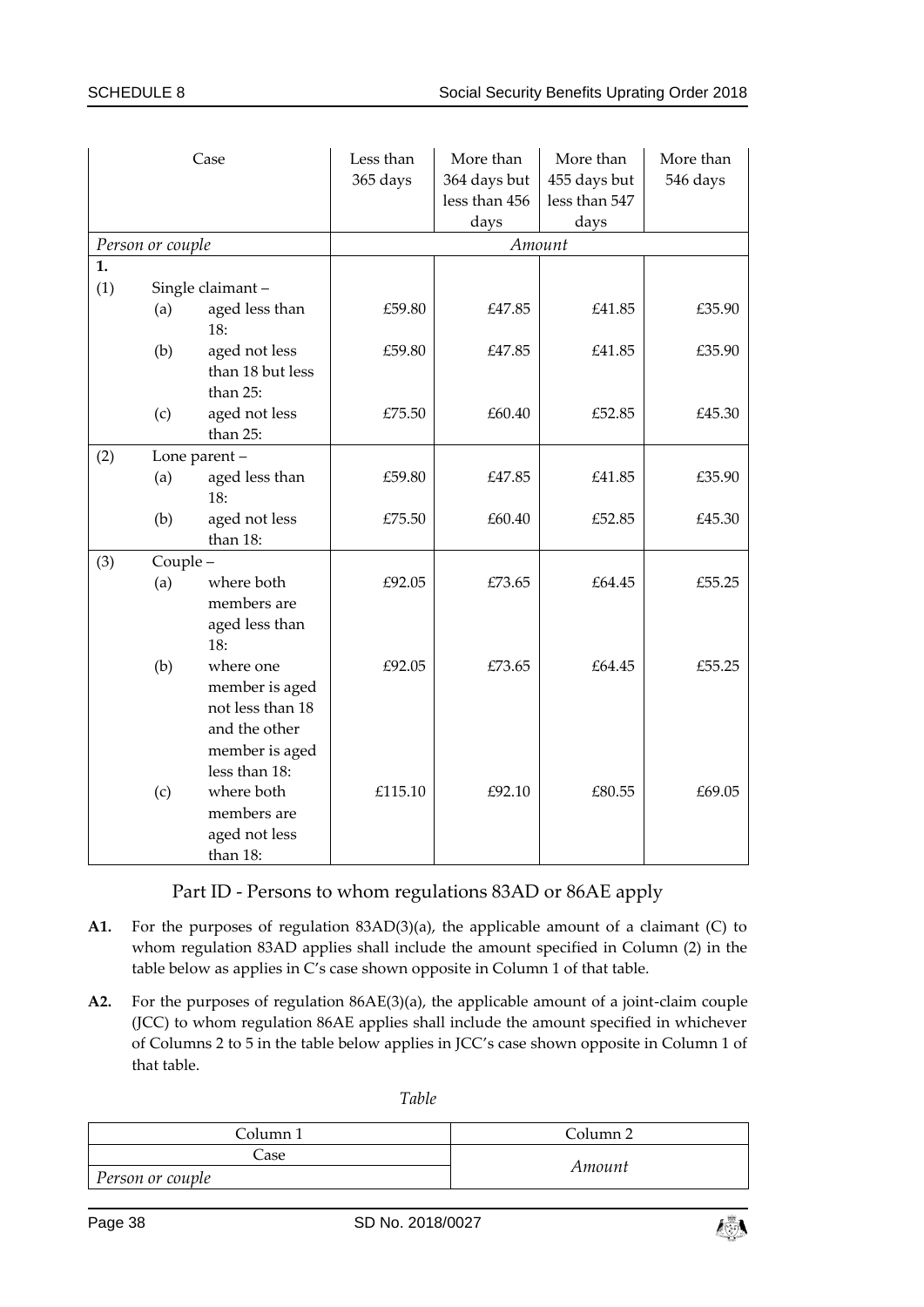| 1.  |          |                                     |         |
|-----|----------|-------------------------------------|---------|
| (1) |          | Single claimant-                    |         |
|     | (a)      | aged less than 18:                  | £82.65  |
|     | (b)      | aged not less than 18 but less than | £82.65  |
|     |          | 25:                                 |         |
|     | (c)      | aged not less than 25:              | £103.35 |
| (2) |          | Lone parent -                       |         |
|     | (a)      | aged less than 18:                  | £82.65  |
|     | (b)      | aged not less than 18:              | £103.35 |
| (3) | Couple - |                                     |         |
|     | (a)      | where both members are aged         | £126.10 |
|     |          | less than 18:                       |         |
|     | (b)      | where one member is aged not        | £126.10 |
|     |          | less than 18 and the other          |         |
|     |          | member is aged less than 18:        |         |
|     | (c)      | where both members are aged not     | £157.65 |
|     |          | less than 18:                       |         |

# Part IE - Persons to whom regulations 83AE or 86AF apply

- **A1.** For the purposes of regulation 83AE(3)(a), the applicable amount of a claimant (C) to whom regulation 83AE applies shall include the amount specified in Column (2) in the table below as applies in C's case shown opposite in Column 1 of that table.
- **A2.** For the purposes of regulation 86AF(3)(a), the applicable amount of a joint-claim couple (JCC) to whom regulation 86AE applies shall include the amount specified in whichever of Columns 2 to 5 in the table below applies in JCC's case shown opposite in Column 1 of that table.

|     |                  | Column 1                            | Column 2 |  |
|-----|------------------|-------------------------------------|----------|--|
|     |                  | Case                                |          |  |
|     | Person or couple |                                     | Amount   |  |
| 1.  |                  |                                     |          |  |
| (1) |                  | Single claimant -                   |          |  |
|     | (a)              | aged less than 18:                  | £59.80   |  |
|     | (b)              | aged not less than 18 but less than | £59.80   |  |
|     |                  | 25:                                 |          |  |
|     | (c)              | aged not less than 25:              | £75.50   |  |
| (2) |                  | Lone parent $-$                     |          |  |
|     | (a)              | aged less than 18:                  | £59.80   |  |
|     | (b)              | aged not less than 18:              | £75.50   |  |
| (3) | Couple –         |                                     |          |  |
|     | (a)              | where both members are aged         | £92.05   |  |
|     |                  | less than 18:                       |          |  |
|     | (b)              | where one member is aged not        | £92.05   |  |
|     |                  | less than 18 and the other          |          |  |
|     |                  | member is aged less than 18:        |          |  |
|     | (c)              | where both members are aged not     | £115.10  |  |

#### **Table**

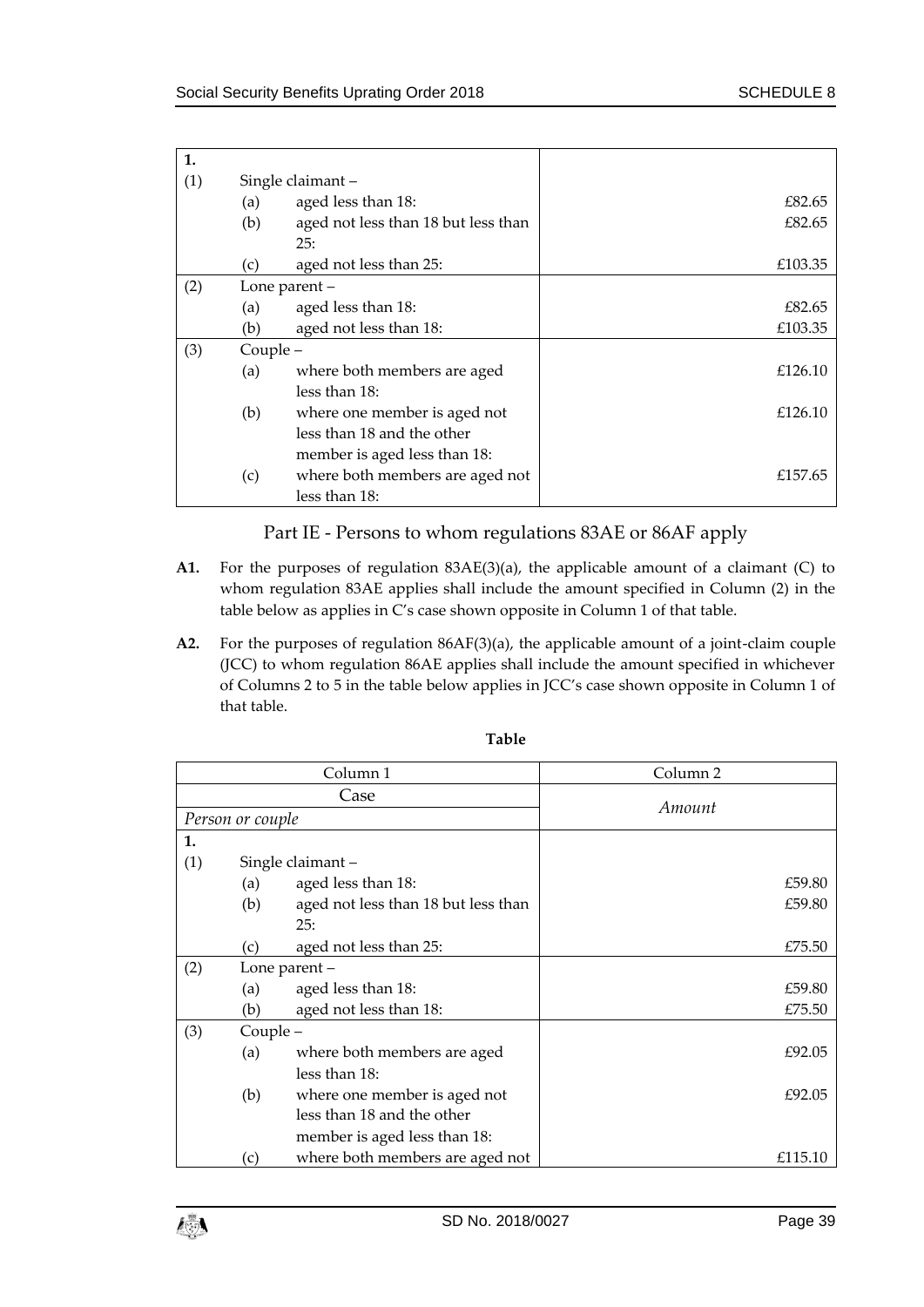less than 18:

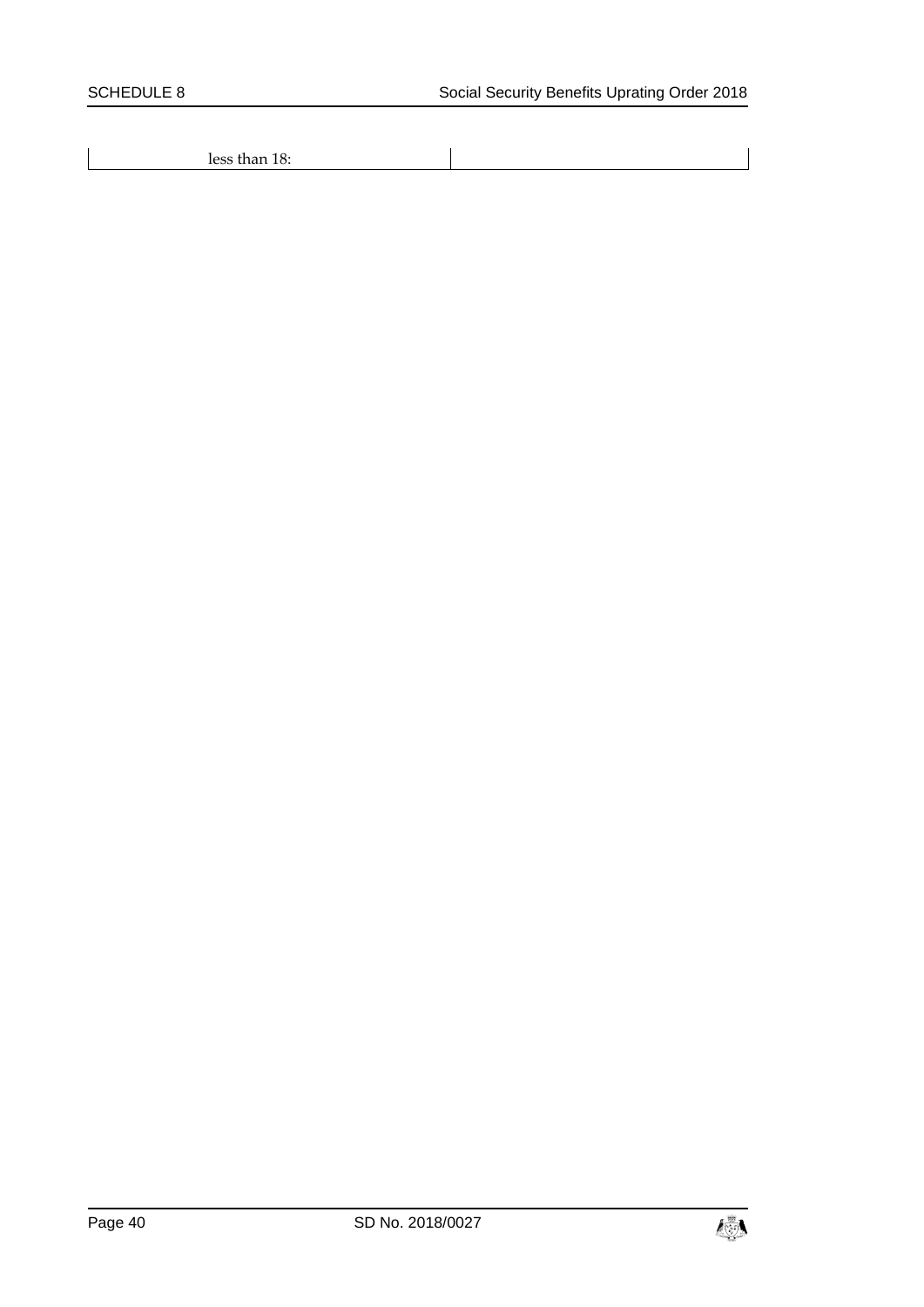# <span id="page-40-1"></span><span id="page-40-0"></span>PART II OF SCHEDULE 1 TO THE JOBSEEKER'S ALLOWANCE REGULATIONS AS AMENDED BY THIS ORDER

# [Article 15(5)]

# Part II - Child or young person

|    | Column (1)                |                                     |     | Column (2) |  |  |
|----|---------------------------|-------------------------------------|-----|------------|--|--|
|    | Child or young person     |                                     |     | Amount     |  |  |
| 2. | Child or young person $-$ |                                     |     |            |  |  |
|    |                           |                                     |     |            |  |  |
|    | (a)                       | in respect of whom child benefit    | (a) | £34.45;    |  |  |
|    |                           | is payable at the rate specified in |     |            |  |  |
|    |                           | regulation 8 of the Child Benefit   |     |            |  |  |
|    |                           | (Rates) Regulations 2013            |     |            |  |  |
|    |                           | (enhanced rate) or, in the opinion  |     |            |  |  |
|    |                           | of an adjudication officer, would   |     |            |  |  |
|    |                           | be but for section $141(2)$ of the  |     |            |  |  |
|    |                           | Contributions and Benefits Act:     |     |            |  |  |
|    |                           |                                     |     |            |  |  |
|    | (b)                       | in respect of whom child benefit    | (b) | £41.75.    |  |  |
|    |                           | is payable at the rate specified in |     |            |  |  |
|    |                           | regulation 10 of those Regulations  |     |            |  |  |
|    |                           | (rate for any other child or        |     |            |  |  |
|    |                           | qualifying young person) or, in     |     |            |  |  |
|    |                           | the opinion of an adjudication      |     |            |  |  |
|    |                           | officer, would be but for section   |     |            |  |  |
|    |                           | $141(2)$ of that Act:               |     |            |  |  |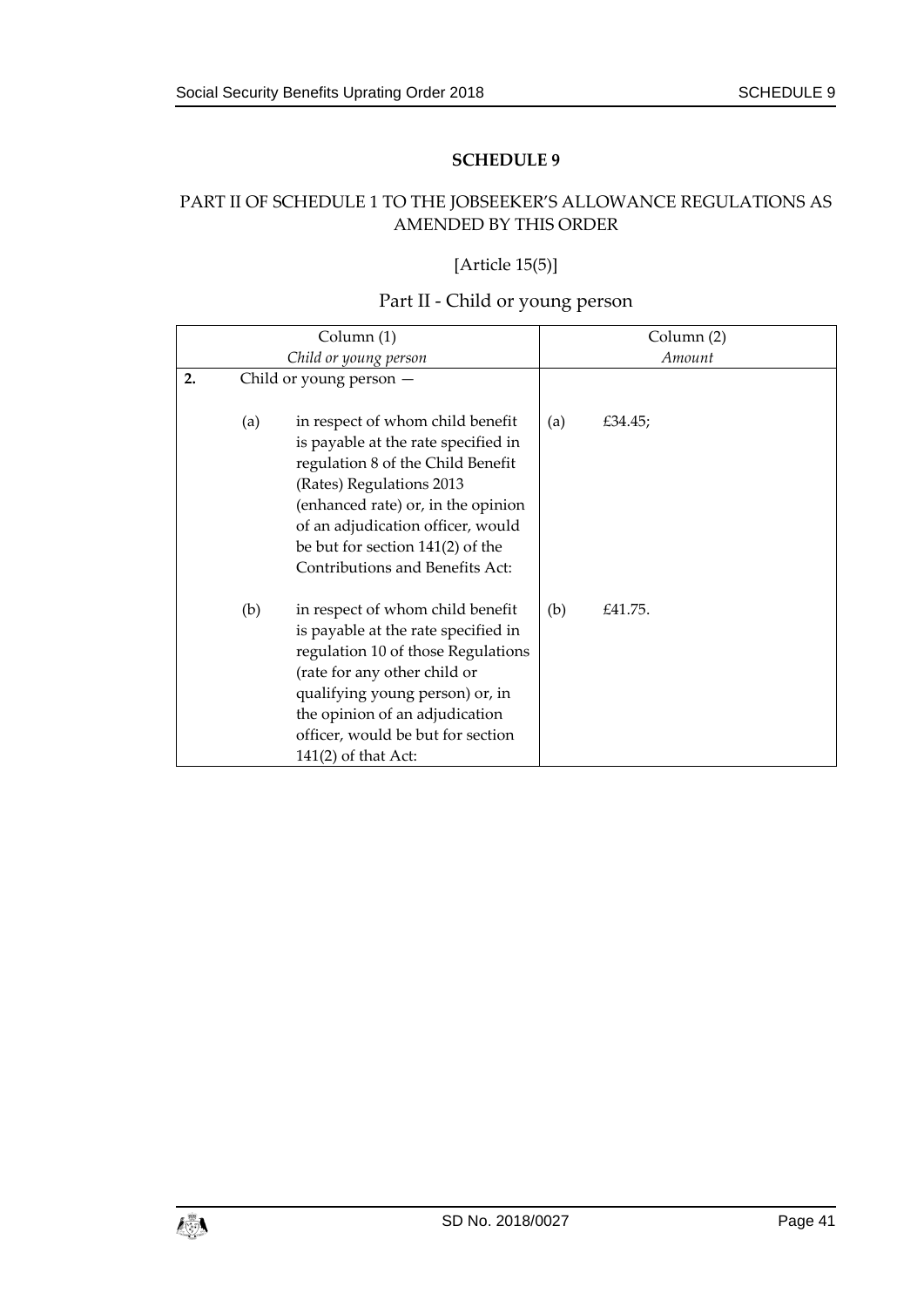### <span id="page-41-1"></span><span id="page-41-0"></span>PART III OF SCHEDULE 2 TO THE JOBSEEKER'S ALLOWANCE REGULATIONS AS AMENDED BY THIS ORDER

#### [Article 15(7)]

#### Part III - Weekly amounts of deductions specified in Part I

#### **13.**

(1) The weekly amounts of deductions specified in column (2) below shall be the weekly amounts for the purposes of Part I of this Schedule.

|     | Column (1)<br>Items in respect of which deductions are made          |                |     | Column (2)<br>Amount |         |  |
|-----|----------------------------------------------------------------------|----------------|-----|----------------------|---------|--|
| (2) |                                                                      |                | (2) |                      |         |  |
|     | (a)                                                                  | for heating;   |     | (a)                  | £19.25; |  |
|     | (b)                                                                  | for lighting;  |     | (b)                  | £1.60;  |  |
|     | (c)                                                                  | for cooking;   |     | (c)                  | £2.40;  |  |
|     | (d)                                                                  | for hot water; |     | (d)                  | £2.40.  |  |
|     | Reduction in amounts applicable for certain occupants<br>of the home |                |     |                      |         |  |
| (4) | The amount specified for the purposes of<br>paragraph $9(4)(c)$ ;    |                |     | £14.80;              |         |  |
| (5) | The amount specified for the purposes of<br>paragraph 9(4)(d);       |                |     | £52.10.              |         |  |

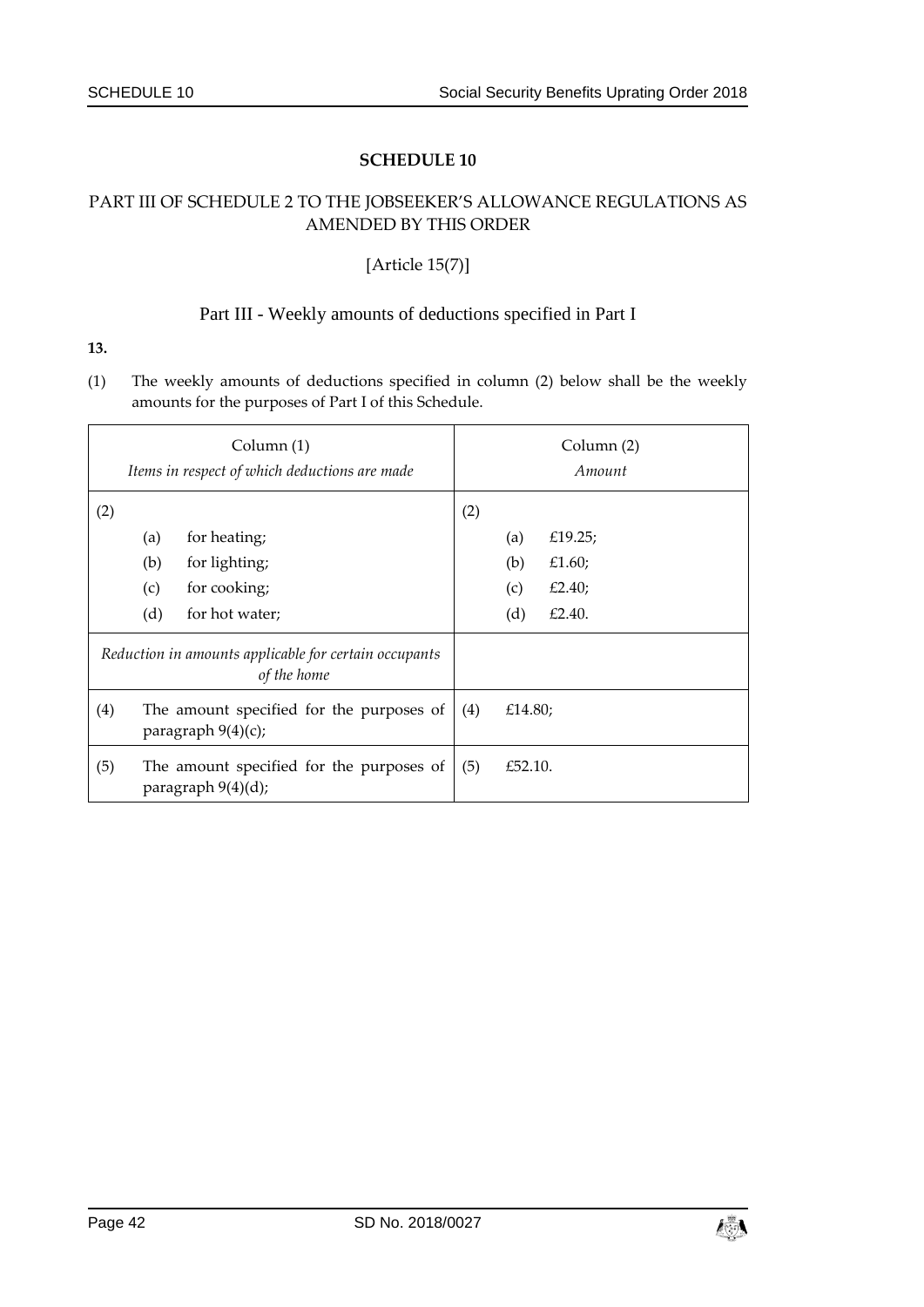# <span id="page-42-1"></span><span id="page-42-0"></span>PART III OF SCHEDULE 3 TO THE JOBSEEKER'S ALLOWANCE REGULATIONS AS AMENDED BY THIS ORDER

#### [Article 15(8)]

#### Part III - Weekly amounts of premiums specified in Part II

#### *Table*

|        |     | Premium                                        |      |                                    | Amount                                 |
|--------|-----|------------------------------------------------|------|------------------------------------|----------------------------------------|
| 7620.  |     |                                                |      |                                    |                                        |
| (1)    |     | Pensioner premium -                            | (1)  |                                    |                                        |
|        | (a) | if the condition in paragraph                  |      | (a)                                | £72.95;                                |
|        |     | $10(a)$ is satisfied:                          |      |                                    |                                        |
|        | (b) | if the condition in paragraph                  |      | (b)                                | £115.45.                               |
|        |     | 10(b) is satisfied:                            |      |                                    |                                        |
| 77(3)  |     | Incapacity premium                             |      |                                    |                                        |
|        |     | If the condition in paragraph 13 is satisfied: | (3)  | £25.50.                            |                                        |
| 78(4)  |     | Disability premium -                           | (4)  |                                    |                                        |
|        | (a) | if the condition in paragraph                  |      | (a)                                | £56.30;                                |
|        |     | $15(a)$ or (b) is satisfied:                   |      |                                    |                                        |
|        | (b) | if the condition in paragraph $15(c)$          |      | (b)                                | £84.45.                                |
|        |     | or (d) is satisfied:                           |      |                                    |                                        |
| (6)    |     | Disabled child premium                         | (6)  | £42.95 in respect of each child or |                                        |
|        |     |                                                |      |                                    | young person in respect of             |
|        |     |                                                |      |                                    | whom the conditions specified          |
|        |     |                                                |      |                                    | in paragraph 16 are satisfied.         |
| 79(6A) |     | Shared care premium                            | (6A) |                                    | £24.70 in respect of each child or     |
|        |     |                                                |      |                                    | young person in respect of             |
|        |     |                                                |      |                                    | whom the condition specified in        |
|        |     |                                                |      |                                    | paragraph 16A is satisfied.            |
| 80(6B) |     | Higher child benefit premium                   | (6B) |                                    | For each child or young person         |
|        |     |                                                |      |                                    | (C) in respect of whom the             |
|        |     |                                                |      |                                    | condition in paragraph 16B is          |
|        |     |                                                |      |                                    | satisfied an amount equal to the       |
|        |     |                                                |      |                                    | rate of child benefit that would       |
|        |     |                                                |      |                                    | be payable in respect of C             |
|        |     |                                                |      |                                    | specified in regulation $8(2)(a)^{81}$ |
|        |     |                                                |      |                                    | or $10(2)(a)$ (as the case may be)     |
|        |     |                                                |      |                                    | of the Child Benefit (Rates)           |
|        |     |                                                |      |                                    | Regulations 2013 but for the           |

<sup>76</sup> Subparagraph (1) substituted by SD 0055/13.

<sup>77</sup> Subparagraph (3) substituted by SD 0055/13.

<sup>78</sup> Subparagraph (4) substituted by SD 0055/13.

<sup>79</sup> Subparagraph (6A) inserted by S.I. 2006/718 (see SD 31/07) and amended by SD 0608/12.

<sup>80</sup> Subparagraphs (6B) and (6C) inserted by SD 2015/0221.

<sup>&</sup>lt;sup>81</sup> Reference omitted by SD 2017/0042.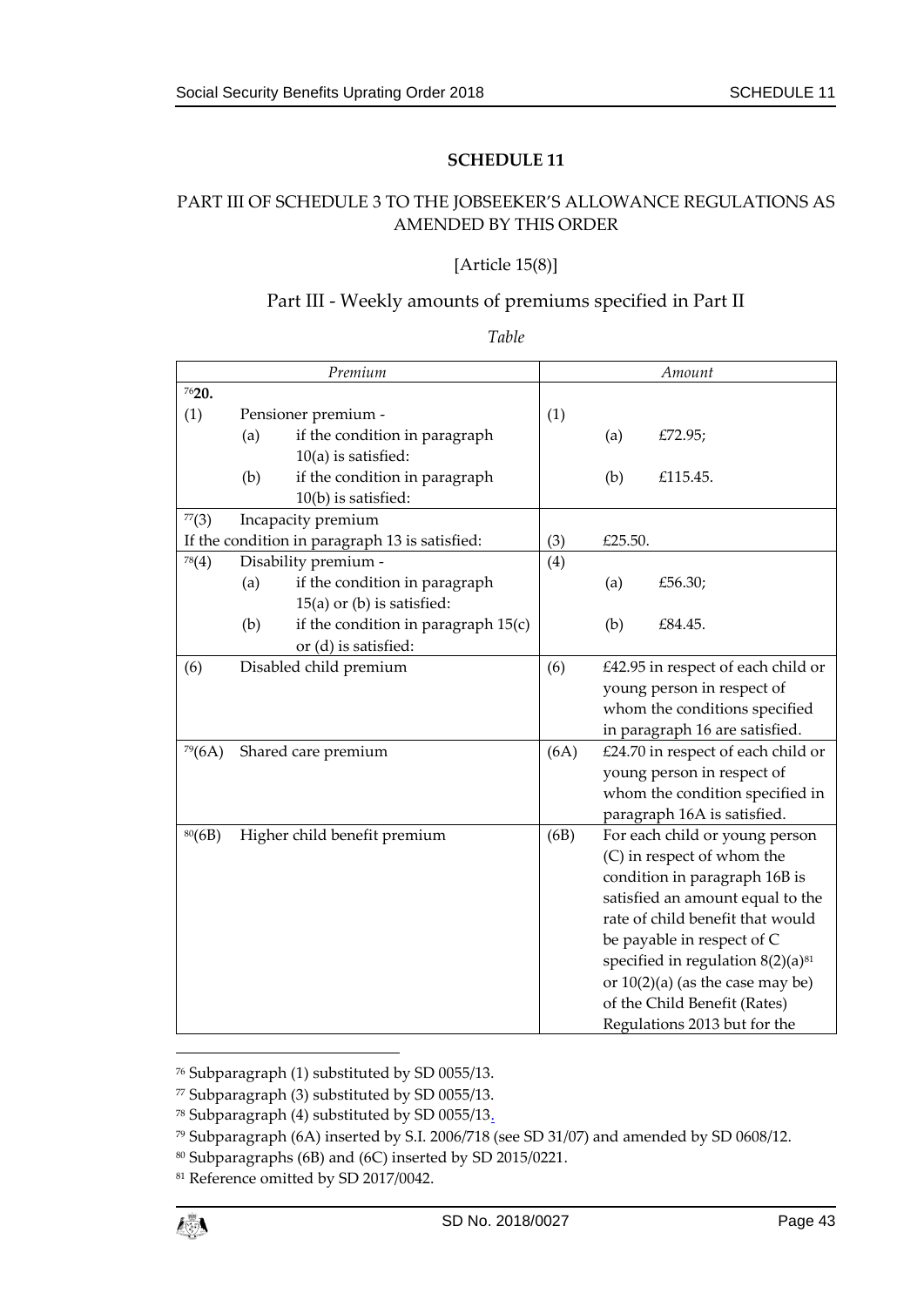|       |                                                                  | operation of section 141(2) of the<br>Benefits Act.                                                                                                                                                                                                                                                                                                |
|-------|------------------------------------------------------------------|----------------------------------------------------------------------------------------------------------------------------------------------------------------------------------------------------------------------------------------------------------------------------------------------------------------------------------------------------|
| (6C)  | Lower child benefit premium                                      | (6C)<br>For each child or young person<br>(C) in respect of whom the<br>condition in paragraph 16C is<br>satisfied an amount equal to $A -$<br><b>B.</b><br>Here $-$                                                                                                                                                                               |
|       |                                                                  | "A" means an amount<br>(a)<br>equal to the rate of child<br>benefit that would be<br>payable in respect of C<br>specified in regulation<br>$8(2)(a)^{82}$ or $10(2)(a)$ (as the<br>case may be) of the Child<br>Benefit<br>(Rates)<br>Regulations 2013 were the<br>claimant's<br>reckonable<br>income not more than the<br>lower income threshold; |
|       |                                                                  | "B" means the rate of<br>(b)<br>child benefit which is<br>payable in respect of C<br>specified in regulation<br>$8(2)(b)$ , (c) or $(d)^{83}$ or<br>$10(2)(b)$ , (c) or (d) (as the<br>case may be) of the Child<br>Benefit<br>(Rates)<br>Regulations 2013;                                                                                        |
|       |                                                                  | "lower income threshold"<br>(c)<br>has the meaning given in<br>regulation $4(1)$ of those<br>Regulations; and                                                                                                                                                                                                                                      |
|       |                                                                  | "reckonable income" has<br>(d)<br>the meaning prescribed in<br>those Regulations.                                                                                                                                                                                                                                                                  |
| 84(7) | Carer premium                                                    | (7)                                                                                                                                                                                                                                                                                                                                                |
|       | if the condition in paragraph<br>(a)<br>$17(1)(a)$ is satisfied; | £66.25;<br>(a)                                                                                                                                                                                                                                                                                                                                     |
|       | if the condition in paragraph<br>(b)<br>$17(1)(b)$ is satisfied: | £101.40.<br>(b)                                                                                                                                                                                                                                                                                                                                    |
| 85(9) | Mobility premium                                                 | (9)                                                                                                                                                                                                                                                                                                                                                |

<sup>82</sup> Reference omitted by SD 2017/0042.



<sup>83</sup> References omitted by SD 2017/0042.

<sup>84</sup> Sub-paragraph (7) substituted by SD 0055/13.

<sup>85</sup> Sub-paragraph (9) substituted by SD 0055/13.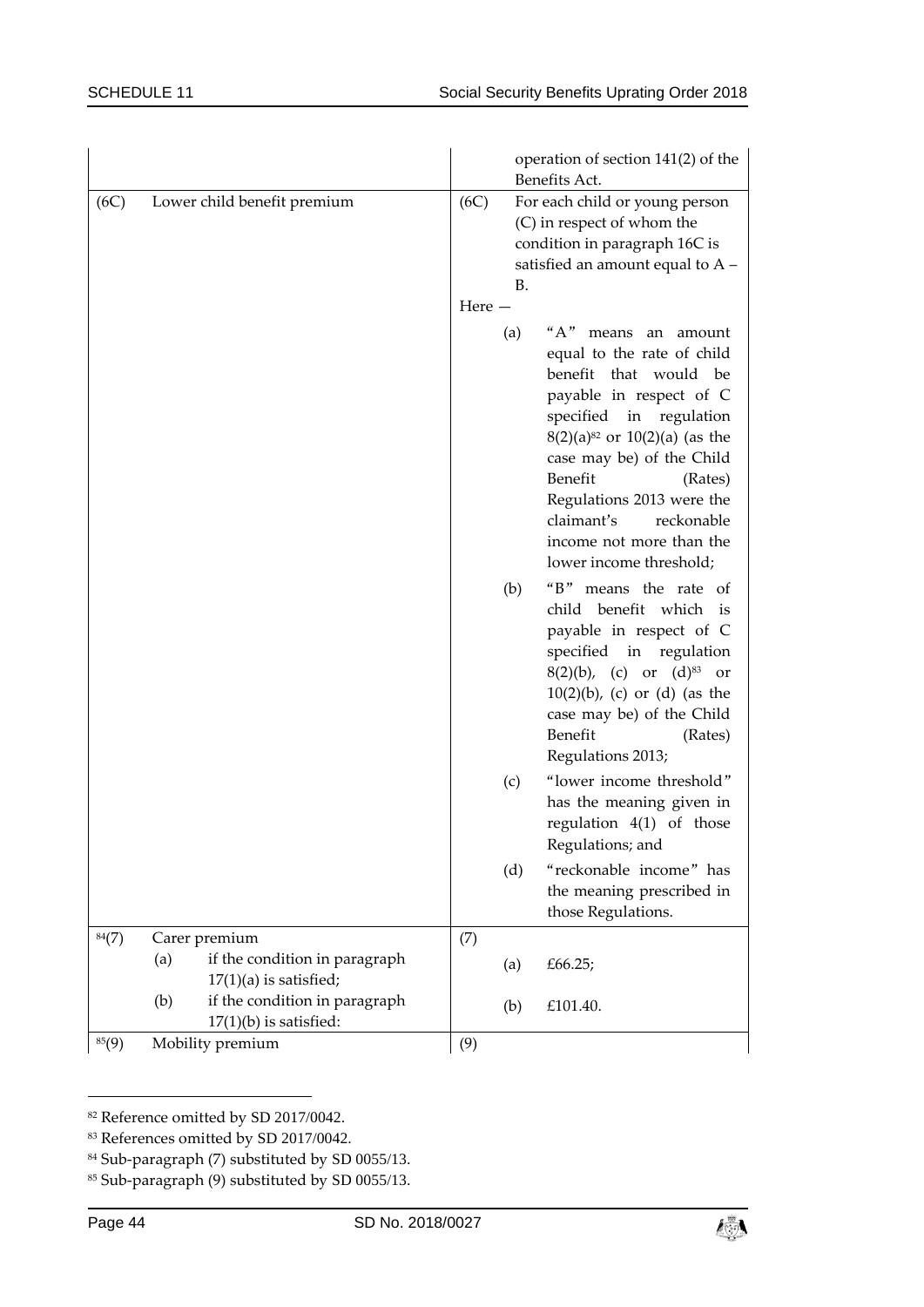| (a) | if the condition in paragraph<br>$17B(a)$ is satisfied; | (a) | £27.30; |
|-----|---------------------------------------------------------|-----|---------|
| (b) | if the condition in paragraph<br>17B(b) is satisfied;   | (b) | £6.35.  |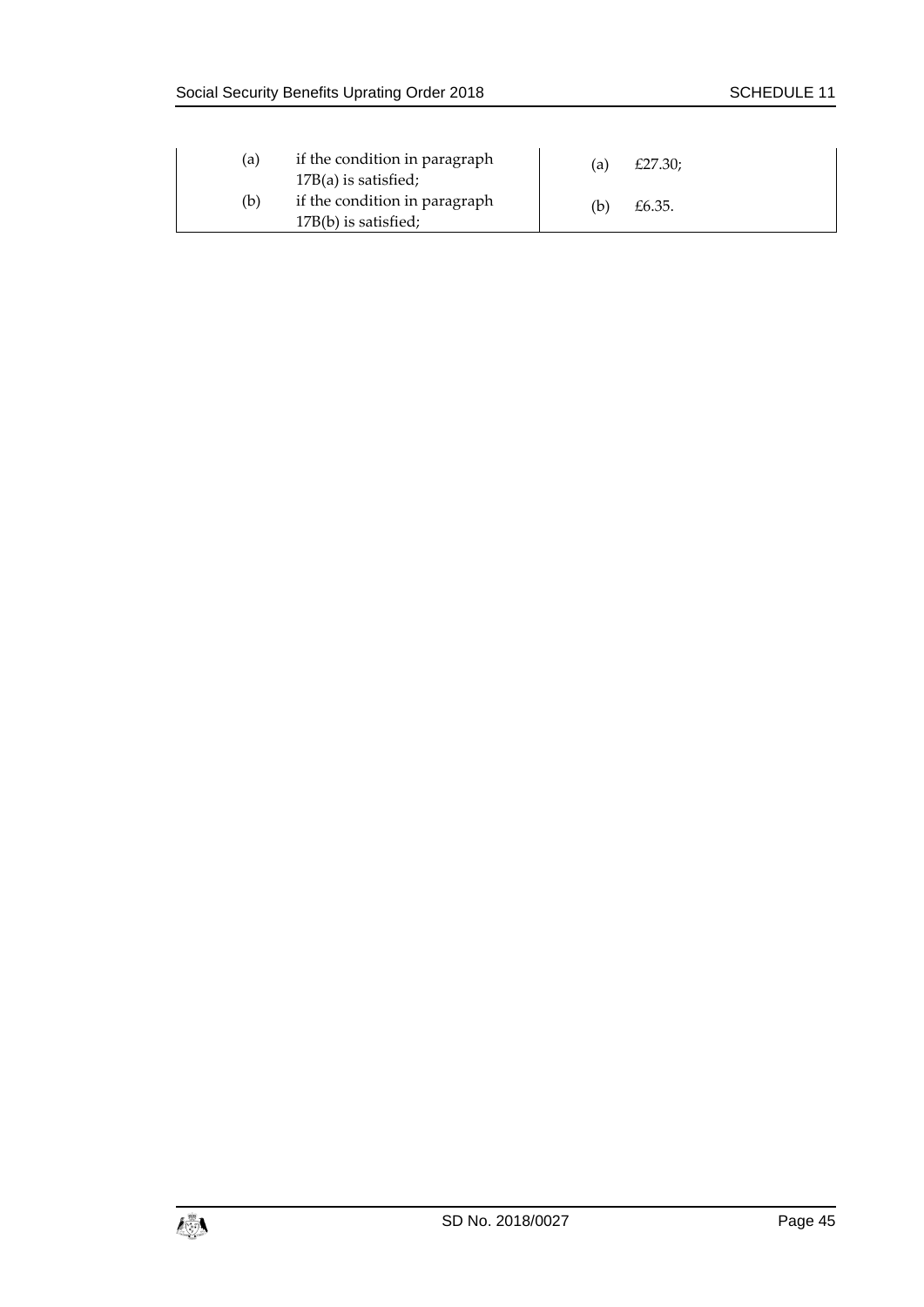### <span id="page-45-1"></span><span id="page-45-0"></span>PART IIIB OF SCHEDULE 3 TO THE JOBSEEKER'S ALLOWANCE REGULATIONS AS AMENDED BY THIS ORDER

[Article 15(9)]

### PART IIIB - WEEKLY AMOUNTS OF PREMIUMS SPECIFIED IN PART IIIA

| Premium |            |                                      |      | Amount                             |                                 |  |
|---------|------------|--------------------------------------|------|------------------------------------|---------------------------------|--|
| 8620M.  |            |                                      |      |                                    |                                 |  |
| (1)     |            | Pensioner premium -                  | (1)  |                                    |                                 |  |
|         |            | If the condition in paragraph 20E is |      | £115.45.                           |                                 |  |
|         | satisfied: |                                      |      |                                    |                                 |  |
| 87(3)   |            | Incapacity premium -                 | (3)  |                                    |                                 |  |
|         |            | If the condition in paragraph 20G is |      | £25.50.                            |                                 |  |
|         | satisfied: |                                      |      |                                    |                                 |  |
| 88(4)   |            | Disability premium -                 | (4)  |                                    |                                 |  |
|         | (a)        | if the condition in paragraph        |      | (a)                                | £56.30;                         |  |
|         |            | $20I(a)$ is satisfied:               |      |                                    |                                 |  |
|         | (b)        | if the condition in paragraph        |      | (b)                                | £84.45.                         |  |
|         |            | 20IA(b) or (c) is satisfied:         |      |                                    |                                 |  |
| 89(4B)  |            | Shared care premium                  | (4B) | £24.70 in respect of each child or |                                 |  |
|         |            |                                      |      |                                    | young person in respect of      |  |
|         |            |                                      |      |                                    | whom the condition specified in |  |
|         |            |                                      |      |                                    | paragraph 20IB is satisfied.    |  |
| 90(5)   |            | Carer premium                        | (5)  |                                    |                                 |  |
|         | (a)        | if the condition in paragraph        |      | (a)                                | £66.25;                         |  |
|         |            | $20J(1)(a)$ is satisfied:            |      |                                    |                                 |  |
|         | (b)        | if the condition in paragraph        |      | (b)                                | £101.40.                        |  |
|         |            | $20J(1)(b)$ is satisfied;            |      |                                    |                                 |  |
| 91(5B)  |            | Mobility premium -                   | (5B) |                                    |                                 |  |
|         | (a)        | if the condition in paragraph        |      | (a)                                | £27.30;                         |  |
|         |            | 20JAA(a) is satisfied:               |      |                                    |                                 |  |
|         | (b)        | if the condition in paragraph        |      | (b)                                | £6.35.                          |  |
|         |            | 20JAA(b) is satisfied:               |      |                                    |                                 |  |



<sup>86</sup> Sub-paragraph (1) substituted by SD 0055/13.

<sup>87</sup> Sub-paragraph (3) substituted by SD 0055/13.

<sup>88</sup> Sub-paragraph (4) substituted by SD 0055/13.

<sup>89</sup> Sub-paragraph (4B) inserted by S.I. 2006/718 (see SD 31/07).

<sup>90</sup> Sub-paragraph (5) substituted by SD 0055/13.

<sup>91</sup> Sub-paragraph (5B) substituted by SD 0055/13.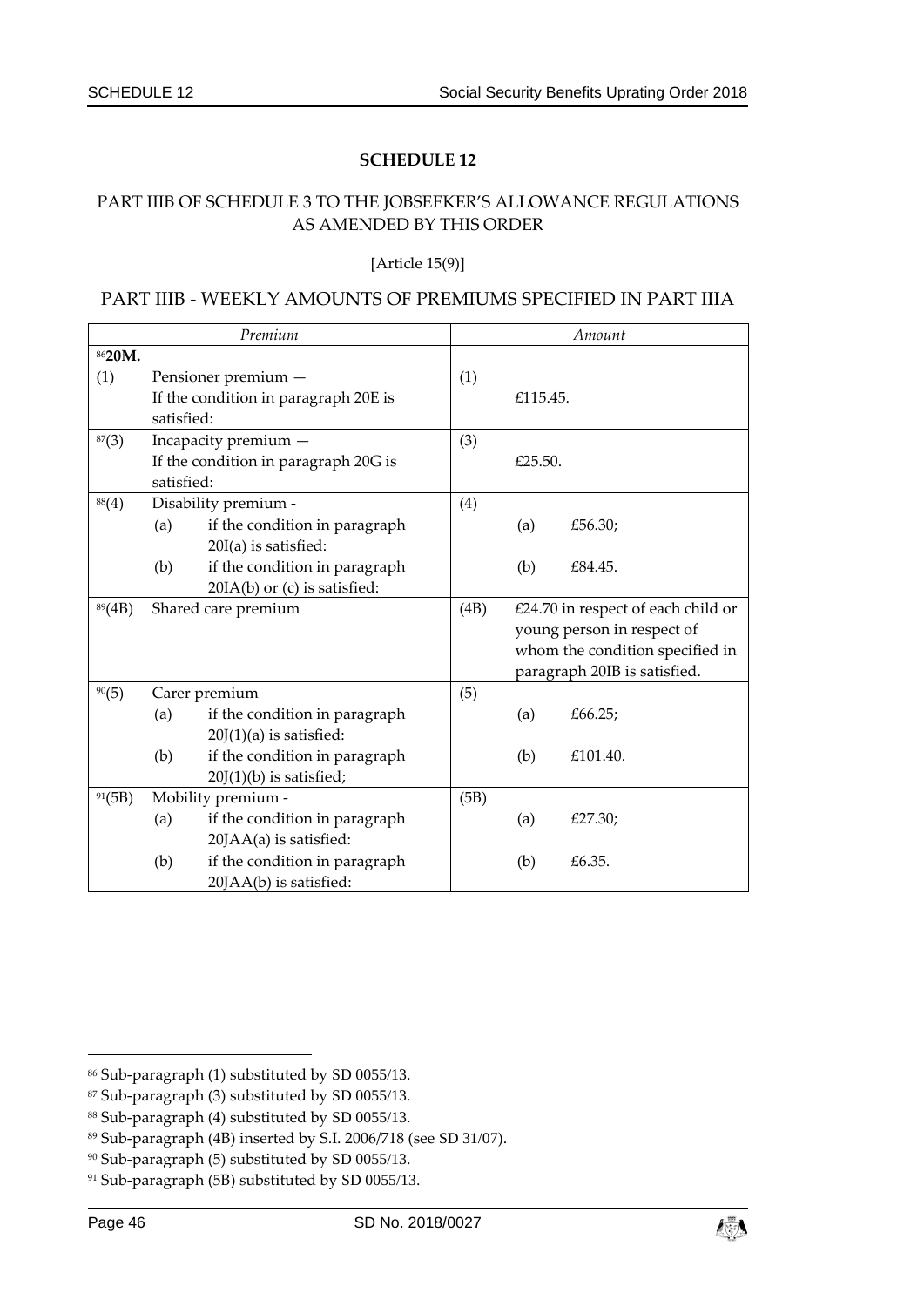## <span id="page-46-1"></span><span id="page-46-0"></span>SCHEDULE 4 TO THE JOBSEEKER'S ALLOWANCE REGULATIONS AS AMENDED BY THIS ORDER

#### [Article 15(10)]

# SCHEDULE 4 - APPLICABLE AMOUNTS FOR CLAIMANTS IN AN ADULT CARE HOME

- **1.** The weekly applicable amount of a claimant to whom regulation 86 applies (applicable amounts for claimants in an adult care home except in the case of a claimant to whom regulation 85 or 86ZA applies) shall be the aggregate of such of the amounts —
	- (a) specified in any of paragraphs 1 to 3 in the table below (personal allowances); and
	- (b) under paragraph 2 (personal expenses),

as apply in his case.

#### *Table*

| Column (1)                                           | Column (2) |                           |  |
|------------------------------------------------------|------------|---------------------------|--|
| Person                                               | Amount     |                           |  |
| Person in an adult care home which is not an         |            |                           |  |
| independent care service                             |            |                           |  |
| 1.<br>Person to whom regulation 86(3) applies:       | 1.         | The weekly charge for the |  |
|                                                      |            | home, but not more than   |  |
|                                                      |            | £464.66 per week.         |  |
| Person in an adult care home which is an independent |            |                           |  |
| care service but not a nursing home                  |            |                           |  |
| 2.<br>Person to whom regulation 86(4) applies:       | 2.         | The weekly charge for the |  |
|                                                      |            | home, but not more than   |  |
|                                                      |            | £464.66 per week.         |  |
| Person in nursing home                               |            |                           |  |
| 3.<br>Person to whom regulation 86(5) applies:       | 3.         | The weekly charge for the |  |
|                                                      |            | home, but not more than   |  |
|                                                      |            | £773.71 per week.         |  |

#### *Personal allowances for* **<sup>92</sup>** *claimants in an adult care home*

#### **2. Personal expenses**

The claimant's weekly applicable amount shall include an amount in respect of personal expenses for the claimant and each member of his family living with him made up of the aggregate of the following amounts —

(a) for the claimant,  $£34.40$  and (if he has a partner) for his partner,  $£34.40$ ; and

<sup>92</sup> Heading amended by SD 2015/0392.

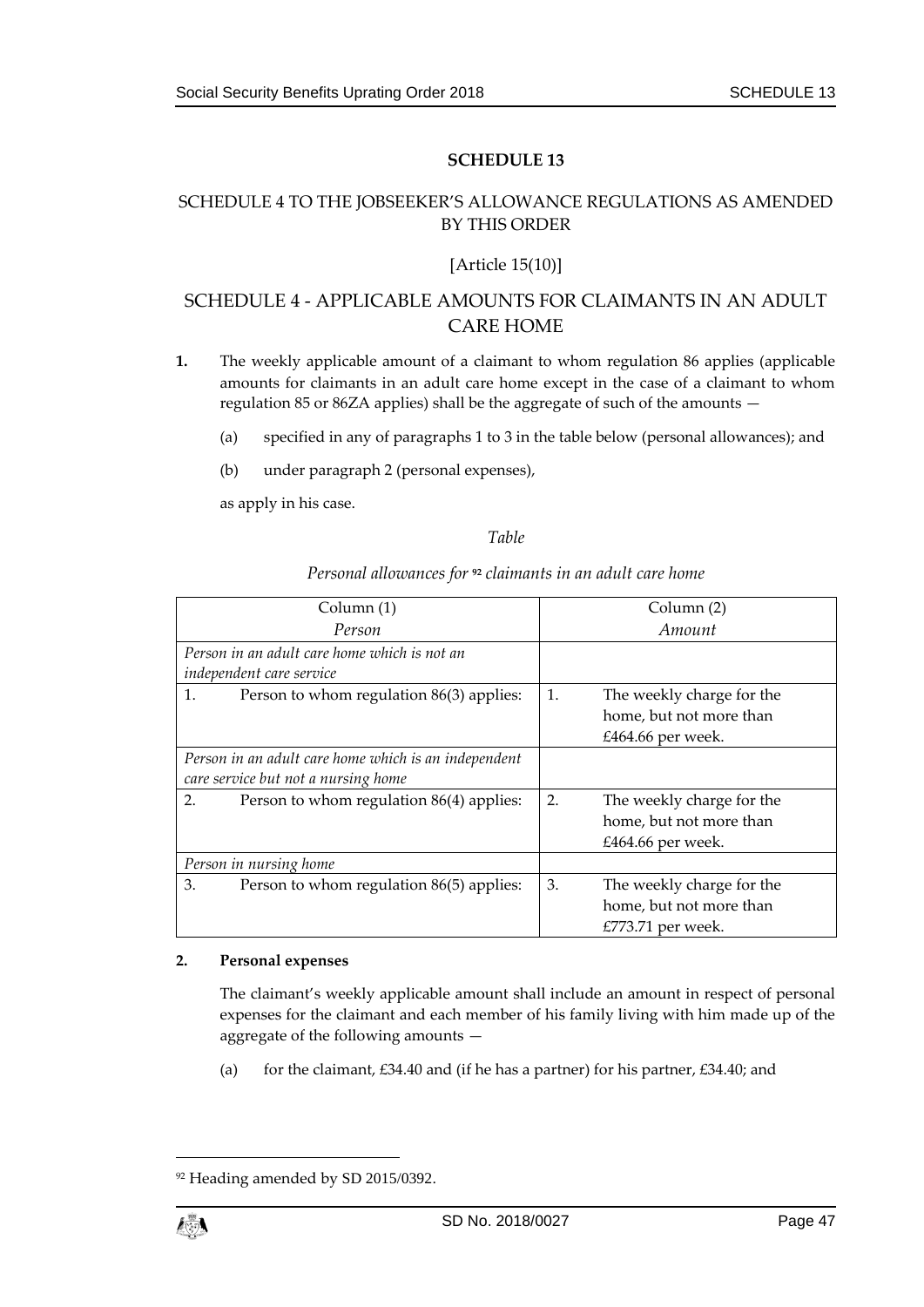- (b) for any child or young person in respect of whom child benefit is payable or, in the opinion of an adjudication officer, would be payable but for the operation of section 141(2) of the Contributions and Benefits Act, at the rate specified in  $-$ 
	- (i) regulation 8 of the Child Benefit (Rates) Regulations 2013, £34.45;
	- (ii) regulation 10 of those Regulations, a further £41.75.

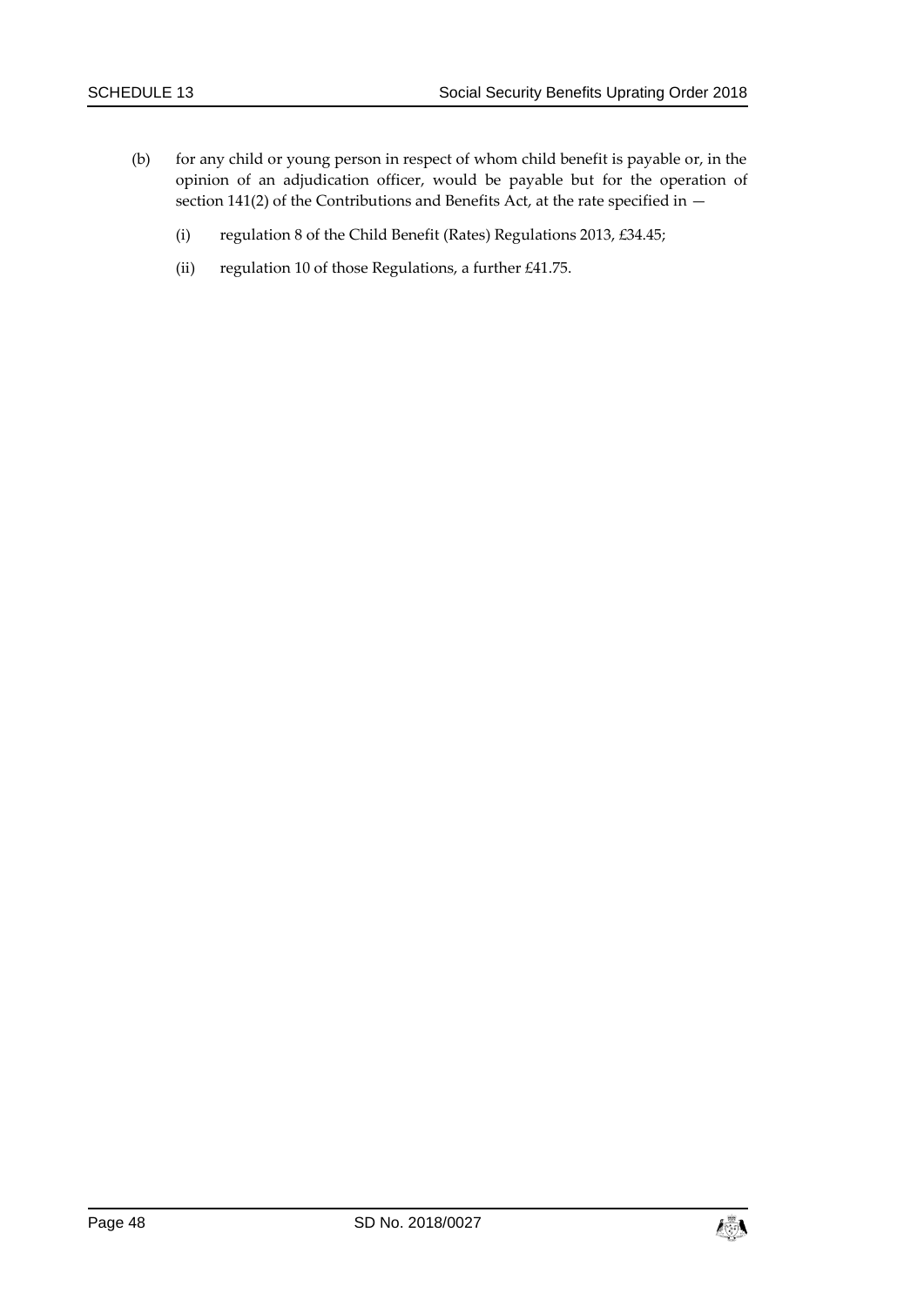# <span id="page-48-1"></span><span id="page-48-0"></span>SCHEDULE 4A TO THE JOBSEEKER'S ALLOWANCE REGULATIONS AS AMENDED BY THIS ORDER

# [Article 15(11)]

# 93SCHEDULE 4A - WEEKLY AMOUNTS OF BOARD AND LODGING SPECIFIED IN PART IV

**1.** The weekly amounts specified in column (2) of the tables below in respect of each person, couple or other member of the claimant's family specified in column (1) shall be the weekly amounts for the purposes of regulation 84A (applicable amounts for boarders).

#### *Tables*

| Part I - Personal allowances |  |
|------------------------------|--|
|------------------------------|--|

|    | Column (1) |                                                                                                                                                                                                                                                                                                           |     | Column (2) |
|----|------------|-----------------------------------------------------------------------------------------------------------------------------------------------------------------------------------------------------------------------------------------------------------------------------------------------------------|-----|------------|
|    |            | Person or couple                                                                                                                                                                                                                                                                                          |     | Amount     |
| 2. | (a)        | couple;                                                                                                                                                                                                                                                                                                   | (a) | £68.10;    |
|    | (b)        | single claimant or lone parent.                                                                                                                                                                                                                                                                           | (b) | £34.05.    |
| 3. |            | Child or young person -                                                                                                                                                                                                                                                                                   |     |            |
|    | (a)        | in respect of whom child benefit<br>is payable or, in the opinion of an<br>adjudication officer, would be<br>payable but for the operation of<br>section $141(2)$ of the<br>Contributions and Benefits Act, at<br>the rate specified in regulation 8<br>of the Child Benefit (Rates)<br>Regulations 2013: | (a) | £34.45;    |
|    | (b)        | in respect of whom child benefit<br>is payable or, in the opinion of an<br>adjudication officer, would be<br>payable but for the operation of<br>section 141(2) of that Act, at the<br>rate specified in regulation 10 of<br>those Regulations:                                                           | (b) | £41.75.    |



<sup>93</sup> Schedule 4A substituted by SD 226/04.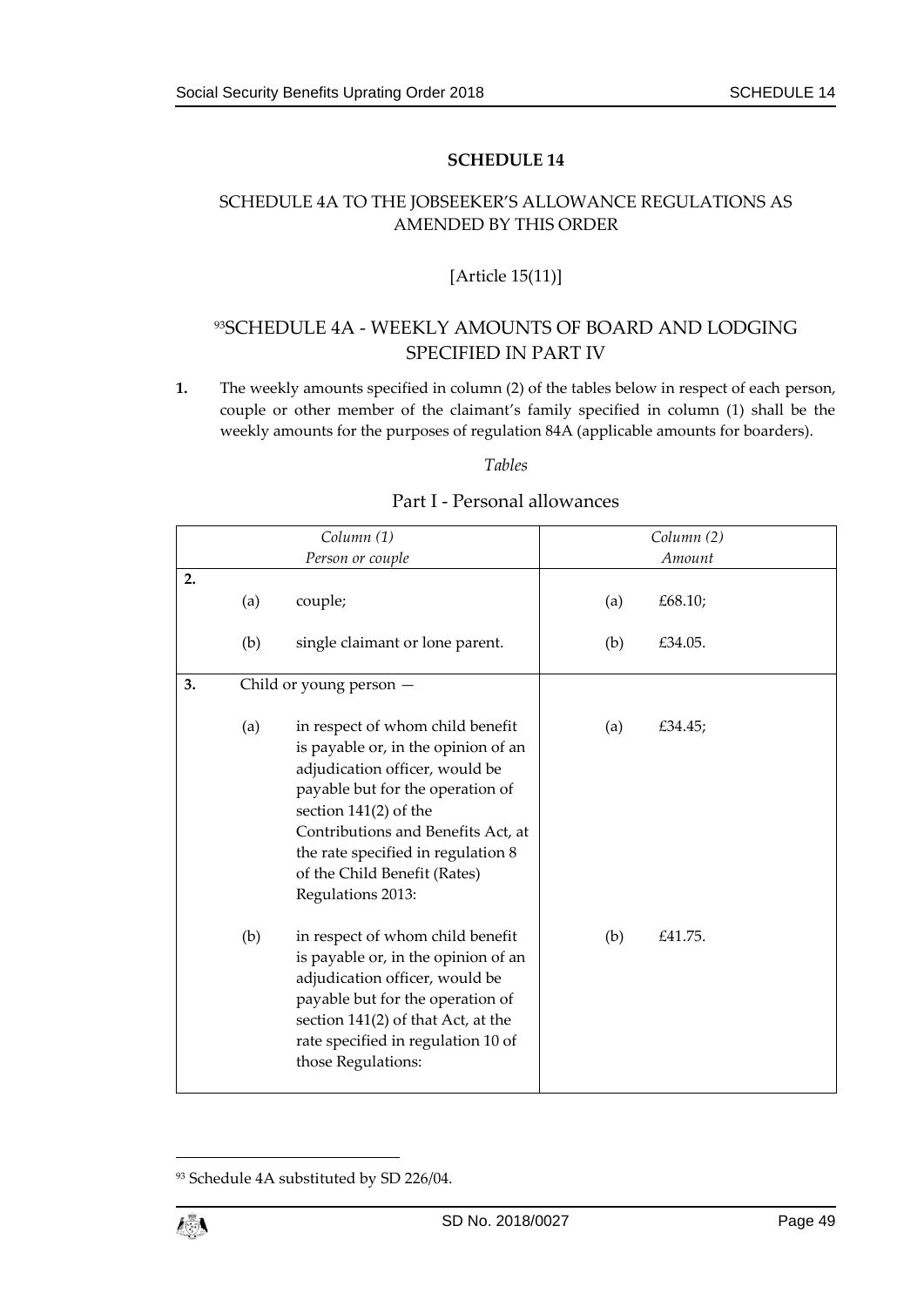| Column $(1)$ |                  |                                 |    | Column (2) |                                                                                                                                                  |  |
|--------------|------------------|---------------------------------|----|------------|--------------------------------------------------------------------------------------------------------------------------------------------------|--|
|              | Person or couple |                                 |    | Amount     |                                                                                                                                                  |  |
| 4.           |                  |                                 | 4. |            |                                                                                                                                                  |  |
|              | (a)              | couple:                         |    | (a)        | the full weekly amount<br>of the charge for board<br>and lodging or lodging<br>only (as the case may<br>be), subject to a<br>maximum of £238.05; |  |
|              | (b)              | single claimant or lone parent: |    | (b)        | the full weekly amount<br>of the charge for board<br>and lodging or lodging<br>only (as the case may<br>be), subject to a<br>maximum of £178.45. |  |

# Part II - Amounts in respect of board and lodging or lodging only (as the case may be)

# Part III - Amounts in respect of the cost of any meals not included in the cost of board and lodging

| Column (1)<br>Meals |                                                                |       |                                                                                                 | Column (2) |     |              |                                                   |  |
|---------------------|----------------------------------------------------------------|-------|-------------------------------------------------------------------------------------------------|------------|-----|--------------|---------------------------------------------------|--|
|                     |                                                                |       | Amount                                                                                          |            |     |              |                                                   |  |
| 5.                  | Meal allowance for each member of the<br>claimant's family $-$ |       |                                                                                                 | 5.         |     |              |                                                   |  |
|                     |                                                                |       |                                                                                                 |            |     |              |                                                   |  |
|                     | (a)                                                            |       | where meals can be obtained<br>within the board and lodging<br>establishment:                   |            | (a) | daily basis; | the actual cost of such<br>meals, calculated on a |  |
|                     | (b)                                                            |       | where meals cannot be obtained<br>within the board and lodging<br>establishment, for each day - |            | (b) |              |                                                   |  |
|                     |                                                                | (i)   | for breakfast:                                                                                  |            |     | (i)          | £2.75;                                            |  |
|                     |                                                                | (ii)  | for midday meals:                                                                               |            |     | (ii)         | £3.95;                                            |  |
|                     |                                                                | (iii) | for evening meals:                                                                              |            |     | (iii)        | £3.95.                                            |  |

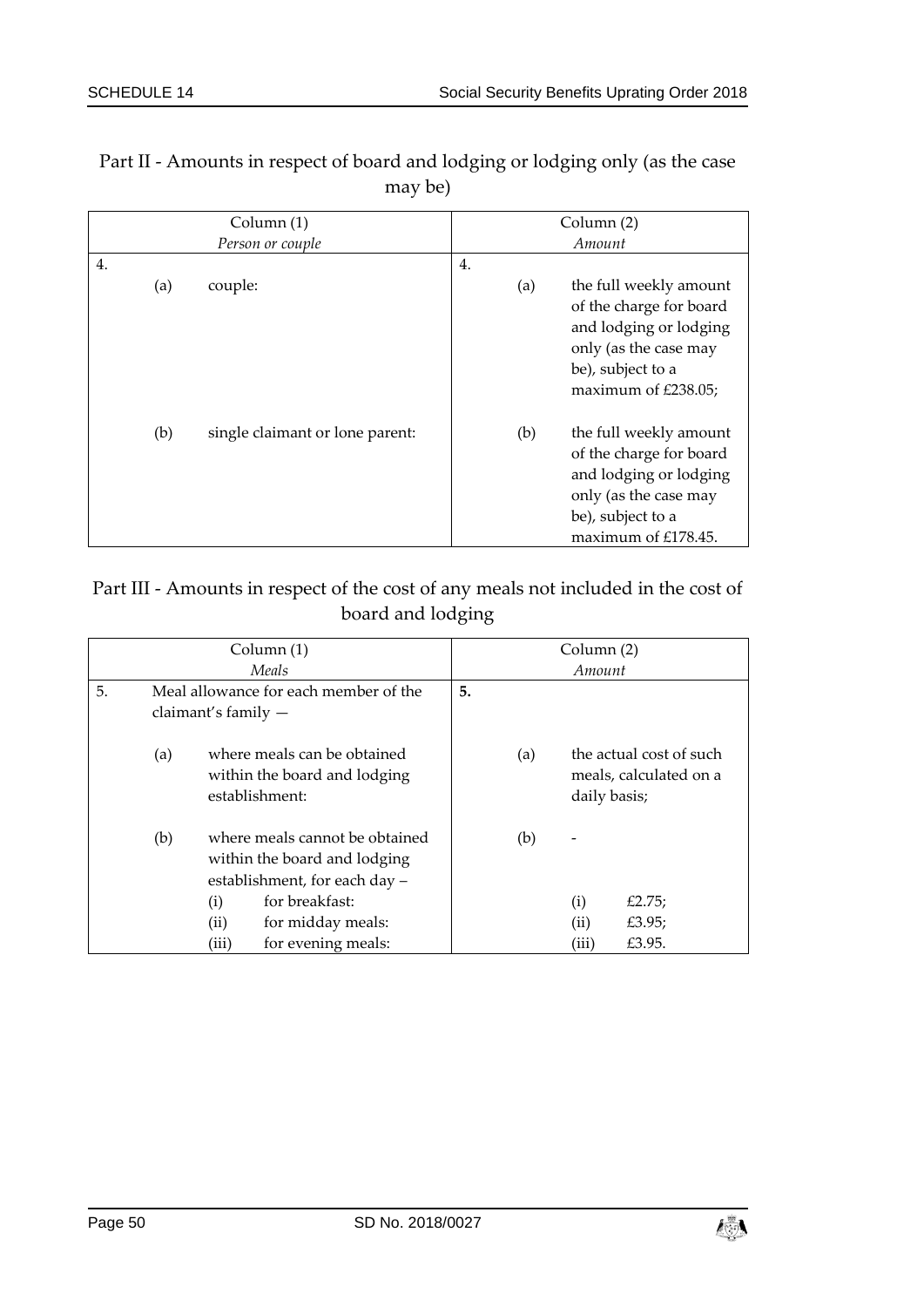# <span id="page-50-1"></span><span id="page-50-0"></span>SCHEDULE 4B TO THE JOBSEEKER'S ALLOWANCE REGULATIONS AS AMENDED BY THIS ORDER

#### [Article 15(12)]

# <sup>94</sup>SCHEDULE 4B - APPLICABLE AMOUNTS FOR PERSONS WITH A MENTAL OR PHYSICAL DISABILITY OR ILLNESS LIVING IN CERTAIN ACCOMMODATION FREE OF CHARGE

Regulation 84AB

The amounts of personal expenses for a claimant to whom regulation 84AB applies shall  $be -$ 

- (a) in respect of a claimant who is  $-$ 
	- (i) a single claimant or lone parent, £34.40;
	- (ii) a member of a couple whose partner either
		- (aa) lives in the same accommodation as the claimant; or
		- (bb) lives elsewhere but to whom regulation 84AB also applies,

£68.80;

- (b) in respect of every child or young person who is a member of the claimant's family and who is also living in the same accommodation as the claimant —
	- (i) in respect of whom child benefit is payable or, in the opinion of an adjudication officer, would be payable but for the operation of section 141(2) of the Contributions and Benefits Act, at the rate specified in regulation 8 of the Child Benefit (Rates) Regulations 2013, a further £34.45;
	- (ii) in respect of whom child benefit is payable or, in the opinion of an adjudication officer, would be payable but for the operation of section 141(2) of that Act, at the rate specified in regulation 10 of those Regulations, a further £41.75.

<sup>94</sup> Schedule 4B inserted by S.I. 2003/1195 (see SD 446/03).

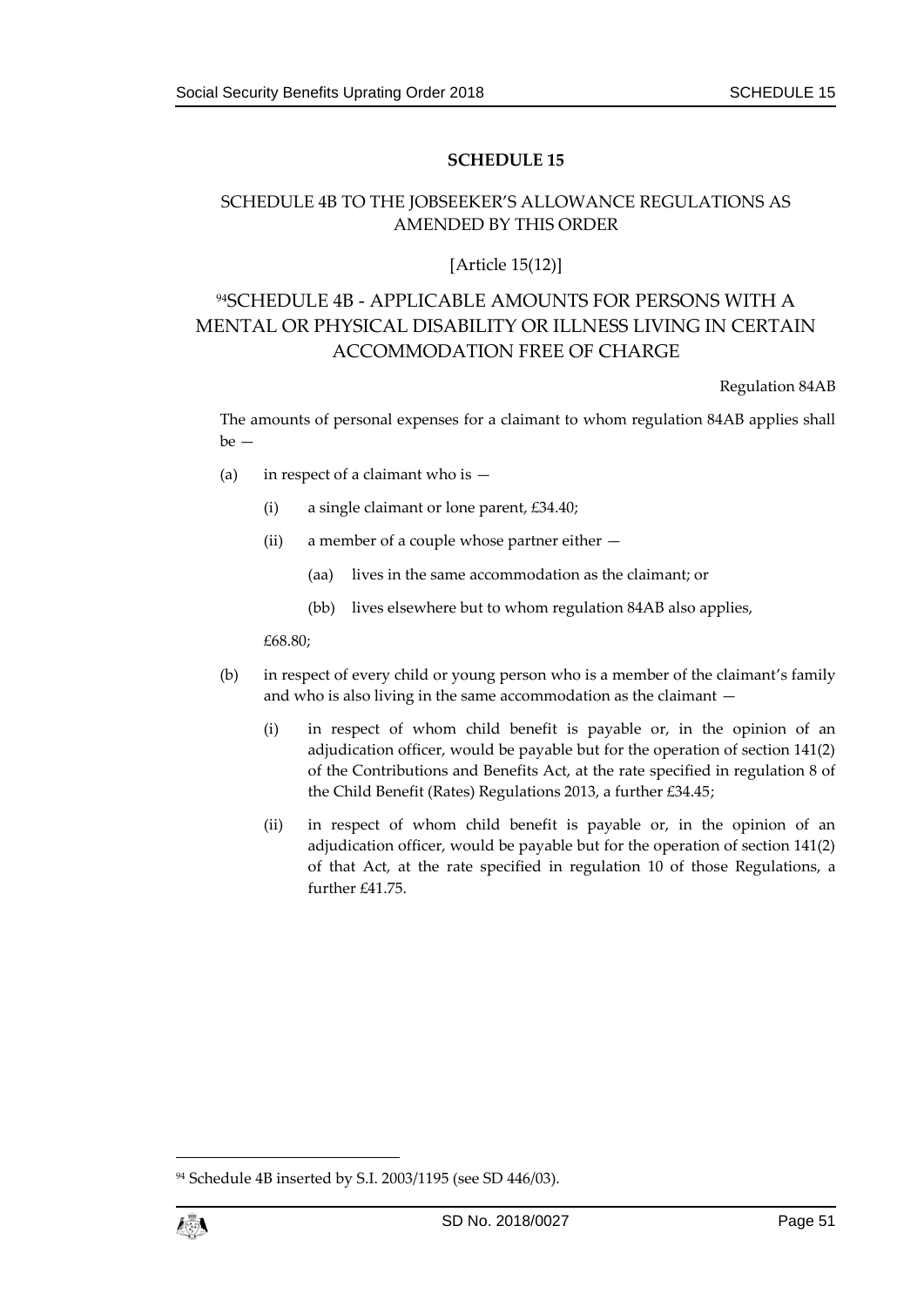# <span id="page-51-1"></span><span id="page-51-0"></span>PART 2 OF SCHEDULE 6 TO THE EMPLOYED PERSON'S ALLOWANCE REGULATIONS AS AMENDED BY THIS ORDER

#### [Article 16(7)]

# PART 2 - WEEKLY APPLICABLE AMOUNTS OF DEDUCTIONS SPECIFIED IN PART 7

**2.** The weekly applicable amounts of deductions specified in column (2) in the Table below is to be the weekly applicable amounts for the purposes of rule 5 in regulation 77 and regulation 84(2) of Part 7 of these Regulations.

| Column (1)                                             |     |                       | Column (2) |         |         |  |
|--------------------------------------------------------|-----|-----------------------|------------|---------|---------|--|
| Items in respect of which deductions are made          |     |                       | Amount     |         |         |  |
| $\left(1\right)$                                       |     |                       |            |         |         |  |
|                                                        | (a) | for heating;          |            | (a)     | £19.25; |  |
|                                                        | (b) | for lighting;         |            | (b)     | £1.60;  |  |
|                                                        | (c) | for cooking;          |            | (c)     | £2.40;  |  |
|                                                        | (d) | for hot water;        |            | (d)     | £2.40.  |  |
| Reduction in applicable amounts applicable for certain |     |                       |            |         | Amount  |  |
|                                                        |     | occupants of the home |            |         |         |  |
| (2)<br>The amount specified for the purposes of        |     |                       | (2)        | £27.45. |         |  |
| regulation $84(2)$ ;                                   |     |                       |            |         |         |  |

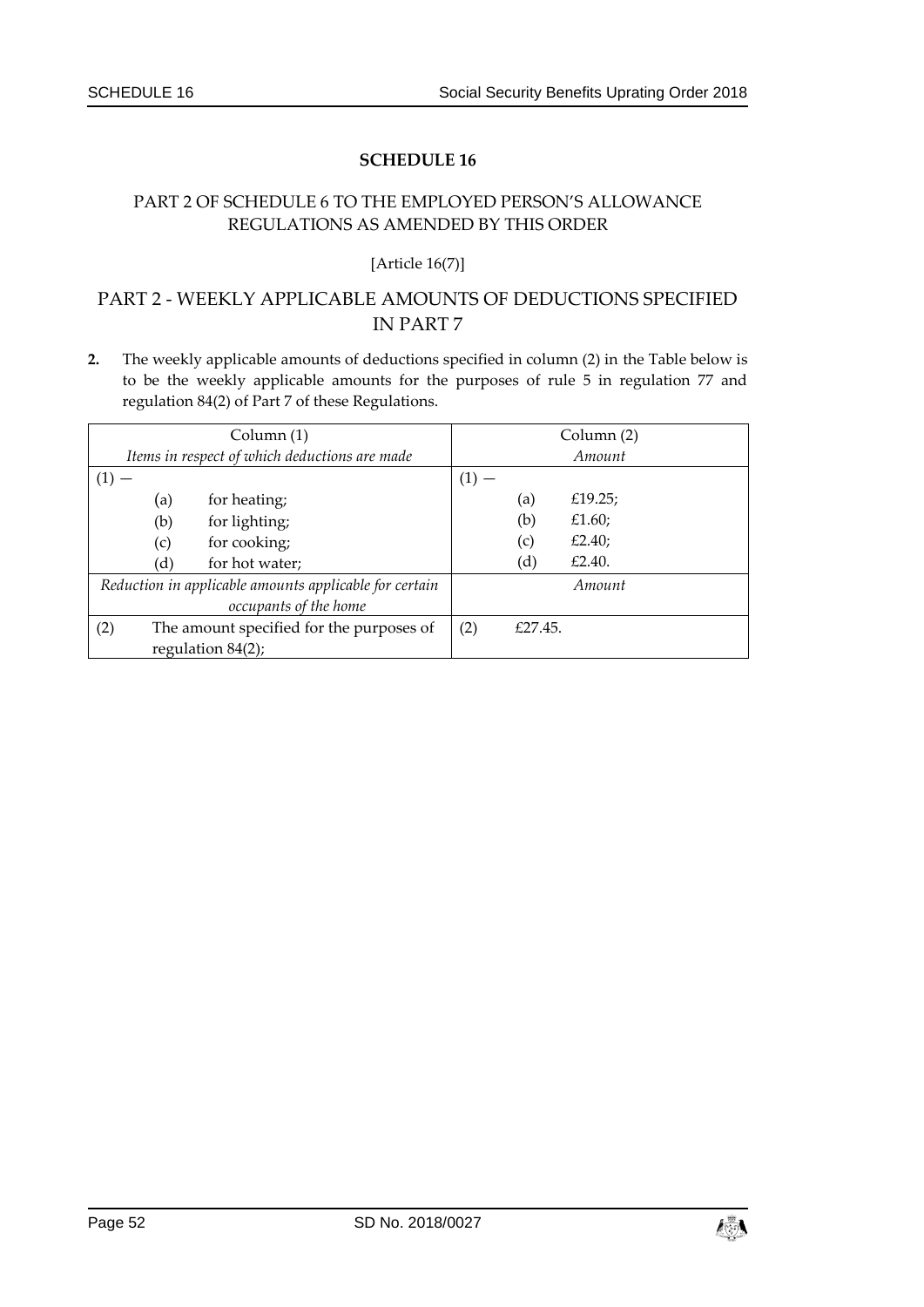# <span id="page-52-1"></span><span id="page-52-0"></span>SCHEDULE 7 TO THE EMPLOYED PERSON'S ALLOWANCE REGULATIONS AS AMENDED BY THIS ORDER

#### [Article 16(8)]

# SCHEDULE 7 – APPLICABLE AMOUNTS FOR ADULTS, CHILDREN AND YOUNG PERSONS

| (1)                                             |                                                                                                                             |                                           | (2)                                      |                                     |  |  |  |
|-------------------------------------------------|-----------------------------------------------------------------------------------------------------------------------------|-------------------------------------------|------------------------------------------|-------------------------------------|--|--|--|
| Claimant and any other member of the claimant's |                                                                                                                             |                                           | Amount                                   |                                     |  |  |  |
|                                                 | family                                                                                                                      |                                           |                                          |                                     |  |  |  |
| 1.                                              |                                                                                                                             | Single claimant who is a disabled         | £230.05.                                 |                                     |  |  |  |
|                                                 | worker:                                                                                                                     |                                           |                                          |                                     |  |  |  |
| 2.                                              | Lone parent or member of a couple who                                                                                       |                                           | £285.30.                                 |                                     |  |  |  |
|                                                 |                                                                                                                             | is a non-disabled worker:                 |                                          |                                     |  |  |  |
| 3.                                              |                                                                                                                             | Lone parent or member of a couple who     | £342.90.                                 |                                     |  |  |  |
|                                                 |                                                                                                                             | is a disabled worker:                     |                                          |                                     |  |  |  |
| 4.                                              |                                                                                                                             | In the case of a claimant or claimants to | £34.15.                                  |                                     |  |  |  |
|                                                 |                                                                                                                             | whom regulation 87(5) applies (person     |                                          |                                     |  |  |  |
|                                                 |                                                                                                                             | working not less than 24 hours per        |                                          |                                     |  |  |  |
|                                                 | week):                                                                                                                      |                                           |                                          |                                     |  |  |  |
| 955.                                            | For $-$                                                                                                                     |                                           |                                          |                                     |  |  |  |
|                                                 | (a)                                                                                                                         | the eldest, elder or only child or        | (a)                                      | £22.10;                             |  |  |  |
|                                                 |                                                                                                                             | young person for whom a                   |                                          |                                     |  |  |  |
|                                                 |                                                                                                                             | person is treated as responsible          |                                          |                                     |  |  |  |
|                                                 |                                                                                                                             | under regulation 17:                      |                                          |                                     |  |  |  |
|                                                 | (b)                                                                                                                         | any other child or young person           | (b)                                      | £63.90.                             |  |  |  |
|                                                 |                                                                                                                             | for whom a person is treated as           |                                          |                                     |  |  |  |
| 965A.                                           | responsible under regulation 17:                                                                                            |                                           | £50.00.                                  |                                     |  |  |  |
|                                                 | In the case of a polygamous marriage to<br>which regulation 87(12) applies, for each<br>member of the household to whom the |                                           |                                          |                                     |  |  |  |
|                                                 |                                                                                                                             |                                           |                                          |                                     |  |  |  |
|                                                 |                                                                                                                             | claimant is married other than the first: |                                          |                                     |  |  |  |
| 6.                                              | Additional amount for disabled child or                                                                                     |                                           | £42.35.                                  |                                     |  |  |  |
|                                                 | disabled young person:                                                                                                      |                                           |                                          |                                     |  |  |  |
| 976A.                                           |                                                                                                                             | Additional amount for no entitlement to   | 6A.                                      | For each child or young person (C)  |  |  |  |
|                                                 |                                                                                                                             | child benefit:                            | to whom regulation 89A applies,          |                                     |  |  |  |
|                                                 |                                                                                                                             |                                           | an amount equal to A $\times$ (100/70).  |                                     |  |  |  |
|                                                 |                                                                                                                             |                                           | Here "A" means the rate of child benefit |                                     |  |  |  |
|                                                 |                                                                                                                             |                                           |                                          | which would, in the opinion of an   |  |  |  |
|                                                 |                                                                                                                             |                                           |                                          | adjudication officer, be payable in |  |  |  |

<sup>95</sup> Paragraph 5 substituted by SD 2017/0205.

<sup>96</sup> Paragraph 5A inserted by SD 0083/12.

<sup>97</sup> Paragraphs 6A and 6B inserted by SD 2014/0036.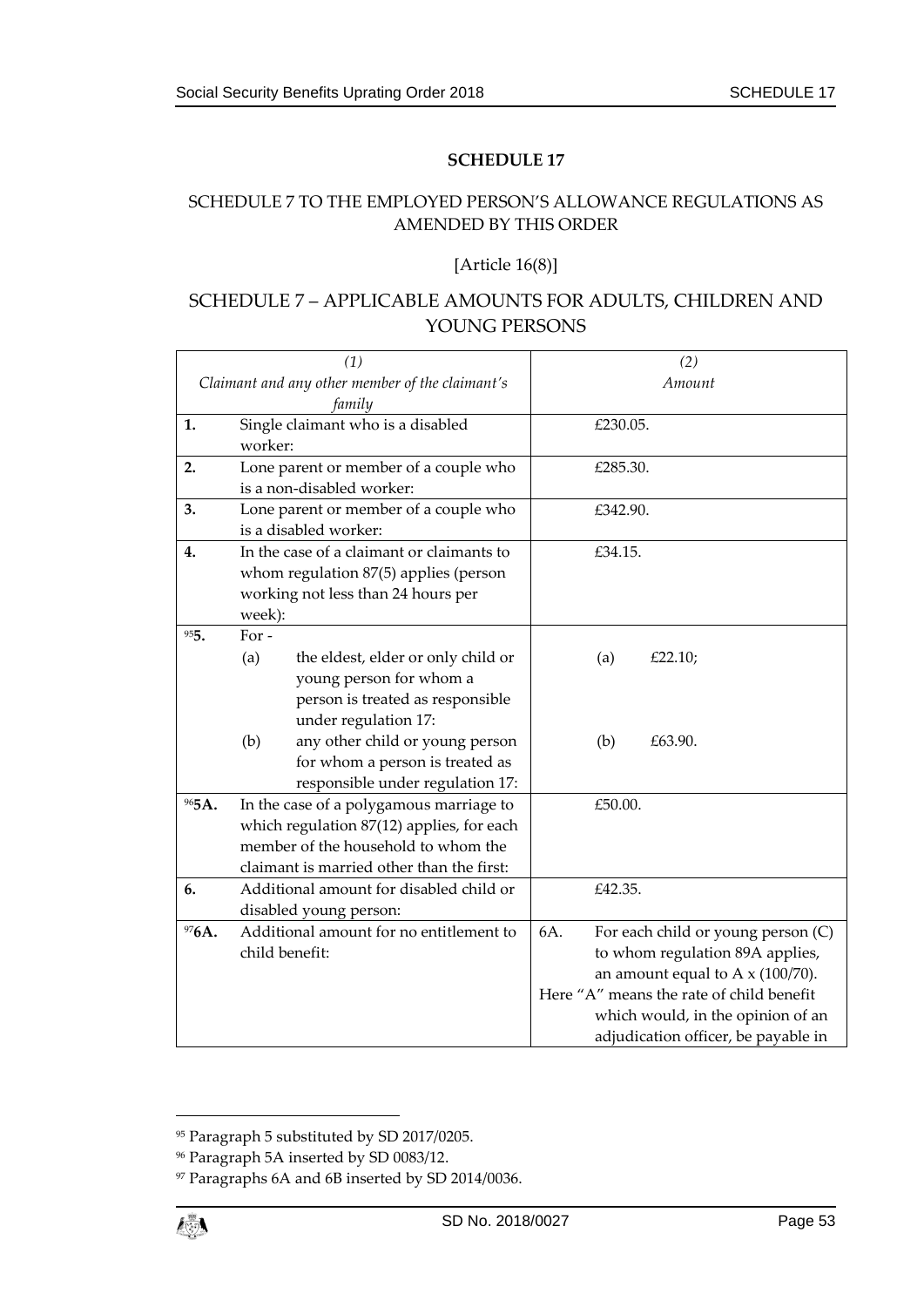| 6B. | Additional amount for payment of child | 6B.   |     | respect of C specified in regulation<br>$8(2)(a)^{98}$ or $10(2)(a)$ (as the case may<br>be) of the Child Benefit (Rates)<br>Regulations 2013 but for the<br>operation of section 141(2) of the<br>Contributions and Benefits Act.<br>For each child or young person (C) |
|-----|----------------------------------------|-------|-----|--------------------------------------------------------------------------------------------------------------------------------------------------------------------------------------------------------------------------------------------------------------------------|
|     | benefit at less than full rate:        |       |     | to whom regulation 89B applies, an                                                                                                                                                                                                                                       |
|     |                                        |       |     | amount equal to $(A-B) \times (100/70)$ .                                                                                                                                                                                                                                |
|     |                                        | Here- |     |                                                                                                                                                                                                                                                                          |
|     |                                        |       | (a) | "A" means the rate of child                                                                                                                                                                                                                                              |
|     |                                        |       |     | benefit which would, in                                                                                                                                                                                                                                                  |
|     |                                        |       |     | the opinion of an                                                                                                                                                                                                                                                        |
|     |                                        |       |     | adjudication officer, be                                                                                                                                                                                                                                                 |
|     |                                        |       |     | payable in respect of C                                                                                                                                                                                                                                                  |
|     |                                        |       |     | specified in regulation                                                                                                                                                                                                                                                  |
|     |                                        |       |     | $8(2)(a)^{99}$ or $10(2)(a)$ (as the                                                                                                                                                                                                                                     |
|     |                                        |       |     | case may be) of the Child                                                                                                                                                                                                                                                |
|     |                                        |       |     | Benefit (Rates) Regulations                                                                                                                                                                                                                                              |
|     |                                        |       |     | 2013 were the claimant's                                                                                                                                                                                                                                                 |
|     |                                        |       |     | reckonable income not                                                                                                                                                                                                                                                    |
|     |                                        |       |     | more than the lower                                                                                                                                                                                                                                                      |
|     |                                        |       |     | income threshold;                                                                                                                                                                                                                                                        |
|     |                                        |       | (b) | "B" means the rate of child                                                                                                                                                                                                                                              |
|     |                                        |       |     | benefit which is payable in                                                                                                                                                                                                                                              |
|     |                                        |       |     | respect of C specified in                                                                                                                                                                                                                                                |
|     |                                        |       |     | regulation $8(2)(b)$ , (c) or                                                                                                                                                                                                                                            |
|     |                                        |       |     | (d) <sup>100</sup> or regulation $10(2)(b)$ ,                                                                                                                                                                                                                            |
|     |                                        |       |     | (c) or $(d)$ (as the case may<br>be) of the Child Benefit                                                                                                                                                                                                                |
|     |                                        |       |     |                                                                                                                                                                                                                                                                          |
|     |                                        |       | (c) | (Rates) Regulations 2013;<br>"lower income threshold"                                                                                                                                                                                                                    |
|     |                                        |       |     | has the meaning given in                                                                                                                                                                                                                                                 |
|     |                                        |       |     | regulation 4(1) of those                                                                                                                                                                                                                                                 |
|     |                                        |       |     | Regulations; and                                                                                                                                                                                                                                                         |
|     |                                        |       | (d) | "reckonable income" has                                                                                                                                                                                                                                                  |
|     |                                        |       |     | the meaning prescribed in                                                                                                                                                                                                                                                |
|     |                                        |       |     | Part 3 of those Regulations.                                                                                                                                                                                                                                             |



<sup>98</sup> Reference omitted by SD 2017/0040.

<sup>99</sup> Reference omitted by SD 2017/0040.

<sup>100</sup> References omitted by SD 2017/0040.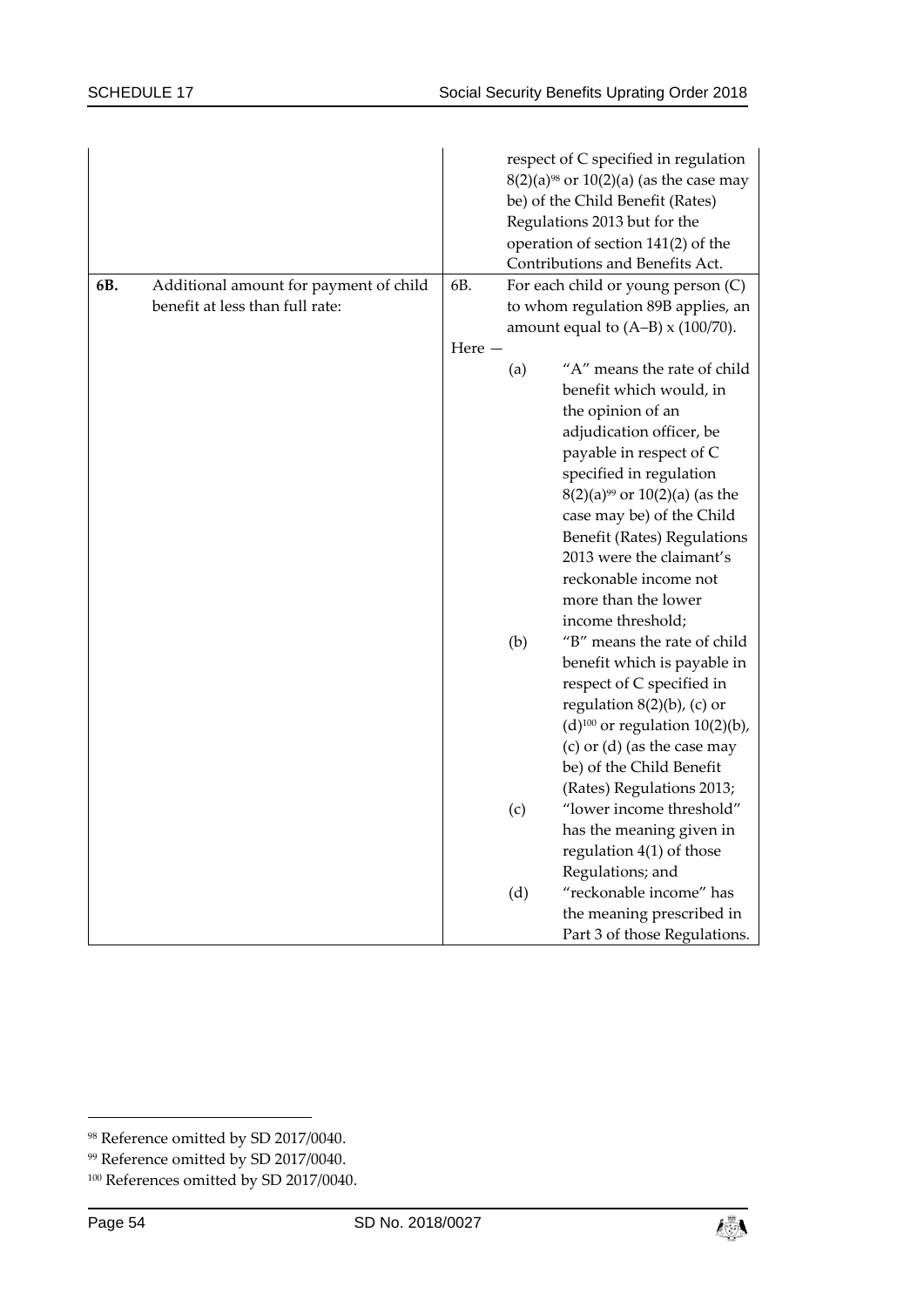# *EXPLANATORY NOTE*

# *(This note is not part of the Order)*

This Order is made under sections 150 and 189 of, and paragraphs 1 to 3 of Schedule 4E to, the Social Security Administration Act 1992 as it has effect in the Island.

Part 1 of the Order (articles 1 to 4) is introductory (title, commencement, effect and interpretation of the Order).

Part 2 of the Order relates to social security benefits, pensions and allowances.

Article 5 and Schedule 1 increase the benefits and increases of benefits (except for those referred to in article 5(2)) specified in Parts I, III, IV and V of Schedule 4 to the Social Security Contributions and Benefits Act 1992 as it has effect in the Island ("the Contributions and Benefits Act").

Article 6 increases the rates and amounts of certain pensions and allowances under the Contributions and Benefits Act.

Article 7 increases the sums payable as part of a Category A or Category B retirement pension by virtue of sections 15(1) and 17(2) and (3) of the Pension Schemes Act 1993 as it has effect in the Island on account of increases in guaranteed minimum pensions.

Article 8 specifies earnings limits for child dependency increases.

Article 9 increases the rate of graduated retirement benefit.

Article 10 increases the rate of disability living allowance.

Article 11 increases the weekly rates of age addition and the rates referred to in article 11(2) for claimants entitled to long-term incapacity benefit.

Article 12 increases the weekly rates of transitional invalidity allowance and the rates referred to in article 12(2) for claimants entitled to long-term incapacity benefit.

Article 13 increases the rates of widowed mother's allowance, widow's pension, widowed parent's allowance, bereavement allowance and bereavement support payment.

Part 3 of the Order relates to income support.

Article 14 states the amount of sums relevant to the applicable amount for the purposes of income support. Article 14(2) specifies the applicable amounts for claimants in care accommodation provided or secured by the Department of Health and Social Care other than by reason of their age who pay for their accommodation. Article 14(3) specifies the amount for maintenance and insurance on the claimant's home. Article 14(4) and Schedule 2 set out certain personal allowances. Article 14(5) and Schedule 3 specify the amounts of the premiums. Article 14(6) specifies the maximum amounts of

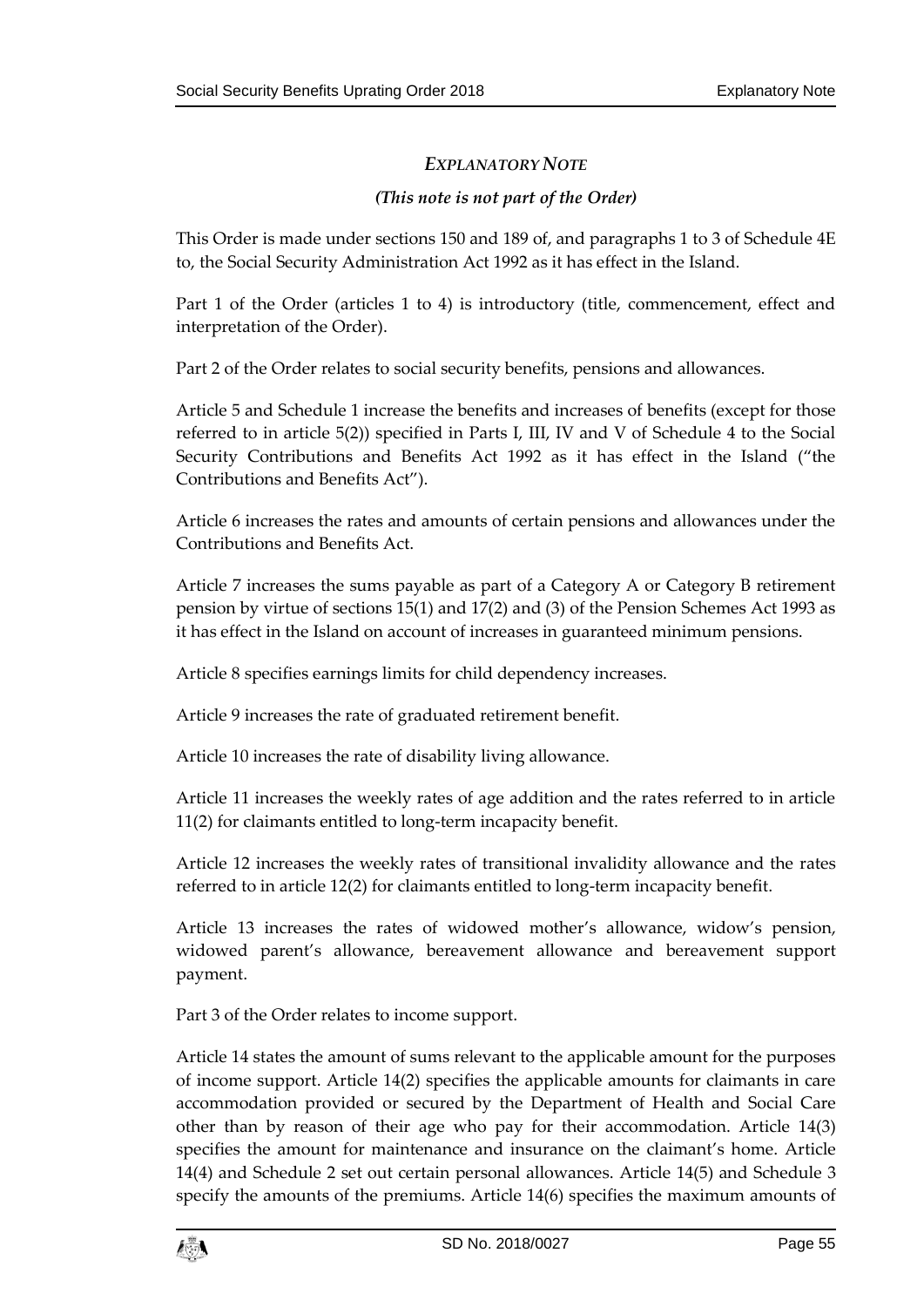housing costs for claimants with children in their families. Article 15(7) and Schedule 4 specifies weekly amount of deductions specified in Part V of Schedule 3 to the Income Support Regulations. Article 14(8) and Schedule 5 specify the applicable amounts for claimants in an adult care home. Article 14(9) and Schedule 6 specify the maximum amount in the applicable amount for boarders who are single claimants or lone parents (excluding allowances for children). Article 14(10) and Schedule 7 specify the applicable amounts for claimants with a mental or physical disability or illness living in certain accommodation free of charge. Article 14(11) sets out the applicable amounts for persons in an adult care home who become patients. Article 14(12) increases the amounts to be disregarded in the case of payments made to the claimant under contractual liability in respect of the occupation of the claimant's home by another person.

Part 4 of the Order relates to jobseeker's allowance.

Article 15(2) specifies the applicable amounts for boarders who are single claimants or lone parents (excluding allowances for children). Article 15(3) specifies the applicable amounts for persons in care accommodation provided or secured by the Department of Health and Social Care other than by reason of their age who pay for their accommodation. Article 15(4) and (5) and Schedules 8 and 9 set out certain personal allowances. Article 15(6) specifies the amount for maintenance and insurance on the claimant's home and the maximum amounts of housing costs for claimants with children in their families. Article 15(7) and Schedule 10 specify the weekly amount of deductions specified in Part III of Schedule 2 to the Jobseeker's Allowance Regulations. Article 15(8) and (9) and Schedules 11 and 12 specify the amounts of the premiums. Article 15(10) and Schedule 13 specify the applicable amounts for claimants in an adult care home. Article 15(11) and Schedule 14 specify the maximum amount in the applicable amount for boarders who are single claimants or lone parents (excluding allowances for children). Article 15(12) and Schedule 15 specify the applicable amounts for claimants with a mental or physical disability or illness living in certain accommodation free of charge. Article 15(13) increases the amounts to be disregarded in the case of payments made to the claimant under contractual liability in respect of the occupation of the claimant's home by another person.

Part 5 of the Order relates to employed person's allowance.

Article 16(2) specifies the amount for maintenance and insurance on the claimant's home. Article 16(3) specifies the contribution to the housing costs of non-householders. Article 16(4) specifies the amount of applicable housing costs of boarders. Article 16(5) sets out the income disregards for employed person's allowance in the case of maintenance payments payable to the claimant or the claimant's partner and payments made to the claimant under contractual liability in respect of the occupation of the claimant's home by another person. Article 16(6) specifies the maximum amounts of applicable housing costs for claimants with children in their families. Article 16(7) and Schedule 16 specify the weekly amount of deductions specified in Part 2 of Schedule 6 to the Employed Person's Allowance Regulations. Article 16(8) and Schedule 17 specify the applicable amounts for adults, children and young persons.